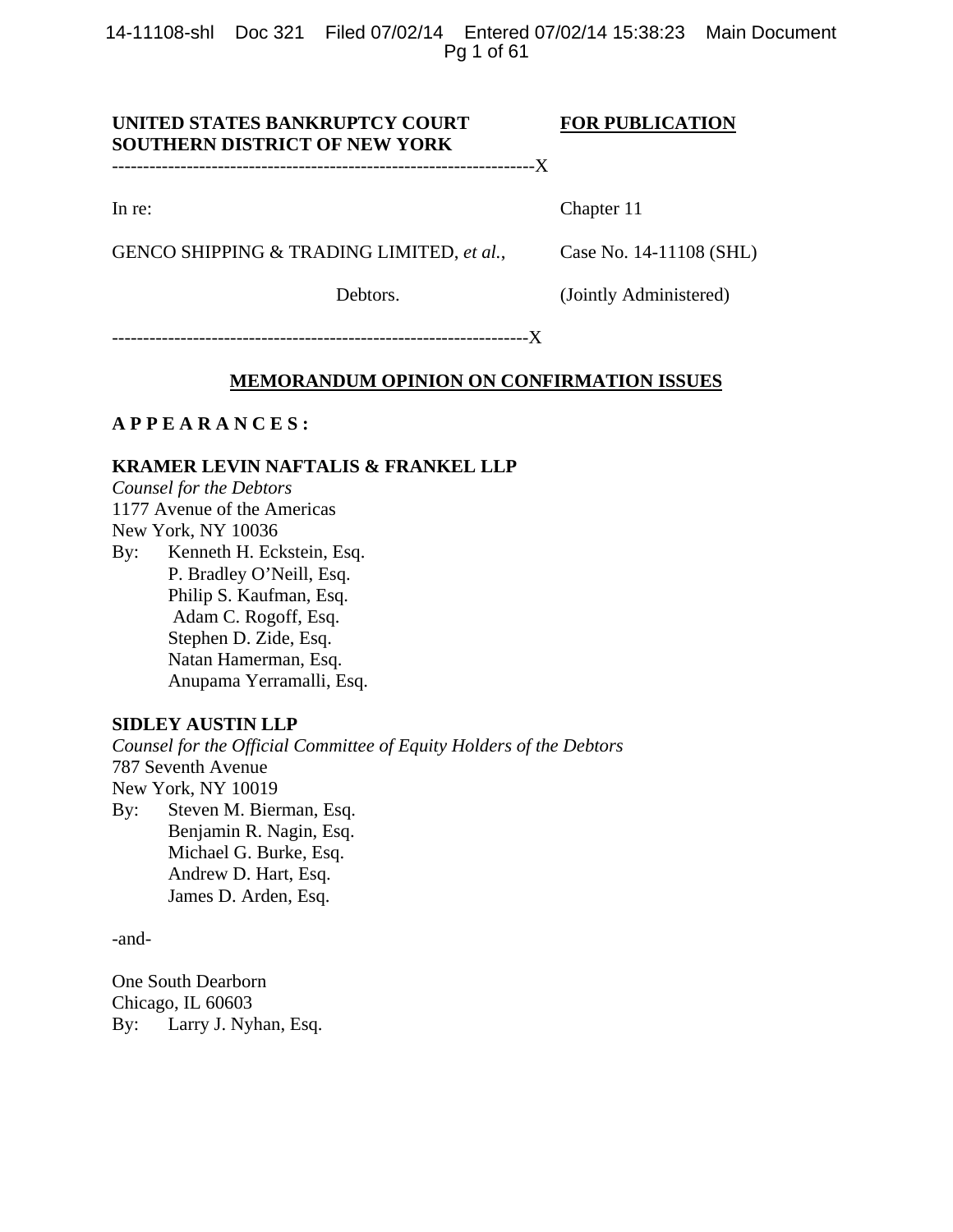14-11108-shl Doc 321 Filed 07/02/14 Entered 07/02/14 15:38:23 Main Document Pg 2 of 61

## **MILBANK, TWEED, HADLEY & MCCLOY LLP**

*Counsel for Wilmington Trust Company, as agent for the 2007 Credit Facility*  One Chase Manhattan Plaza New York, NY 10005 By: Dennis F. Dunne, Esq. Samuel A. Khalil, Esq.

-and-

International Square Building 1850 K Street, NW Washington, D.C. 20006 By: Aaron Renenger, Esq.

#### **CURTIS MALLET-PREVOST, COLT & MOSLE LLP**

*Conflicts Counsel for Debtors* 101 Park Avenue New York, NY 10178 By: Theresa A. Foudy, Esq.

# **AKIN GUMP STRAUSS HAUER & FELD LLP**

*Counsel for Informal Convertible Noteholder Group*  One Bryant Park New York, NY 10036 By: Michael S. Stamer, Esq. Sean E. O'Donnell, Esq. Sarah Link Schultz, Esq.

# **MORGAN, LEWIS & BOCKIUS LLP**

*Counsel for Bank of New York Mellon*  101 Park Avenue New York, NY 10178 By: Glenn E. Siegel, Esq.

# **PAUL, WEISS, RIFKIND, WHARTON & GARRISON LLP**

*Counsel for Agents for the Pre-Petition \$100 Million and \$253 Million Credit Facilities* 1285 Avenue of the Americas New York, NY 10019 By: Elizabeth R. McColm, Esq. Sarah Harnett, Esq.

# **UNITED STATES DEPARTMENT OF JUSTICE**

*Office of the United States Trustee* 201 Varick Street, Suite 1006 New York, NY 10014 By: Andrew Velez-Rivera, Esq.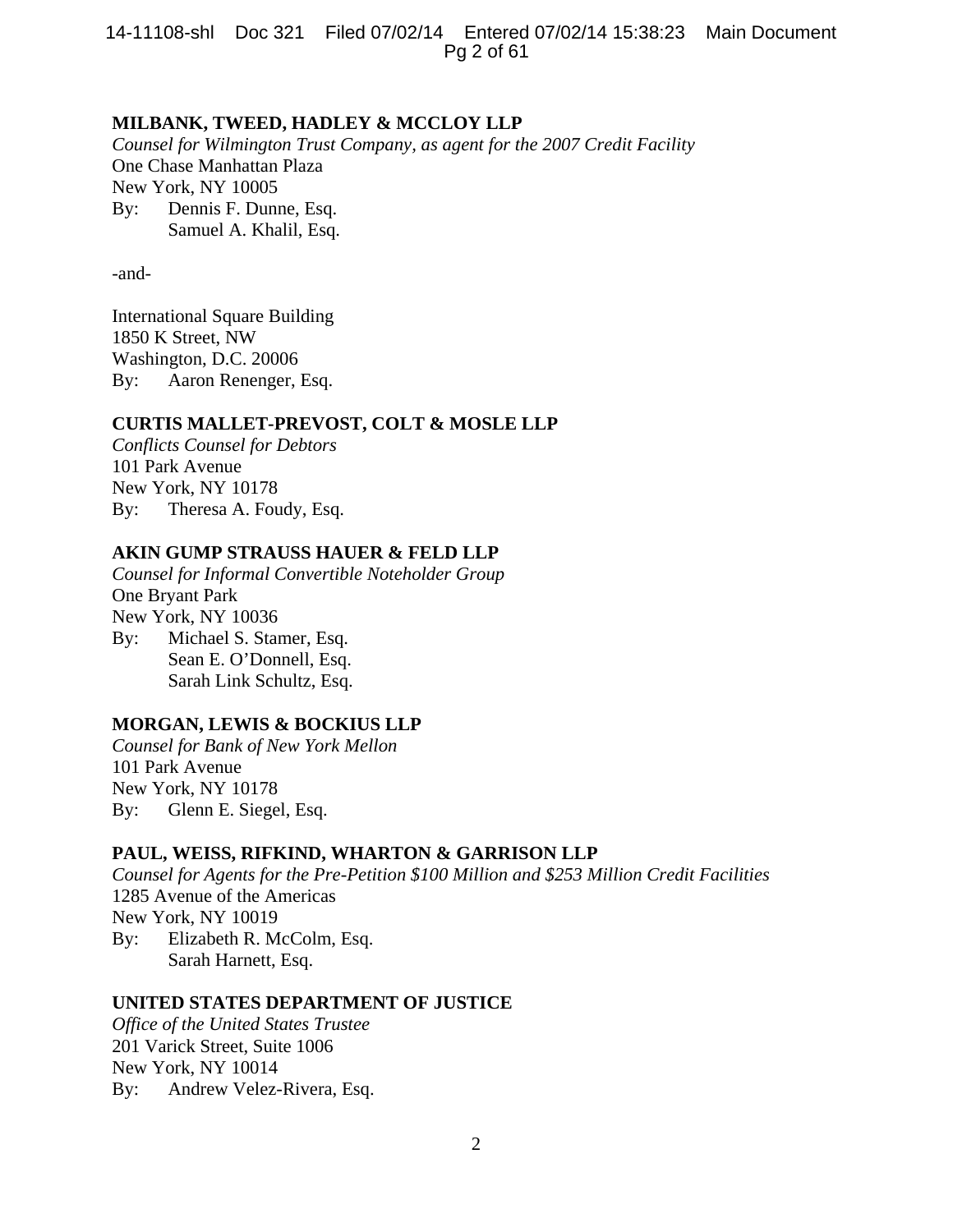# **SEAN H. LANE UNITED STATES BANKRUPTCY JUDGE**

<u>.</u>

Before the Court is a dispute over the Debtors' proposed plan of reorganization, with the parties primarily disagreeing about the value of the Debtors, a dry bulk shipping company. Using four different valuation methods and their many component parts, the Debtors and the Official Committee for the Equity Holders (the "Equity Committee") arrive at significantly different values for the Debtors' estate. Based on their differing approaches, the Equity Committee appointed in this case argues that there is enough value in this company that the proposed plan of reorganization should not be confirmed because it does not give a sufficient recovery to equity holders, whose recovery comes only after all creditors have been paid. As a related matter, the Equity Committee contends that the plan is not proposed in good faith given the problematic valuation methods used by the Debtors' management. The Debtors and supporting creditors counter that the proper valuation here demonstrates that equity is entirely out of the money and is fortunate to receive the recovery contemplated by the plan, which is based on the restructuring support agreement negotiated by the majority of creditors prior to the filing of these cases.

For the reasons set forth below and based on the evidence at trial, $<sup>1</sup>$  the Court agrees for</sup> the most part with the Debtors' views on valuation and concludes that the equity holders are not entitled to any recovery. The Court also rejects the Equity Committee's arguments regarding good faith. Finally, the Court addresses objections to the third party releases proposed in the

<sup>1</sup> As is customary in cases where the evidence is heavily numeric or technical, direct testimony of the witnesses was submitted by declaration. The witnesses were present at the trial for live cross-examination and redirect. The direct testimony was admitted with limited or no objection. Citations to the direct testimony will be in the following format: "[Witness' Last Name] Decl." The experts' reports and rebuttal reports were attached as exhibits to the declarations. Although the reports are technically hearsay, no party objected on such grounds. As the parties referred to the reports during written and live testimony, some references to these reports will be made in this decision. Citations to the Debtors' exhibits are denoted "DX" and the Equity Committee's exhibits as "ECX."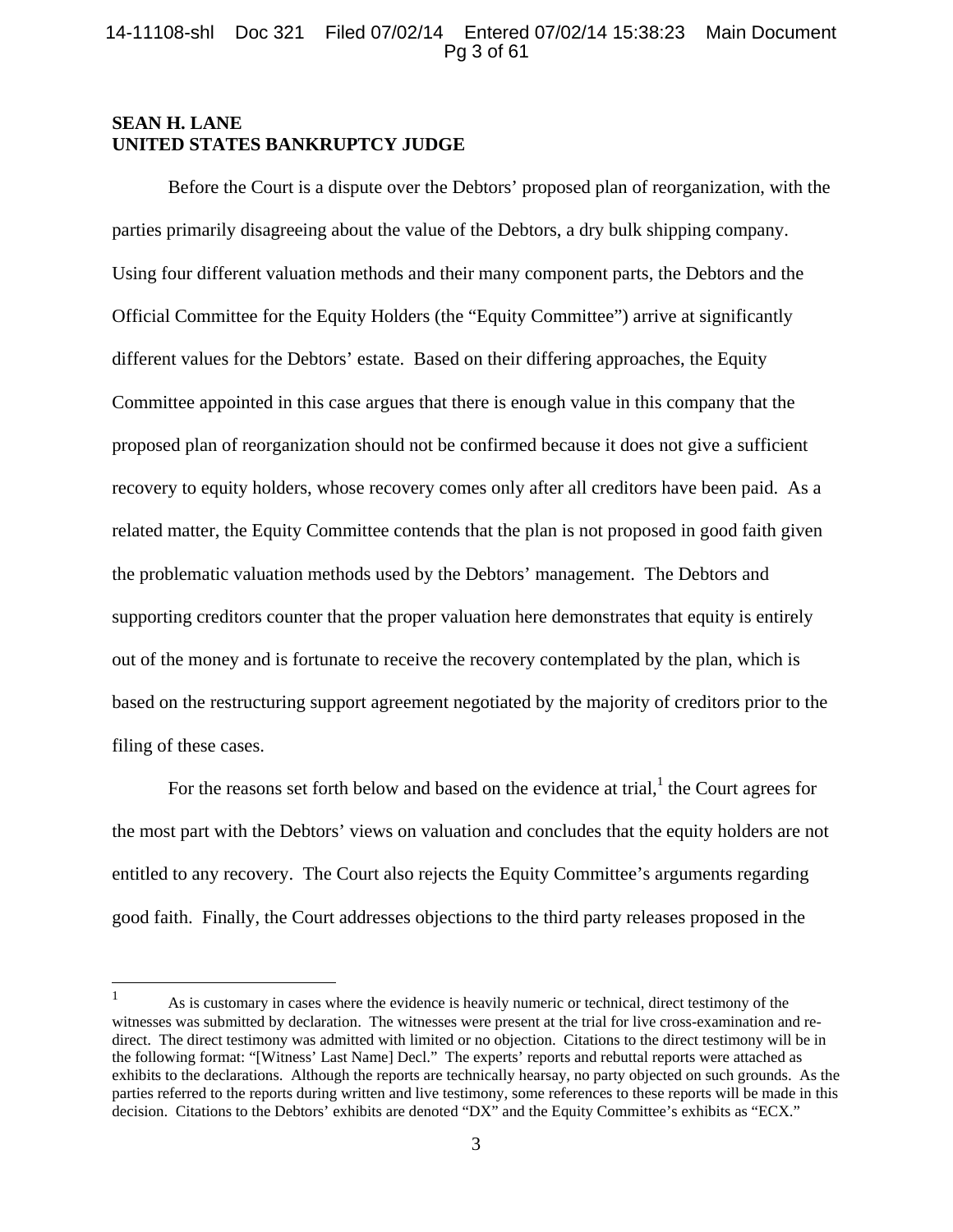#### 14-11108-shl Doc 321 Filed 07/02/14 Entered 07/02/14 15:38:23 Main Document Pg 4 of 61

plan, concluding that the releases are permissible only where they comport with established precedent.

#### **BACKGROUND**

 Genco Shipping and Trading Limited together with its affiliated Debtors (collectively, "Genco" or "the Company") is one of the world's largest dry bulk shippers, operating with a fleet of 53 shipping vessels. Genco has a highly leveraged capital structure, with over \$1.3 billion of senior secured debt and \$125 million of unsecured convertible notes. Wobensmith Decl. ¶ 7. The senior secured debt is held in three separate credit facilities. The first is referred to as the "2007 Credit Facility," with Wilmington Trust, National Association serving as agent, under which the Debtors owe approximately \$1.069 billion (exclusive of interest). Wobensmith Decl. ¶ 6; Coleman Decl. ¶ 27, n.20. The 2007 Credit Facility holds a first and second lien on substantially all of the Debtors' assets. Wobensmith Decl. ¶ 6, n.4*.* The second facility is referred to as the "\$100 Million Credit Facility," with Credit Agricole serving as agent, under which approximately \$74 million is owed (exclusive of interest). Wobensmith Decl.  $\sqrt{\ }$  6; Coleman Decl. ¶ 27, n.20.The \$100 Million Credit Facility holds a first lien on the five vessels purchased with the proceeds of its loan. Wobensmith Decl. ¶ 6, n.5*.* Finally, there is the "\$253 Million Credit Facility," with Deutsche Bank serving as agent, under which approximately \$176 million is owed (exclusive of interest). Wobensmith Decl. ¶ 6; Coleman Decl. ¶ 27, n.20. The \$253 Million Credit Facility is secured by liens on thirteen vessels purchased with the proceeds of the loan. Wobensmith Decl. ¶ 6, n.6*.* In addition to these three levels of secured debt, Genco also has convertible unsecured notes, in the amount of \$125 million, that reach maturity in August 2015. Wobensmith Decl. ¶ 7. Genco also owes various ordinary course creditors, including charterers, vendors and suppliers, all of whom are unsecured.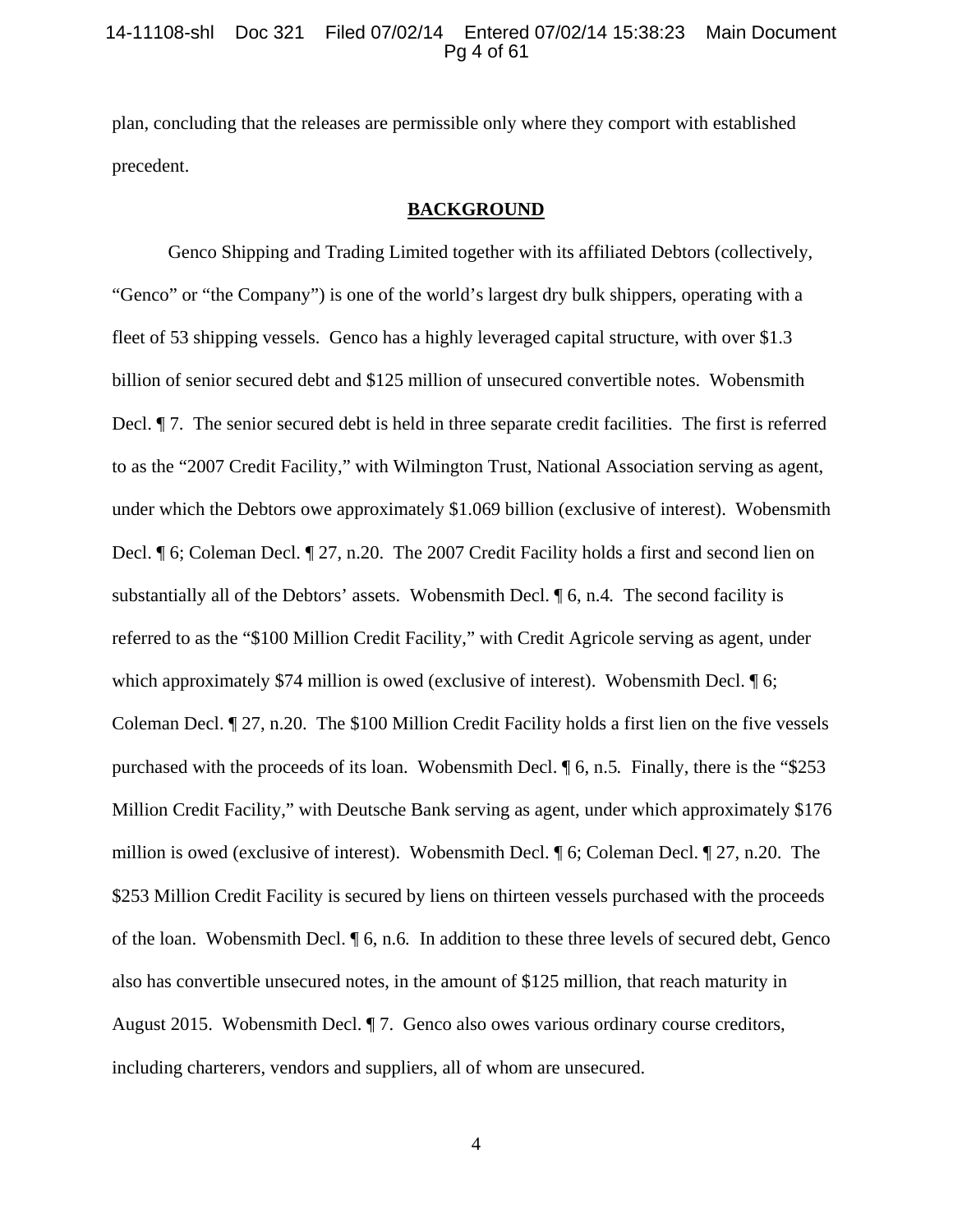#### 14-11108-shl Doc 321 Filed 07/02/14 Entered 07/02/14 15:38:23 Main Document Pg 5 of 61

On April 21, 2014, the Debtors filed voluntary petitions in this Court seeking relief under Chapter 11 of the Bankruptcy Code (ECF No. 1). The filing is a prepackaged Chapter 11 case, pursuant to which Genco seeks to implement a consensual debt conversion restructuring that is supported by the majority of the Debtors' lenders.

Prior to the petition date, Genco negotiated a restructuring support agreement ("the RSA"), which established the framework for a prepackaged plan of reorganization that would deleverage Genco's balance sheet and provide new liquidity through a fully backstopped \$100 million rights offering. *See generally* RSA (ECF No. 13, Ex. 2). The RSA was executed on April 3, 2014, by the Debtors and approximately 98% of the lenders under the 2007 Credit Facility, 100% of the lenders under the \$100 Million Credit Facility and the \$253 Million Credit Facility, and approximately 82% of the holders of the convertible notes (the "Noteholders"). First Day Decl. ¶ 4 (ECF No. 3); Wobensmith Decl. ¶ 67.

 The parties to the RSA were required to support approval of the Prepack Plan. Through the RSA, the Debtors also obtained agreement for consensual use of cash collateral. First Day Decl. ¶ 71 (ECF No. 3). At a hearing held on April 23, 2014, the Debtors established that, absent the use of cash collateral, they would have insufficient funds to pay employees, maintain business relationships with vendors and suppliers, and otherwise could not finance their operations. Apr. 23 Hr'g Tr. 69:25–71:23 (ECF No. 51). The Court entered an interim order approving the use of cash collateral on April 23, 2014 (ECF No. 37), and a final order on May 16, 2014 (ECF No. 170).

The RSA includes a fiduciary out for Genco. It provides: "in order to fulfill the Company Parties' fiduciary obligations, the Company may receive (but not solicit) proposals or offers for Alternative Transactions from other parties and negotiate, provide due diligence,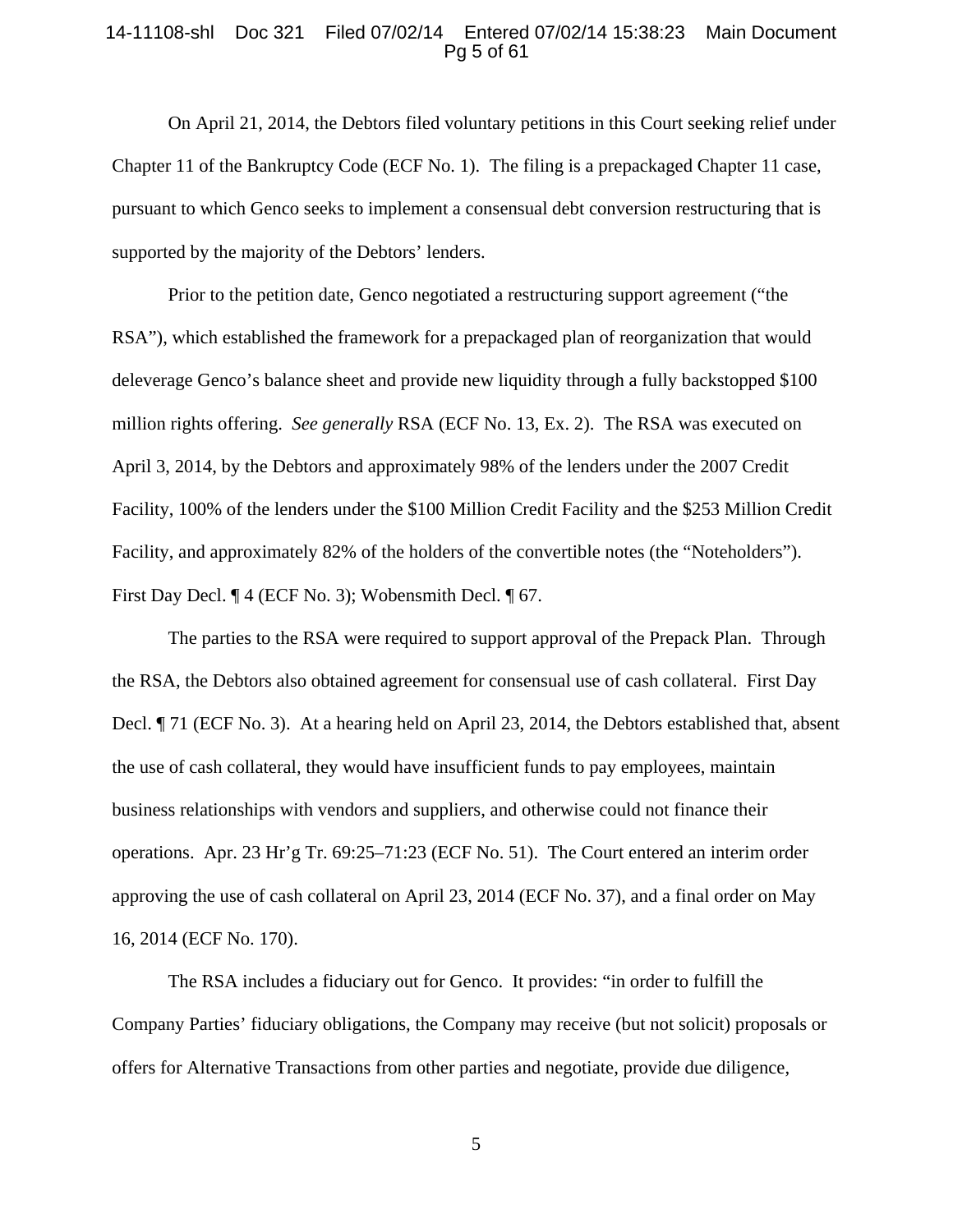## 14-11108-shl Doc 321 Filed 07/02/14 Entered 07/02/14 15:38:23 Main Document Pg 6 of 61

discuss, and/or analyze such Alternative Transactions received without breaching or terminating this agreement . . . ." *See* RSA § 11(b)(iii). If Genco announces its intention to pursue an alternative transaction, however, the RSA may be terminated by two-thirds of the supporting creditors on five days' notice. *See* RSA § 11(c). If the RSA is terminated to allow Genco to pursue an alternative transaction, and that alternative transaction is consummated, the RSA requires that Genco pay to the supporting 2007 Credit Facility lenders and supporting Noteholders a termination fee of \$26.5 million plus expense reimbursements. *See* RSA § 11(f). The termination fee will be treated as an administrative expense and will serve as the sole and exclusive remedy of the supporting 2007 Credit Facility lenders and the Noteholders under the RSA. *Id.* 

In accordance with the terms of the RSA, the Debtors and the Supporting Creditors finalized the terms of the Prepack Plan and disclosure statement. The Prepack Plan, as contemplated by the RSA, converts approximately \$1.2 billion of debt to equity in the reorganized Genco, provides the Debtors with \$100 million of additional new money through a fully backstopped rights offering, and extends the maturity dates of the \$253 and \$100 Million Credit Facilities. Wobensmith Decl. ¶ 66. In exchange for the conversion of debt to equity, the 2007 Credit Facility will receive 81.1% of the reorganized Genco equity and the right to participate in 80% of the rights offering. Wobensmith Decl. ¶ 27. The Noteholders will receive 8.4% of the equity and the right to participate in up to 20% of the rights offering. *Id.* Under the RSA, the Debtors will reinstate allowed general unsecured claims and pay them in the ordinary course of business. *Id.* The Plan also provides for existing equity holders to receive warrants in exchange for the surrender or cancellation of their equity interests.<sup>2</sup> *Id*. The warrants cover 6%

 $\frac{1}{2}$  Warrants "in corporate jargon . . . [are] an option to purchase stock at a given price." *Lehtonen v. Time Warner, Inc. (In re PurchasePro.Com, Inc.)*, 332 B.R. 417, 425 (Bankr. D. Nev. 2005) (citing *Carrieri v. Jobs.com,*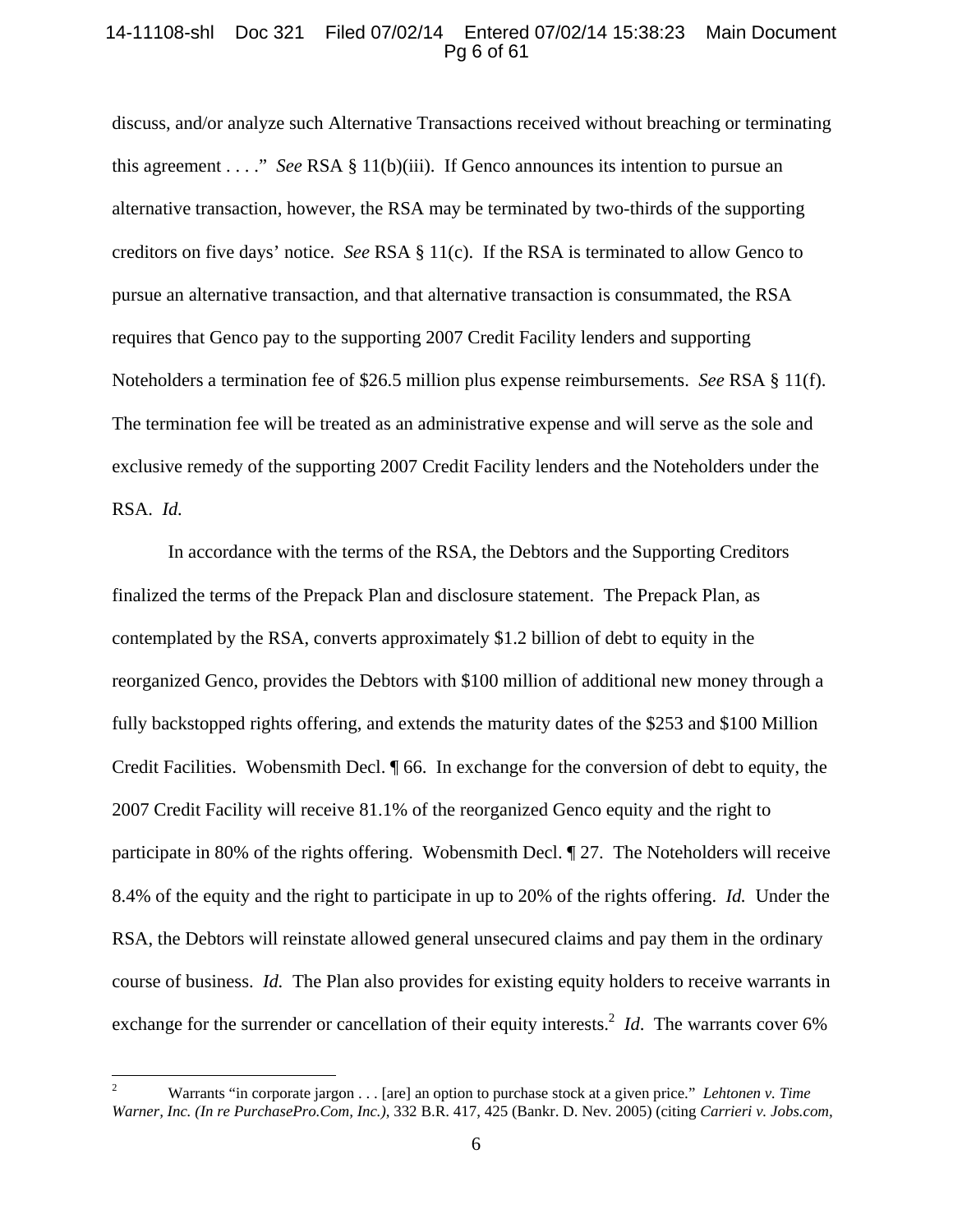# 14-11108-shl Doc 321 Filed 07/02/14 Entered 07/02/14 15:38:23 Main Document Pg 7 of 61

of the new equity. Coleman Decl. ¶ 79; RSA Term Sheet at 3 (ECF No. 13, Ex. A).

The Debtors began solicitation of votes on the Prepack Plan on April 16, 2014. First Day Decl. ¶ 75. At the time of filing on April 21, 2014, 100% of the Credit Facility claims had voted to accept the Plan, but the Debtors were still accepting votes from the Noteholders. The Court authorized the assumption of the RSA in May. *See In re Genco Shipping & Trading Ltd.*, 509 B.R. 455 (Bankr. S.D.N.Y. 2014). In approving the RSA, the Court concluded that the Debtors were overleveraged, that they needed to restructure their debt, and that a Chapter 11 proceeding was an appropriate vehicle for doing so. *Id.* at 463–64. The Court found that the RSA could accomplish those goals through a comprehensive restructuring of the Debtors on a consensual basis, while avoiding a long, drawn out Chapter 11 process and the attendant costs. *Id.* For those reasons, among others, the Court approved assumption of the RSA because it met the business judgment standard under Section 365 of the Bankruptcy Code. *Id.*

On May 9, 2014, the United States Trustee appointed the Equity Committee, consisting of three equity holders: (i) Aurelius Capital Partners LP, (ii) Mohawk Capital LLC, and (iii) OZ Domestic Partners,  $LP^3$  (ECF No. 139).

The Court held a confirmation hearing and trial on June 12, 13, 23, and 24, 2014, $4$  during which the parties presented a variety of evidence, most of it concerning valuation. The Debtors called Harry Perrin, a Genco board member; John James O'Connell, of Blackstone Advisory Partners LP ("Blackstone"); and John Wobensmith, CEO of Genco, as fact witnesses. The Debtors relied on three expert witnesses to further support their case: (1) Dr. Adam Kent, of

 3 OZ Domestic Partners, LP also has been colloquially referred to in this case as "Och Ziff."

4 The trial transcripts will be cited as "June [day] Hr'g Tr."

 $\overline{a}$ 

*Inc*., 301 B.R. 187, 193 (N.D. Tex. 2003); *Breeden v. L.I. Bridge Fund, LLC (In re The Bennett Funding Group, Inc.)*, 232 B.R. 565, 568 n.3 (Bankr. N.D.N.Y. 1999)).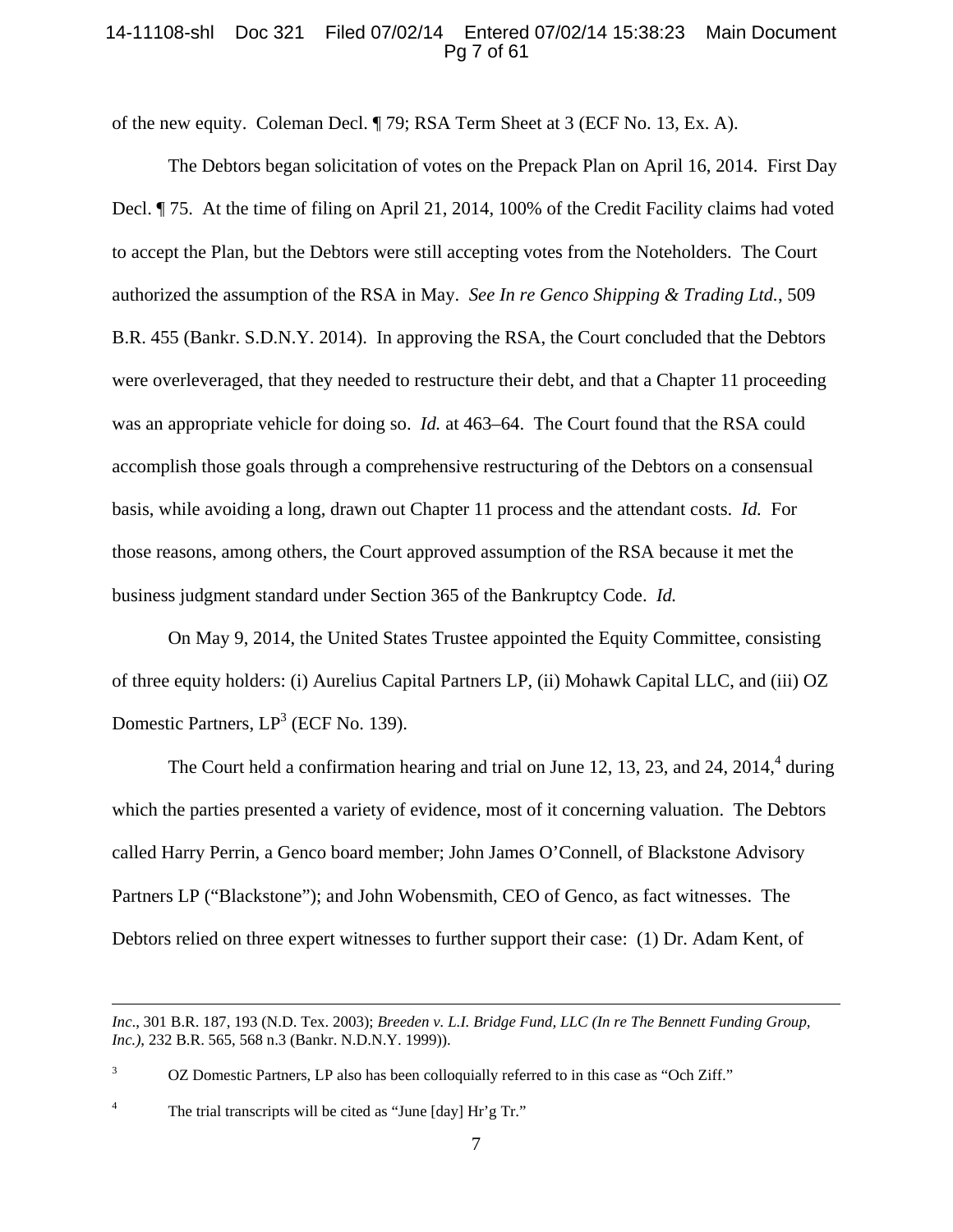# 14-11108-shl Doc 321 Filed 07/02/14 Entered 07/02/14 15:38:23 Main Document Pg 8 of 61

Maritime Strategies International Limited ("MSI"), who conducted a valuation of each vessel in the Debtors' fleet; (2) Dr. Arlie Sterling, of Marsoft, Inc. ("Marsoft"), who testified regarding projected dry bulk shipping rates; and (3) Timothy Coleman, of Blackstone, who testified regarding the valuation methods used by the Debtors. The Equity Committee called two experts: Neil Augustine, of Rothschild Inc. ("Rothschild"), to testify regarding his opinion on the valuation of Genco; and Morton Arntzen, of CMG Advisory Services LLC ("CMG"),<sup>5</sup> who testified regarding the shipping industry and market predictions.<sup>6</sup>

#### **DISCUSSION**

#### **A. The Applicable Law**

 $\overline{a}$ 

#### **1. Section 1129(a)(8) – Cramdown**

The Debtors, as the proponents of the Plan, bear the burden of establishing by a preponderance of the evidence that the Plan meets the requirements of Section 1129 of the Bankruptcy Code. *See JPMorgan Chase Bank, N.A. v. Charter Commc'n Operating, LLC (In re Charter Commc'n)*, 419 B.R. 221, 243 (Bankr. S.D.N.Y. 2009) (citing *Heartland Fed. Sav. & Loan Ass'n v. Briscoe Enters. (In re Briscoe Enters.)*, 994 F.2d 1160, 1165 (5th Cir. 1993); *In re WorldCom, Inc.*, 2003 Bankr. LEXIS 1401, at \*136 (Bankr. S.D.N.Y. Oct. 31, 2003)).

Section  $1129(a)(8)$  of the Bankruptcy Code requires that each class of claims or interests under a plan have either accepted the plan or be unimpaired by the plan. Thus, the affirmative consent of all impaired classes is required for the consensual confirmation of a plan. *See* 7 Collier on Bankruptcy (Alan N. Resnick & Henry J. Sommer) (16th Edition), ¶ 1129.02[8].

<sup>5</sup> The Debtors objected to the admission of Mr. Arntzen's testimony, challenging his credentials as an expert witness. At trial, the Court allowed the testimony and concluded that the Debtors' arguments went to the weight of Mr. Arntzen's testimony. June 23 Hr'g Tr. 195:24–196:3.

<sup>6</sup> In addition to these seven witnesses, the parties also designated the deposition testimony of another five witnesses: Peter Georgiopoulos, chairman of the board of Genco; Richard Morgner, managing director and global joint head of restructuring and recapitalizations at Jefferies, LLC; Jason Scheir, of Apollo Management Holdings LP; Bao Truong, of Centerbridge Partners LP; and Scott Vogel, of Midtown Acquisitions, LP.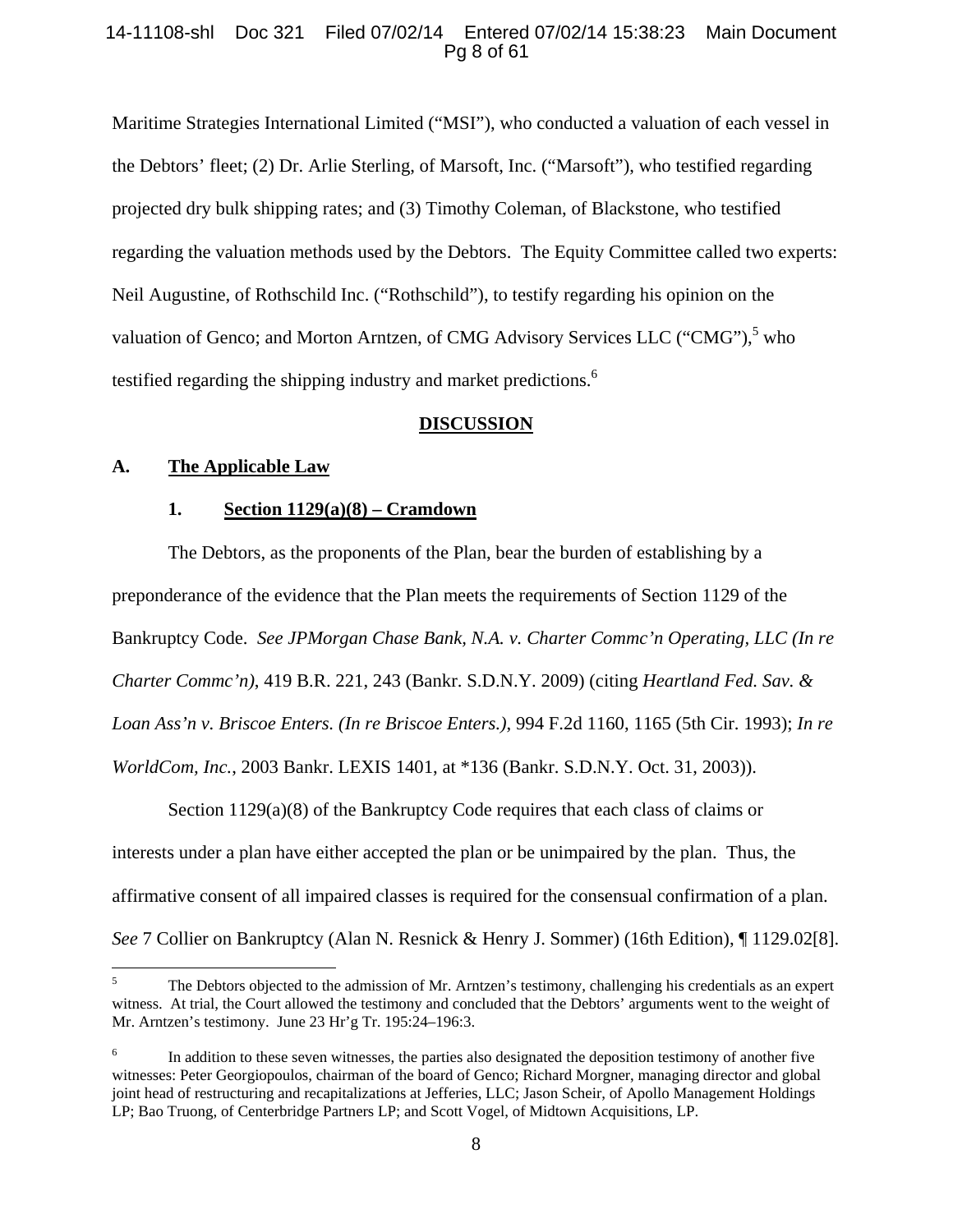#### 14-11108-shl Doc 321 Filed 07/02/14 Entered 07/02/14 15:38:23 Main Document Pg 9 of 61

However, if a plan meets all of the other confirmation criteria in Section 1129(a), it may still be confirmed over the rejection of a class of claims or interests, so long as the plan "does not discriminate unfairly, and is fair and equitable, with respect to each class of claims or interests that is impaired under, and has not accepted, the plan." 11 U.S.C.  $\S 1129(b)(1)$ .

The Debtors' Plan classifies Equity Interests in Class 11. Class 11 is impaired under the Plan and holders of Equity Interests are deemed to reject the Plan pursuant to Section  $1126(g)$  of the Bankruptcy Code.<sup>7</sup> Plan § III.D.11. Because the requirements of Section 1129(a)(8) have not been met with respect to Class 11, the Debtors must establish that the Plan is fair and equitable and does not unfairly discriminate against the holders of Equity Interests. *See* 11 U.S.C. § 1129(b)(1).

Neither the Bankruptcy Code nor legislative history provides clear guidance for determining what constitutes "unfair discrimination." *See In re Johns-Manville Corp.*, 68 B.R. 618, 636 (Bankr. S.D.N.Y. 1986). "Generally speaking, this standard ensures that a dissenting class will receive relative value equal to the value given to all other similarly situated classes . . . ." *Id.* (internal citations and quotations omitted). Thus, a plan will be found to unfairly discriminate "where similarly situated classes are treated differently without a reasonable basis for the disparate treatment." *WorldCom*, 2003 Bankr. LEXIS 1401, at \*174 (citing *In re Buttonwood Partners, Ltd.,* 111 B.R. 57, 63 (Bankr. S.D.N.Y. 1990); *Johns-Manville,* 68 B.R. at 636). "[I]f under the facts and circumstances of a particular case, there is a reasonable basis for disparate treatment of two similarly situated classes of claims or two similarly situated classes of equity interests, there is no unfair discrimination." *WorldCom*, 2003 Bankr. LEXIS 1401, at \*174 (citing *Buttonwood Partners,* 111 B.R. at 63). "To determine whether a plan discriminates

 $\overline{a}$ 

<sup>7</sup> "[A] class is deemed not to have accepted a plan if such plan provides that the claims or interests of such class do not entitle the holders of such claims or interests to receive or retain any property under the plan on account of such claims or interests." 11 U.S.C. § 1126(g).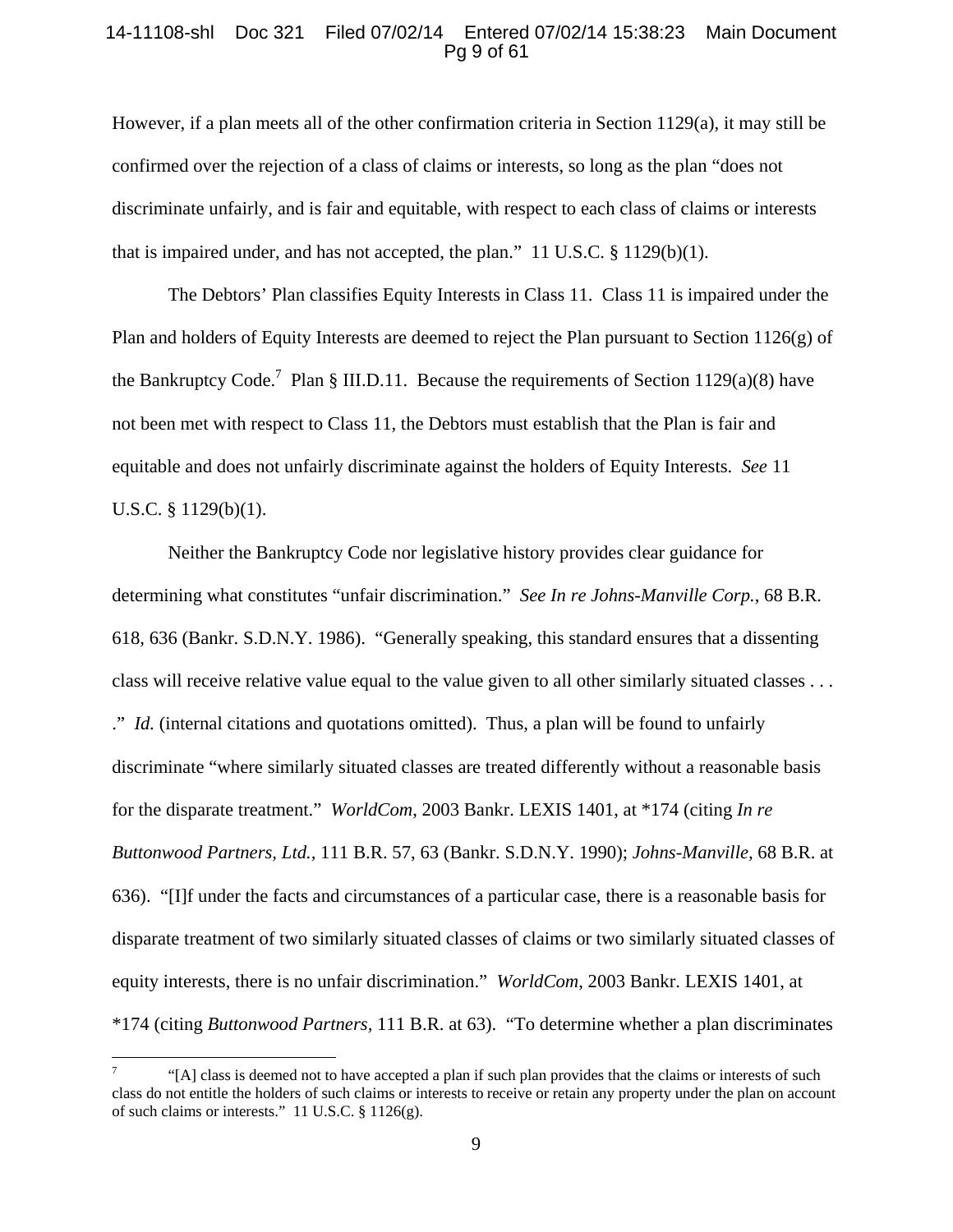### 14-11108-shl Doc 321 Filed 07/02/14 Entered 07/02/14 15:38:23 Main Document Pg 10 of 61

unfairly, courts consider whether (1) there is a reasonable basis for discriminating, (2) the debtor cannot consummate the plan without the discrimination, (3) the discrimination is proposed in good faith, and (4) the degree of discrimination is in direct proportion to its rationale." *WorldCom*, 2003 Bankr. LEXIS 1401, at \*175 (citing *Buttonwood Partners,* 111 B.R. at 63); *In re Ambanc La Mesa Ltd. P'ship,* 115 F.3d 650, 656 (9th Cir. 1997); *In re Rochem, Ltd.,* 58 B.R. 641, 643 (Bankr. D.N.J. 1985)).

A plan is considered to be fair and equitable to a class of equity holders if it provides that each equity holder in the class "receive or retain on account of such interest property of a value, as of the effective date of the plan, equal to the . . . value of such interest; or the holder of any interest that is junior to the interests of such class will not receive or retain under the plan on account of such junior interest any property." 11 U.S.C. § 1129(b)(2)(C). "It's undisputed that the 'fair and equitable' requirement encompasses a rule that a senior class cannot receive more than full compensation for its claims." *Chemtura*, 439 B.R. 561, 592 (Bankr. S.D.N.Y. 2010) (citing *In re Exide Techs.*, 303 B.R. 48, 61, 66 (Bankr. D. Del. 2003); *In re MCorp Fin., Inc.*, 137 B.R. 219, 235 (Bankr. S.D. Tex. 1992); *In re Future Energy Corp.*, 83 B.R. 470, 495 n. 39 (Bankr. S.D.N.Y. 1988); *In re Walat Farms, Inc.*, 70 B.R. 330, 335 (Bankr. E.D. Mich. 1987)); *see also In re Granite Broad. Corp.*, 369 B.R. 120, 140 (Bankr. S.D.N.Y. 2007); *In re Oneida Ltd.*, 351 B.R. 79, 87 (Bankr. S.D.N.Y. 2006). Courts will therefore deny confirmation "if a plan undervalues a debtor and therefore would have resulted in paying senior creditors more than full compensation for their allowed claims." *Chemtura*, 439 B.R. at 592; *see generally Exide Techs.*, 303 B.R. 48 (denying confirmation due to low valuation because, *inter alia*, debtor could not meet requirements of Section 1129(b)). Therefore, "[a] determination of the Debtor's value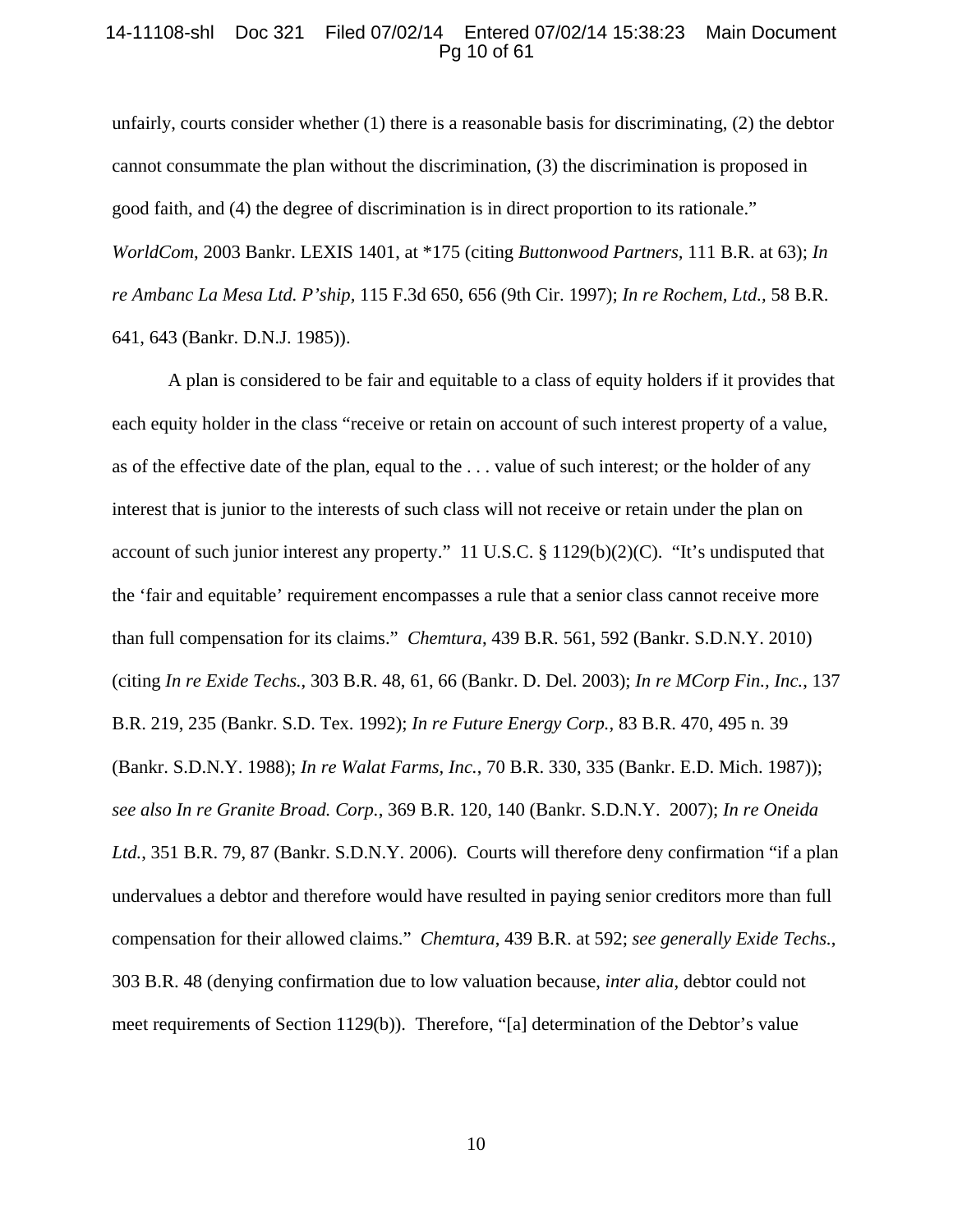# 14-11108-shl Doc 321 Filed 07/02/14 Entered 07/02/14 15:38:23 Main Document Pg 11 of 61

directly impacts the issues of whether the proposed plan is 'fair and equitable,' as required by 11 U.S.C. § 1129(b)." *Exide Techs.*, 303 B.R. at 60–61.

#### **2. Valuation Methodologies**

Valuation is not an exact science. *In re AMR Corp.*, 477 B.R. 384, 436–37 (S.D.N.Y. 2012); *In re SGPA, Inc.*, 2001 Bankr. LEXIS 2291, at \*35 (Bankr. M.D. Pa. Sept. 28, 2001) (the matter of valuation of an ongoing business in economic distress is far from an exact science); *WorldCom,* 2003 Bankr. LEXIS 1401, at \*121 ("no precise formula to determine solvency"); *In re Crowthers McCall Pattern, Inc.*, 120 B.R. 279, 297 (S.D.N.Y. 1990) (valuation is not "a product of mere calculation . . . [I]t is an imprecise tool."); *In re Spansion, Inc.*, 426 B.R. 114, 130 (Bankr. D. Del. 2010) ("It has been aptly observed that entity valuation is much like a guess compounded by an estimate.") (internal quotations omitted).

"Fair valuation for a company that can continue day-to-day operations is based on a 'going concern' or 'market price' valuation." *Iridium IP LLC v. Motorola, Inc.* (*In re Iridium Operating LLC*), 373 B.R. 283, 344 (S.D.N.Y. 2007) (citing *In re PWS Holding Corp.*, 228 F.3d 223, 233 (3d Cir. 2000)). There are three main methodologies commonly used to determine reorganization value: (1) discounted cash flow analysis ("DCF"); (2) market multiple approach; and (3) comparable transaction approach. *See SGPA,* 2001 Bankr. LEXIS 2291, at \*36; *see also Iridium*, 373 B.R. at 344. But courts have "broad discretion to determine the extent and method of inquiry necessary for a valuation . . . depend[ing] on the facts of each case." *SGPA*, 2001 Bankr. LEXIS 2291, at \*36 (quotations omitted); 7 Collier on Bankruptcy ¶ 1129.05[3](a) ("there are many competing ways to value a company . . . ."); *see also Adelphia Recovery Trust v. FPL Group, Inc. (In re Adelphia Commc'ns Corp.)*, 2014 Bankr. LEXIS 2011, at \*127 (S.D.N.Y. May 6, 2014) ("Insolvency is a question of fact, and a court has broad discretion when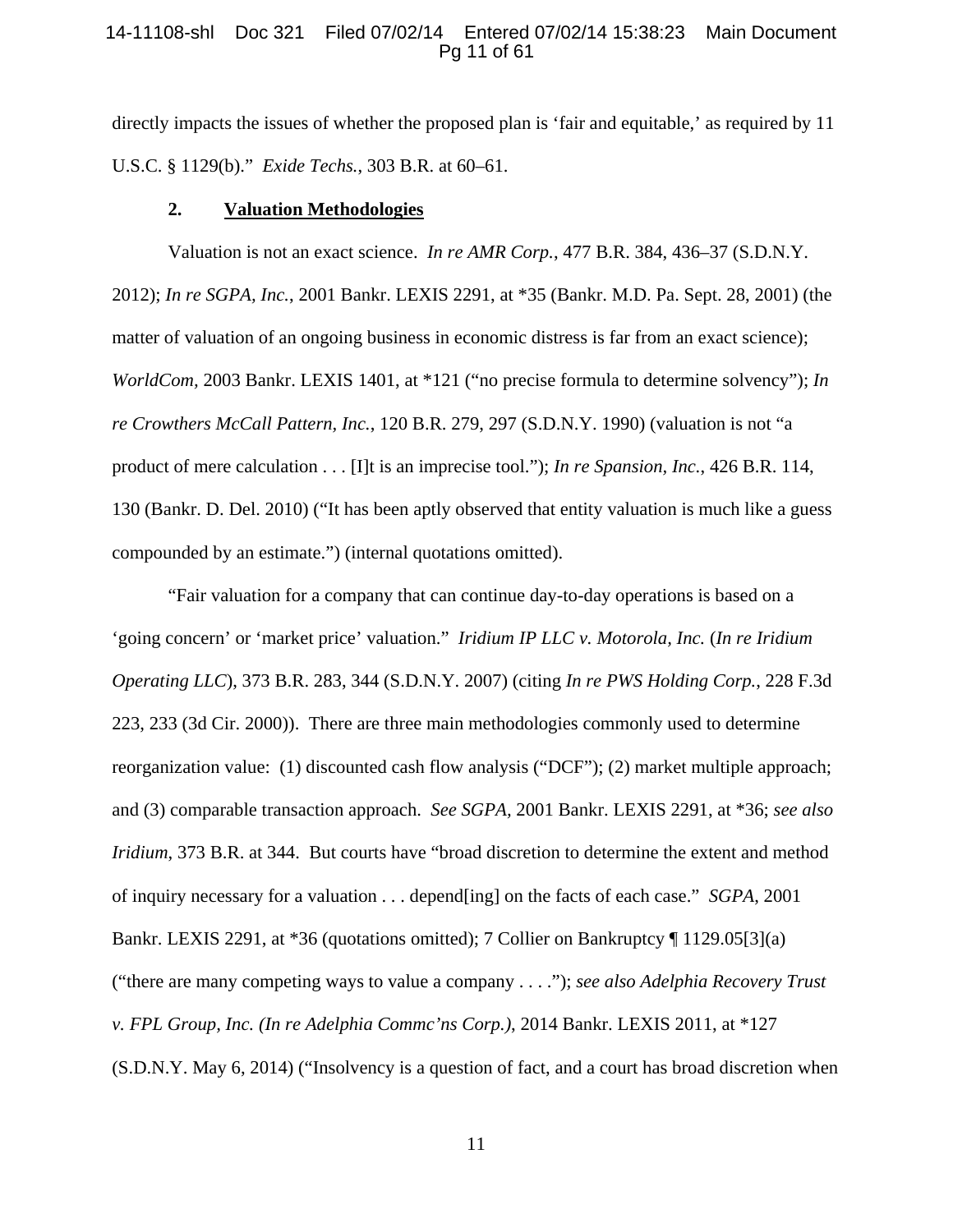# 14-11108-shl Doc 321 Filed 07/02/14 Entered 07/02/14 15:38:23 Main Document Pg 12 of 61

considering evidence to support a finding of insolvency."); *Lawson v. Ford Motor Co.* (*In re* 

*Roblin Indus.*), 78 F.3d 30, 35 (2d Cir. 1996). "The goal of all methods is the same: to determine

the 'present worth of future anticipated earnings' of the debtor corporation." *SGPA*, 2001 Bankr.

LEXIS 2291, at \*36 (citations omitted).

The first method, DCF, estimates the net present value of a company by:

- (i) projecting unlevered free cash flows over a given fixed forecast period, then discounting those cash flows back to the present using an estimated discount rate based upon the company's weighted average cost of capital ("WACC"); and
- (ii) deriving the value of all unlevered free cash flows beyond the explicit forecast period—the 'terminal value'—and then discounting that terminal value back to the present by applying the estimated discount rate. The enterprise value is determined by adding the numbers derived from (i) and (ii).

*Chemtura*, 439 B.R. at 574. DCF analysis may be problematic where management's projections are inaccurate or unreliable. *See, e.g., Adelphia*, 2014 Bankr. LEXIS 2011, at \*33; *see also In re DBSD N. Am., Inc.*, 419 B.R. 179, 197 (S.D.N.Y. 2009) (noting serious problems with DCF analysis based on negative cash flows).

The second method, the market multiple or comparable company analysis, estimates the value of a company by using the value of comparable companies as an indicator of the subject company. *Chemtura*, 439 B.R. at 575–76. "Values are standardized using one or more common variables such as revenue, earnings, or cash flow, with the expert then applying a multiple of the financial metric or metrics that yields the market's valuation of these comparable companies." *Id.* The key to this analysis is the choice of appropriate comparable companies relative to the company in question. *Id.* 

The third method, precedent transactions, looks at the purchase prices of comparable companies in recent transactions and uses the subject company's earnings, cash flow, or earnings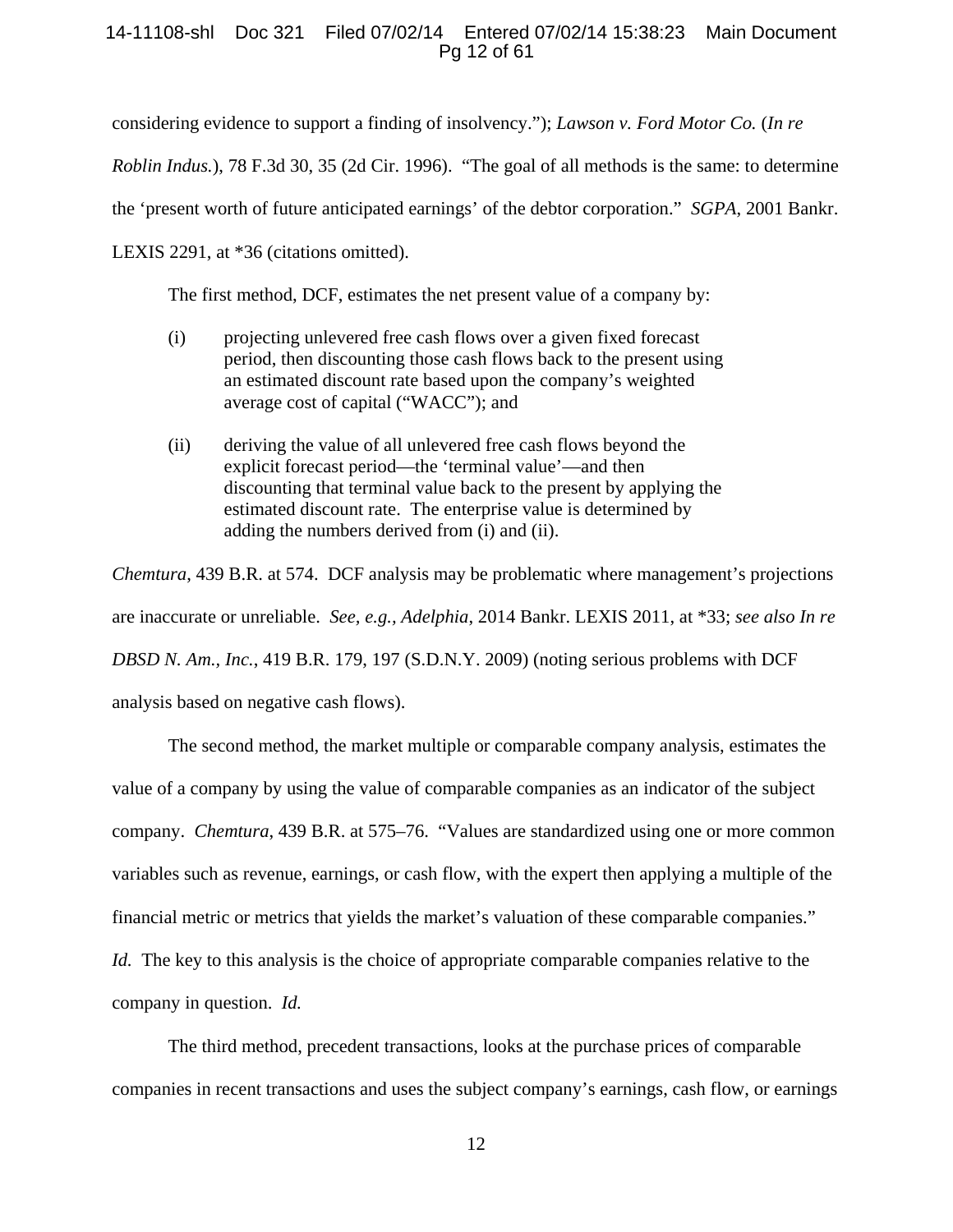# 14-11108-shl Doc 321 Filed 07/02/14 Entered 07/02/14 15:38:23 Main Document Pg 13 of 61

before interest, taxes, depreciation, and amortization ("EBITDA") to determine a range of total enterprise value, or TEV. *Id.* at 577. "This method requires qualitative judgments in light of the unique circumstances of each precedent transaction and inherent differences between the precedent acquired companies and the subject company." *Id.* 

The Debtors maintain that a fourth methodology, net asset value ("NAV"), is the appropriate methodology to value a dry bulk shipping company. NAV is "based on independent appraisals that incorporate an impartial assessment of the broadest, most concrete consensus regarding future earnings." Coleman Decl. ¶ 25. NAV is a method that adds together the appraisal values and any other assets, such as ownership stakes in other companies, service contracts, and cash on hand. Coleman Decl. ¶ 31.

#### **B. The Value of Genco**

 $\overline{a}$ 

The question before the Court is whether Genco's value, as calculated using these various methodologies, exceeds \$1.48 billion, the amount that would entitle equity holders to any recovery.8 *See Chemtura*, 439 B.R. at 579 (to determine that a plan does not violate Section 1129(b)'s "fair and equitable" requirement by paying creditors more than in full, the Court need only find that that the Debtors' total enterprise value does not exceed the TEV underlying the plan). In addressing this question, the Debtors urge the Court to adopt a NAV analysis, which

<sup>8</sup> This \$1.48 billion figure is comprised of the following claims that must be paid in full before equity holders could recover anything under the rule of absolute priority: \$1.069 billion due under the 2007 Credit Facility; \$176 million due under the \$253 Million Credit Facility; \$74 million due under the \$100 Million Credit Facility, \$125 million of Convertible Notes; \$4 million of accrued interest; \$6 million in swap liability; \$1 million owed under lease agreements; and \$26 million of other administrative claims. Coleman Decl. ¶ 27, n.20. Rothschild claimed that this number should be \$1.443 billion, because they subtracted \$37 million cash on hand from the \$1.48 billion claims total. Augustine Decl. ¶ 29. Given the Court's conclusion that Mr. Coleman provided credible testimony and that he provided a convincing detailed breakdown of the required cash on hand for each vessel, *see* Coleman Decl. ¶ 32, the Court adopts Mr. Coleman's \$1.48 billion figure.

The Debtors also point out that, when taking into account the value of the warrants being gifted to the equity holders, that \$1.48 billion figure rises even higher. Coleman Decl. ¶ 27. Although the Equity Committee disputes the value of the warrants, as discussed in further detail below, the Debtors value the warrants at \$32.9 million, which would mean that the value of Genco would have to exceed \$1.51 billion for equity holders to recover more than they will receive under the Plan. *Id.*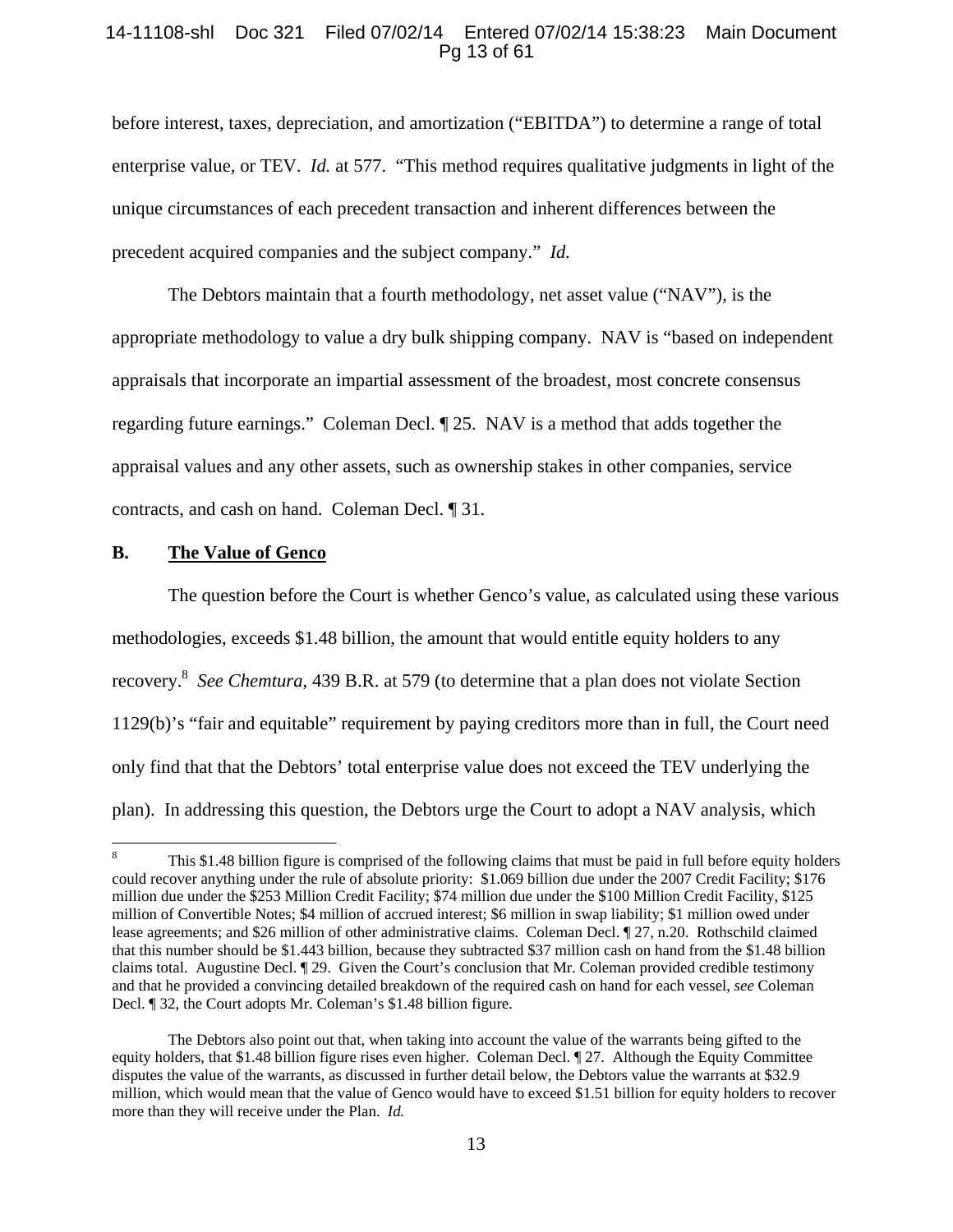#### 14-11108-shl Doc 321 Filed 07/02/14 Entered 07/02/14 15:38:23 Main Document Pg 14 of 61

the Debtors contend is between \$1.36 billion to \$1.44 billion. Coleman Decl. ¶ 27. The Equity Committee, however, advocates using all four valuation methods and then assigning a weight to each; the Committee weighs DCF and comparable companies most heavily at 37.5%, NAV is weighed at 15%, and precedent transactions is given only a 10% value. Augustine Decl. ¶ 30. Using the Equity Committee's analysis, Genco's value ranges from \$1.54 billion to \$1.91 billion, with a midpoint of \$1.725 billion. Augustine Decl. 1 32.

As explained below, the Court concludes that NAV should not be the exclusive basis for valuation in this case, but nonetheless should be given substantial weight given the nature of the dry bulk shipping industry. The Court finds that a comparable companies analysis is equally useful in determining Debtors' value and that the precedent transaction analysis is of some limited utility. But the Court concludes that the DCF analysis is not an appropriate method of valuation, largely due to the highly speculative nature of rate projections for the dry bulk shipping industry. The Court also concludes that there are other significant flaws with Rothschild's DCF analysis. Turning to the three remaining methodologies other than DCF, none produces a valuation figure above the \$1.48 billion mark that would entitle the equity holders to a recovery. In other words, using NAV and the comparable companies analysis—and to a lesser extent the precedent transactions methodology—the Court concludes that the Debtors have established by a preponderance of the evidence that the Debtors' value does not exceed the \$1.48 billion figure.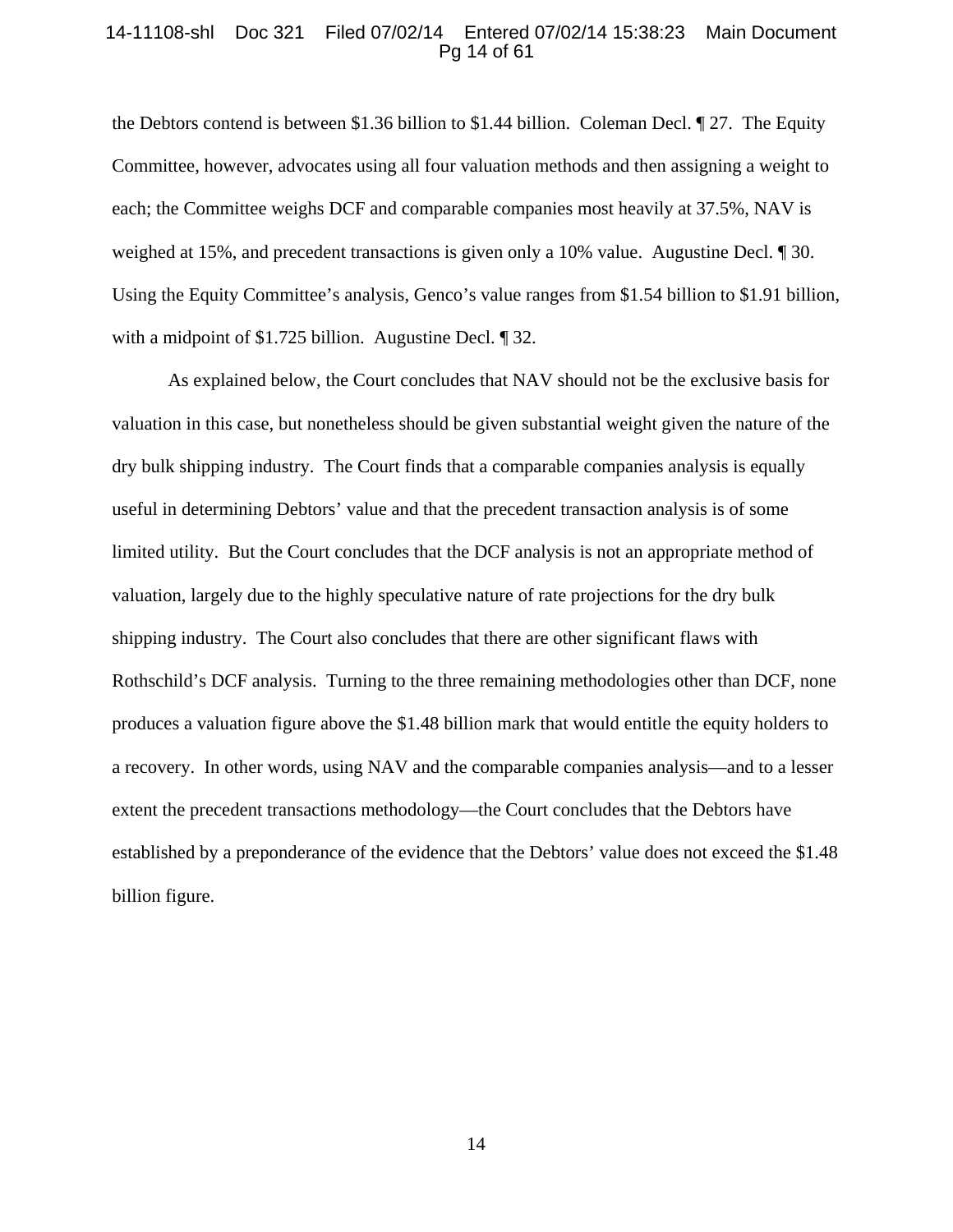# 14-11108-shl Doc 321 Filed 07/02/14 Entered 07/02/14 15:38:23 Main Document Pg 15 of 61

# **1. NAV Method**

 $\overline{a}$ 

To determine NAV, the Debtors engaged four third party appraisal firms to conduct asset-level valuations of Genco's fleet. Coleman Decl.  $\P$  31. The Debtors also used Vessels Value<sup>10</sup> as a fifth indication of value. *Id.* The resulting fleet appraisals ranged from \$1.182 billion to \$1.262 billion. *Id.* MSI's valuation, completed by Dr. Kent, was the median of these valuations. Coleman Decl. ¶ 32. Dr. Kent opined that the aggregate value of the Debtors' vessels, as of May 12, 2014, was \$1.211 billion. Kent Decl. ¶ 18. At trial, the Debtors relied on the testimony of Dr. Kent to provide expert analysis for vessel valuation. "Market valuation is undoubtedly the dominant and most widely accepted approach [to ascertain vessel price] in the industry." Kent Decl. ¶ 19. Dr. Kent used three techniques to determine the total market value of the vessels through a vessel-by-vessel assessment: (i) econometric modeling approach; (ii) time series analysis approach; and (iii) last done approach. *Id.*

The econometric modeling approach calculates valuation based upon MSI's proprietary models and algorithms that depict the relationship between historical earnings and depreciation curves in the shipping markets based on historical data since 1980 for each vessel sector, size, and class. Kent Decl. ¶ 21. Shipyard prices effectively impose a ceiling or upper boundary on secondhand prices for vessels.<sup>11</sup> Kent Decl.  $\P$  21(b). The residual scrap value of any ship effectively sets the floor for a vessel's resale value. Kent Decl. ¶ 21(c). Under the modeling approach, vessels are valued on the basis of their earning power, which changes depending on

<sup>9</sup> As described above, MSI's valuation was \$1.211 billion, which was the median of the five values used. Marsoft valued the fleet at \$1.198 billion; VesselsValue was \$1.182 billion; and two unnamed shipbrokers valued it at \$1.227 billion and \$1.262 billion. Coleman Decl. ¶ 32.

<sup>&</sup>lt;sup>10</sup> Vessels Value is "an internationally recognized provider of vessel sale and valuation information." Coleman Decl. ¶ 11.

 $11$  The price for a secondhand vessel, with a shorter working life, is unlikely to exceed the price of a new vessel. Kent Decl. ¶ 21(b).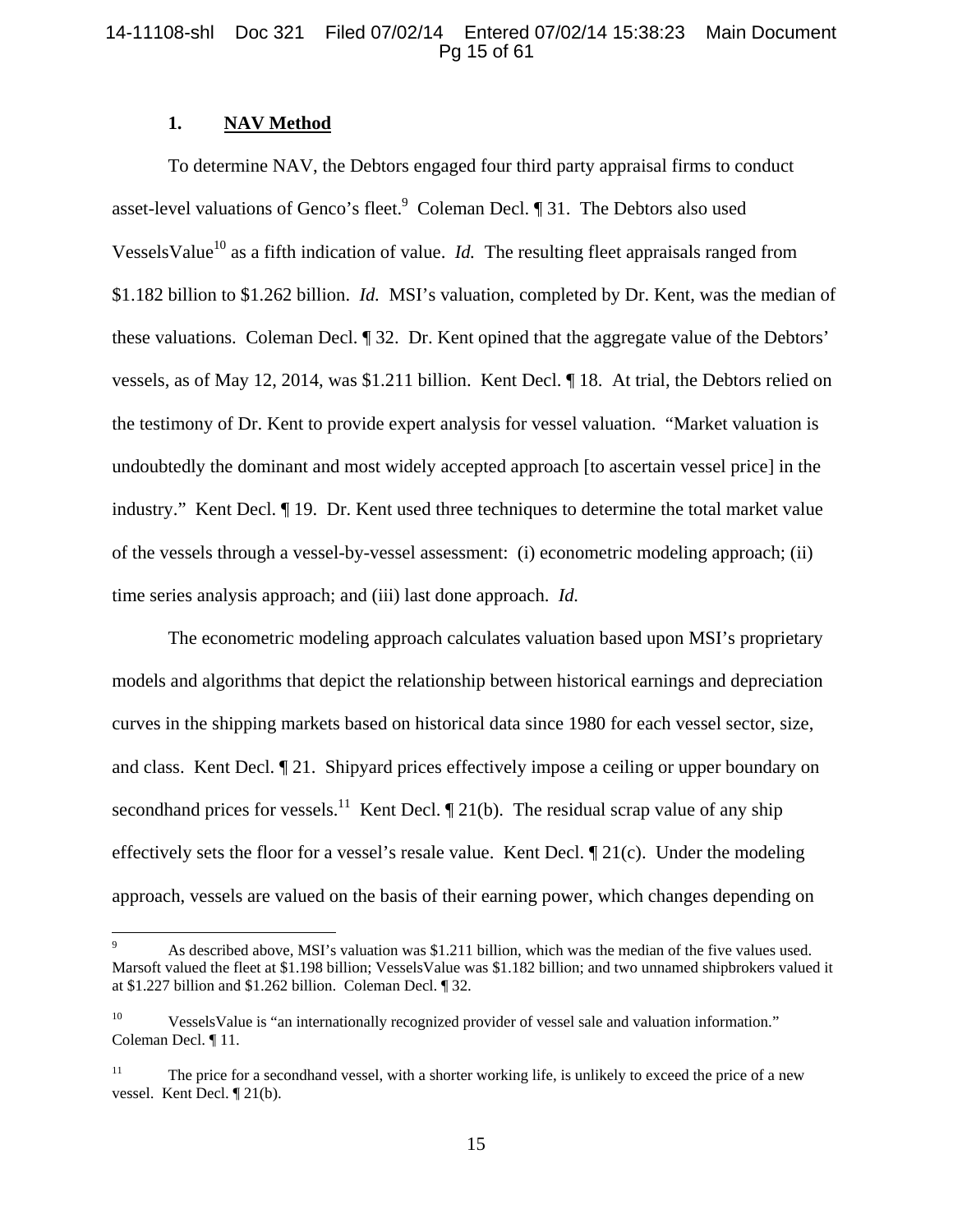# 14-11108-shl Doc 321 Filed 07/02/14 Entered 07/02/14 15:38:23 Main Document Pg 16 of 61

market fundamentals. Kent Decl. ¶ 21(i). Using the modeling approach, Dr. Kent calculated the aggregate value of the Debtors' vessels to be \$1.215 billion. Kent Decl. ¶ 33.

The time series approach "analyzes a sequence of data points, measured at successive points in time to extract characteristics of the data." Kent Decl. ¶ 22. For this approach, Dr. Kent used the April average price of certain vessels, such as a five-year-old Handymax vessel. Using the time series approach, Dr. Kent calculated the aggregate value of the Debtors' vessels to be \$1.26 billion. Kent Decl. ¶ 33.

The last done approach derives valuations from recent sales and market intelligence on vessels comparable to the Debtors' vessels. Dr. Kent made adjustments for time between sale and valuation assessment, age, and vessel specifications. Kent Decl. ¶ 29. He also removed outlier transactions, such as those involving Jones Act vessels or those not done at arm's length. *Id.* Using the last done approach, Dr. Kent calculated the aggregate value of the Debtors' vessels to be \$1.121 billion. Kent Decl. ¶ 33.

Dr. Kent analyzed each of the Debtors' vessels separately, assessing each methodology as it related to each vessel. Kent Decl. ¶ 37. He also considered the impact of several other factors on the value of the Debtors' vessels, including: historical cargo routes, detentions and deficiencies, chartering history, class of vessel, special and intermediate surveys, engine make and model, fuel consumption, country and yard of build, vessel design and specification, and a cohort analysis. Kent Decl. ¶ 38. Of these, Dr. Kent only made adjustments (specifically, discounts) for the proximity of special and intermediate surveys,  $^{12}$  engine make and model,  $^{13}$ 

 $12 \,$ 12 Vessels must undergo special surveys every five years and intermediate surveys as required for the vessel's class renewal process. Kent Decl. ¶ 44. Special surveys can cost hundreds of thousands of dollars and typically require an out-of-water examination. Kent Decl. ¶ 45. Within the next six months, six of the Debtors' vessels are due to undergo special surveys, and three others are scheduled for dry docking for intermediate surveys within the next five months. Kent Decl. ¶ 46.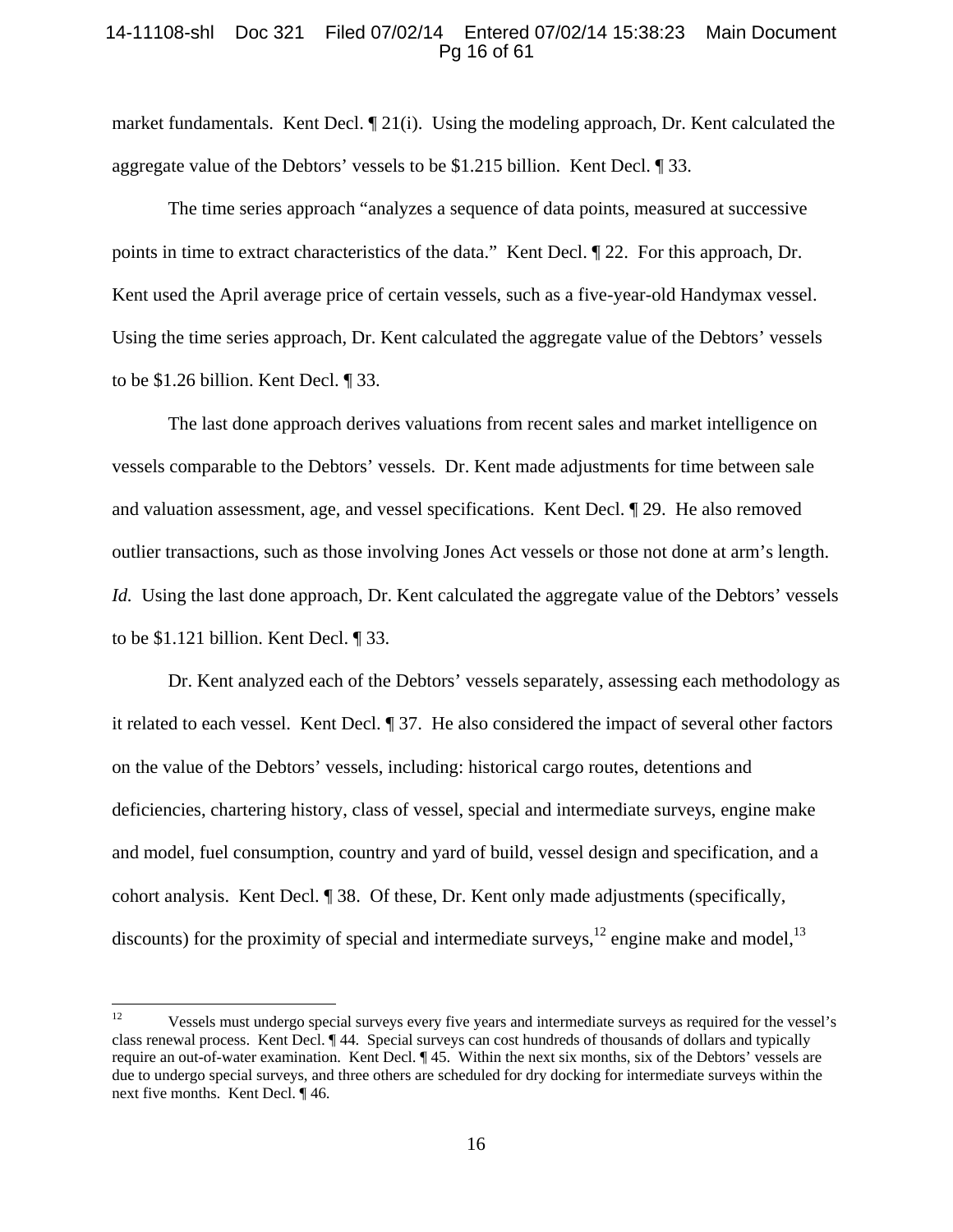# 14-11108-shl Doc 321 Filed 07/02/14 Entered 07/02/14 15:38:23 Main Document Pg 17 of 61

country and yard of build,<sup>14</sup> vessel design,<sup>15</sup> and the cohort analysis.<sup>16</sup> After making these

adjustments, Dr. Kent concluded that the aggregate "charter free market value" of the Debtors'

vessels is \$1.211 billion. Kent Decl. ¶ 63.

Taking the value of the fleet, Blackstone then added the value of Genco's other assets

including:

- (i) \$40 million for net working capital;
- (ii) \$56 million for Genco's stake in Jinhui;
- (iii)  $$42$  million for Genco's stake in Baltic Trading;<sup>17</sup>
- (iv) \$40 million for service contracts; and
- (v) \$4 million for other fixed assets.

Coleman Decl. ¶ 32. Thus, Blackstone's ultimate NAV ranged from \$1.364 billion to \$1.444

billion, none of which correspond to a recovery for equity holders. *Id.* The median was \$1.393

billion, which leaves equity "out of the money" by \$87 million.<sup>18</sup> *Id.* 

<sup>16</sup> Dr. Kent applied a discount to four of the Debtor's Capesize vessels because they are below the median size of the industry's Capesize vessel fleet. Kent Decl. ¶ 61.

<sup>17</sup> The parties dispute whether the value of Genco's stake in Baltic Trading should reflect a control premium, an increase based on an ability to have control over the decisions of a company. Genco owns only 11.1% of the economic interest in Baltic, but has majority voting power so long as it retains at least 10% of the equity interest in Baltic. Coleman Decl. ¶ 73(f); Augustine Decl. ¶ 75. Rothschild opined that Genco could amend Baltic's shareholders' rights agreement to realize a control premium if it ever sold its interest in Baltic, and accordingly assigned a control premium. Augustine Decl. ¶ 75. Rothschild concluded that the value of Genco's stake in Baltic ranged from \$54.7 million to \$57.7 million. Augustine Decl. ¶¶ 76–77. Blackstone claimed that the articles of incorporation, not the shareholders' agreement, restricted Genco's ability to realize a control premium and therefore did not assign one in this case. Coleman Decl. ¶ 73(f). The Court need not determine the issue of whether to apply a control premium. Rather the Court notes that, by a preponderance of the evidence, the Debtors have shown that even if Blackstone's NAV analysis included the control premium (a difference of \$12.7 million to \$15.7 million), the overall value still falls short of the \$1.48 billion required for equity to recover anything.

 <sup>13</sup> Most ship owners prefer B&W or MAN B&W engines because of the availability of extra parts and the ability to service and repair the engines easily. Kent Decl. ¶ 48. Six of the Debtors' vessels have engines other than the preferred B&W, so Dr. Kent applied a minor discount to those vessels. Kent Decl. ¶ 49.

<sup>&</sup>lt;sup>14</sup> Japanese and South Korean shipyards are regarded as superior to Chinese shipyards and their affiliated shipyards in the Philippines. Kent Decl. ¶¶ 52–53. Dr. Kent applied a discount to 21 of the Debtors' vessels, which were manufactured by Chinese and affiliated Philippines shipyards. Kent Decl. ¶ 56–57; Kent Decl., Table A.4.

The discount was based on a comparative analysis of recent vessel sales. *See* Kent Decl., Table 2.<br><sup>15</sup> The Debtors own six log fitted vessels, which enables log cargoes to be carried efficiently. Kent Decl. ¶ 58(a); Kent Decl., Table A.4. Dr. Kent applied a small increase to the price of these vessels. Kent Decl. ¶ 58(a); Kent Decl., Table A.4. *Id.* The Debtors also own four Chinese built 53,000 Dwt Supramax vessels, to which Dr. Kent applied a discount because of their unpopularity in the industry. Kent. Decl. ¶ 58(b); Kent Decl., Table A.4.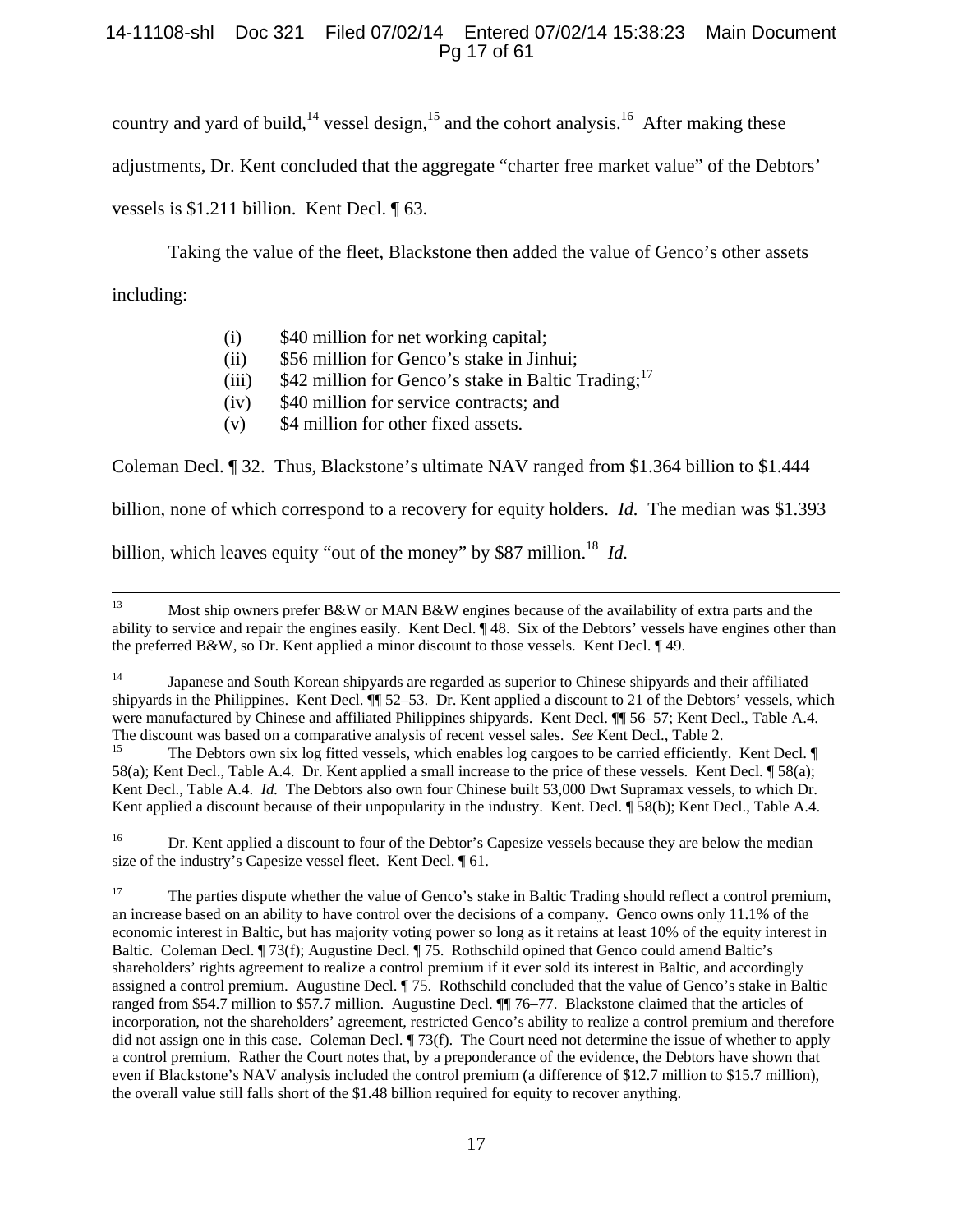# 14-11108-shl Doc 321 Filed 07/02/14 Entered 07/02/14 15:38:23 Main Document Pg 18 of 61

The Equity Committee did not question Dr. Kent's methodology, and the Court finds his testimony to be persuasive. *See* June 12 Hr'g Tr. at 56 (ECF No. 303). Rather than challenge the substance on his NAV opinion, the Equity Committee instead contends that NAV is simply the wrong method to use when valuing an ongoing business. *See* Equity Committee Objection to Confirmation ("Objection") at 25 (ECF No. 262). It argues that NAV fails to take into account the value of Debtors' management<sup>19</sup> and other intangibles associated with the business. Augustine Decl. ¶ 17 ("[T]he Debtors' exclusively asset-based focused approach undervalues Genco because it does not fully account for all of the tangible and intangible value of Genco's corporate franchise, experienced management team, and future cash flows, which are the hallmarks of true going-concern enterprise valuations derived from the traditional methodologies . . . ."). The Court agrees with the Equity Committee but only in limited part.

On the one hand, the preponderance of the evidence establishes that it is appropriate to look to NAV as highly probative of the Debtors' value. While other industries lend themselves to using only the three standard valuation methodologies, the features of the dry bulk shipping industry counsel for a different approach. The industry is competitive, highly fragmented, and has low barriers to entry. Coleman Decl. ¶¶ 16–18; *see also* Martin Stopford, *Maritime Economics* (3d ed. 2009), at 338 ("Entry into even the most specialized services is relatively easy, requiring capital and expertise which can usually be acquired fairly easily."). There is little brand loyalty or other features to distinguish competitors. Coleman Decl. ¶ 17. In this way, the dry bulk shipping industry is similar to the classic economic model of "perfect competition."

<sup>&</sup>lt;sup>18</sup> The Debtors contend that NAV is the sole valuation methodology necessary, but nonetheless go through the other methodologies as a "sanity check" to confirm the outcome of the NAV methodology.

<sup>19</sup> The parties mentioned the Debtors' Management Incentive Program ("MIP") in their briefs. *See* Objection at 7, 28; Debtors' Reply Brief ("Reply") at 30 n.23 (ECF No. 278). The Equity Committee argued that the MIP suggests that there must be some value in a company's management team. The Court concludes that the existence of the MIP is another fact that supports the consideration of other methodologies in addition to NAV.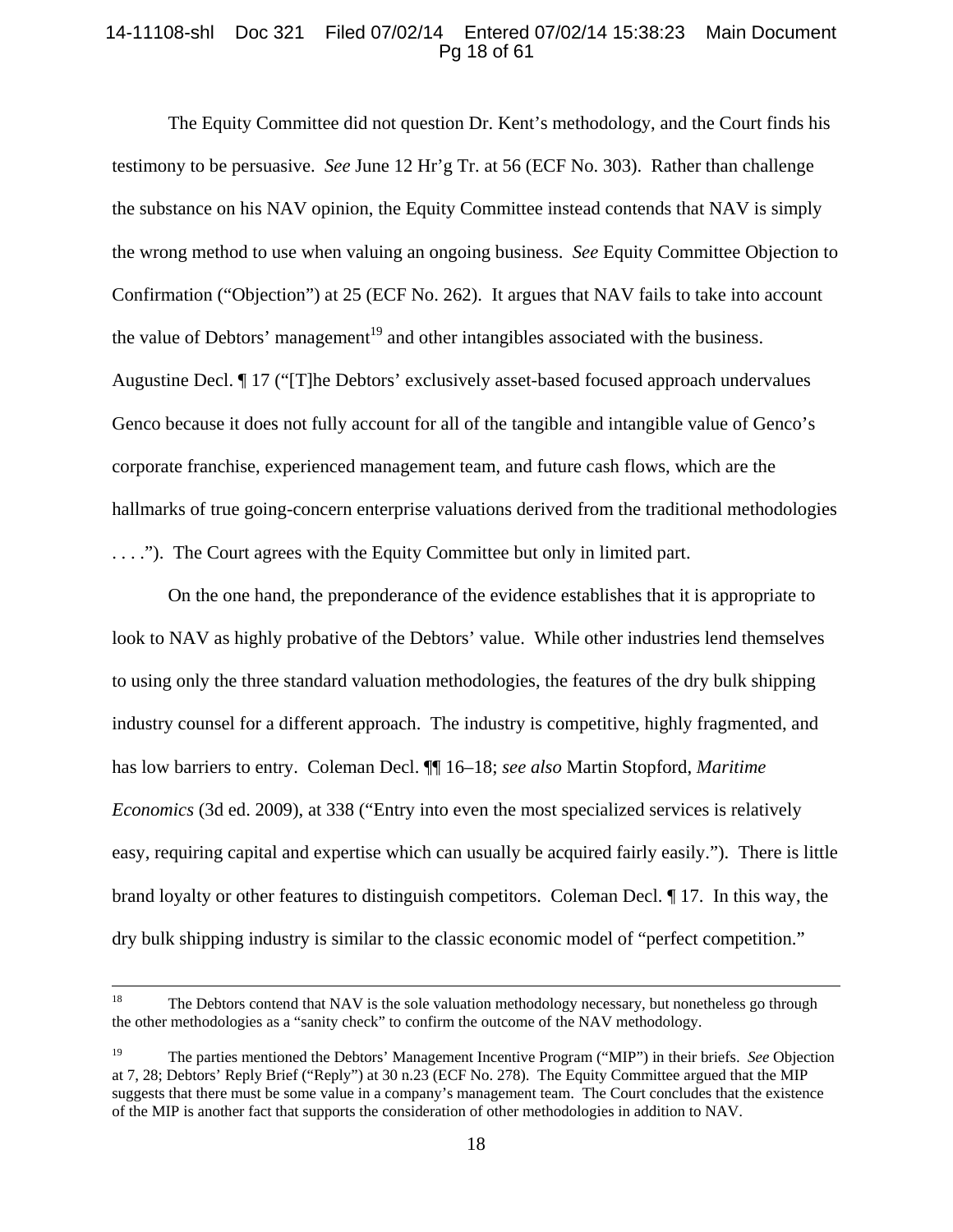## 14-11108-shl Doc 321 Filed 07/02/14 Entered 07/02/14 15:38:23 Main Document Pg 19 of 61

Coleman Decl. ¶ 21; *see also* Stopford at 338, 342. As explained in the treatise *Maritime Economics*: "Although few modern industries conform to the famous perfect competition model developed by the classical economists in the nineteenth century, it fits shipping like a glove  $\dots$ Basically companies keep investing until marginal cost equals price and in the long term marginal cost is the cost of capital." Stopford at 342. Because of this, the shipping industry is vulnerable to weak profits. Stopford at 338. "[N]ew entrants bring new capacity and seek market share, pushing down margins, whilst powerful buyers or suppliers bargain away the profits for themselves. The presence of close substitute products limits the price competitors can charge without inducing substitution." Stopford at 338. When rates are attractive, investors can enter the market with relative ease, leading to increased supply that in turn forces chartering rates down. Coleman Decl. ¶¶ 21–22. Thus, ship owners and operators struggle to consistently produce returns in excess of the cost of capital. Coleman Decl. ¶¶ 21–22.

The Equity Committee's dismissive attitude regarding NAV ignores the nature of dry bulk shipping. The Committee does not dispute Mr. Coleman's characterization of the industry, but nonetheless stubbornly insists on according little weight to NAV in the overall valuation analysis. But as discussed below, only three comparable transactions were identified in the past ten years for the entire industry, with each of those transactions at or very near NAV. Meanwhile, over 4,000 transactions involving ships occurred in the same time period. Mr. Augustine claimed that this fact had no significance. June 23 Hr'g Tr. 336:20–337:3. At the very least, though, this stark contrast in numbers confirms the Debtors' characterization of the market for ships being highly liquid and the relative ease with which owners can acquire or sell ships so as to enter the dry bulk business. $^{20}$ 

 $20\,$ The Equity Committee's position also ignores evidence contained in its own exhibits. As discussed more fully below, the Equity Committee relied on fairness opinions contained in two SEC filings for other shipping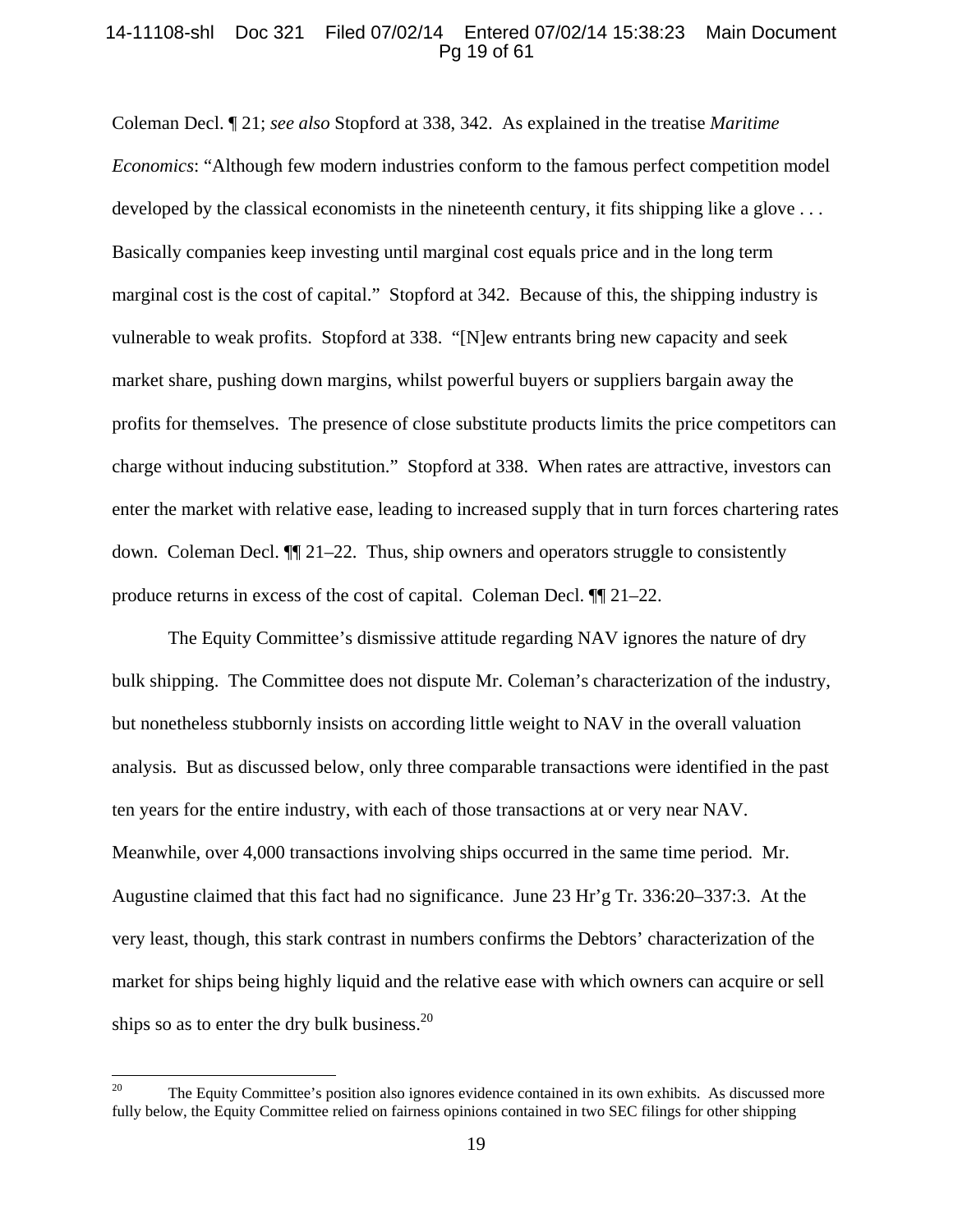## 14-11108-shl Doc 321 Filed 07/02/14 Entered 07/02/14 15:38:23 Main Document Pg 20 of 61

On the other hand, the Court is not convinced that NAV should be the sole basis for evaluating the ongoing business of the Debtors. For example, the comparable companies analysis requires only the identification of companies with similar attributes to the Debtors. There has been no evidence or argument that there are no such comparable companies. In fact, the parties agree on four such comparable companies. Similarly, the parties agree that there have been three transactions involving change-of-control that can be reviewed for a precedent transaction analysis, although both agree that the small sample size limits the ultimate utility of such an analysis. For these reasons and those explained below, therefore, the Court finds it is appropriate to examine other valuation methodologies presented in this case.

# **2. Comparable Companies**

Blackstone and Rothschild used essentially the same methodology for their comparable companies analyses. They also pulled their data from the same sources—Clarksons $^{21}$  and Vessels Value.<sup>22</sup> Some of their numbers differed slightly, but there are really two material differences in the respective analyses: the determination of the peer group and the adjustment of the EBITDA multiples for fleet age. Rothschild excluded from its peer group two companies, Jinhui Shipping and Paragon Shipping, while Blackstone deemed them comparable enough to include in the analysis. Rothschild also determined that it was not necessary to adjust the

companies. Those fairness opinions go through each valuation methodology, including NAV. As explained below, the fairness opinions are created in a different context than a valuation, but they still support the conclusion that NAV is a recognized valuation method in the dry bulk shipping industry.

<sup>&</sup>lt;sup>21</sup> Clarksons is "a leading provider of integrated shipping services." Coleman Decl.  $\llbracket$  11. Its research division provides "data on over 100,000 vessels either in service or on order, as well as extensive trade and commercial data." *Id.* 

<sup>&</sup>lt;sup>22</sup> Blackstone used VesselsValue data for Genco and each of the comparable companies so the valuation was consistent across the board. Blackstone Report at 31.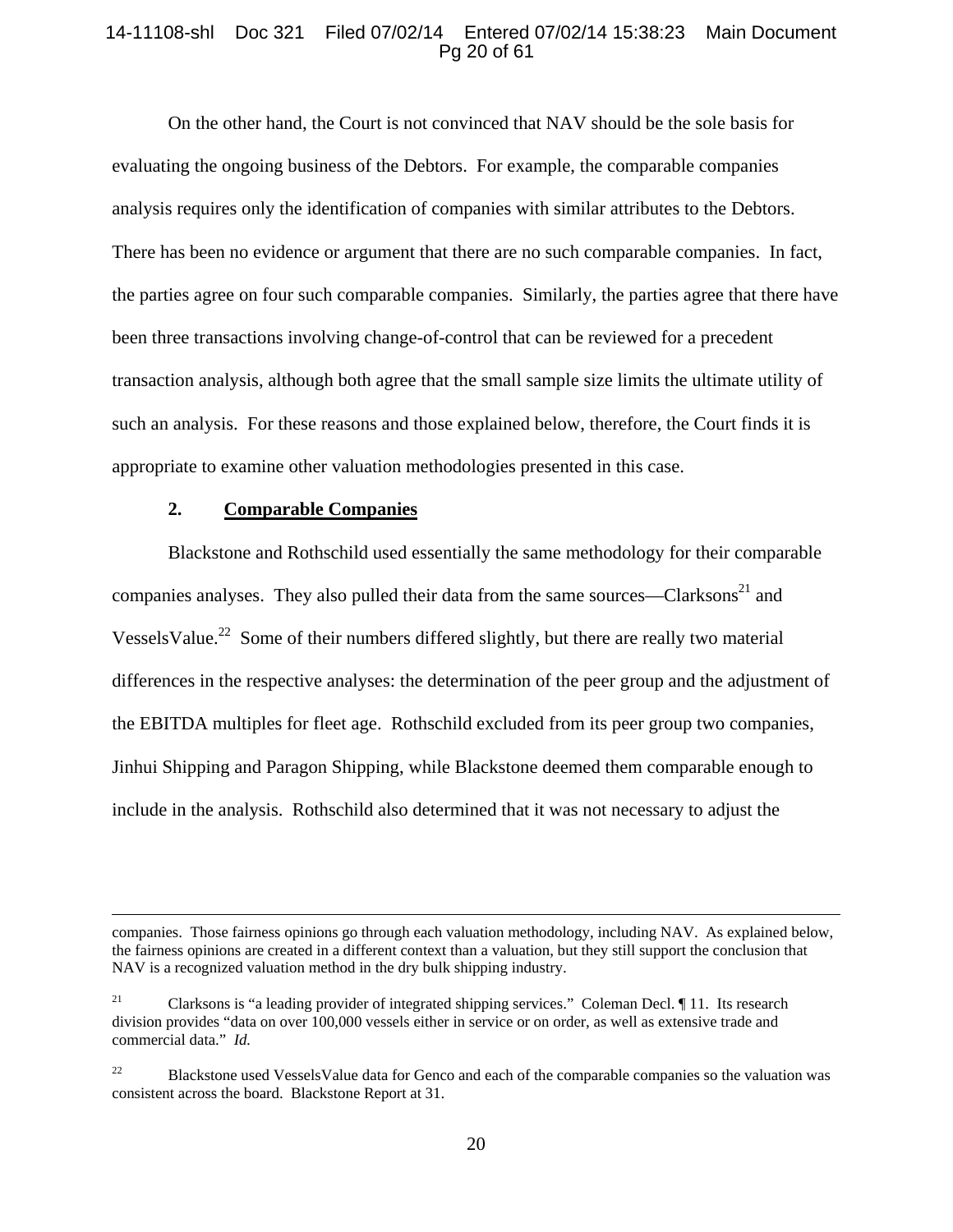# 14-11108-shl Doc 321 Filed 07/02/14 Entered 07/02/14 15:38:23 Main Document Pg 21 of 61

EBITDA multiples for age. Before addressing these two disputes, it is useful to briefly recap the comparable company analysis of each expert.

Blackstone evaluated six criteria to identify a set of comparable companies:

- (a) Business Model
- (b) Charter Coverage
- (c) Fleet Age
- (d) Newbuild Orders
- (e) Capital Structure
- (f) Size and Market Capitalization.

Coleman Decl. ¶ 38.

Using these criteria, Blackstone identified six companies that were comparable enough to Genco to include in its analysis: Baltic Trading, Diana Shipping, Jinhui Shipping, Paragon Shipping, Safe Bulkers, and Star Bulk Carriers. Coleman Decl. ¶ 39. Seven other companies were considered but excluded from the peer group because they were not comparable enough. Coleman Decl. ¶39, n.26.

Blackstone completed two comparisons using this peer group set: TEV/NAV analysis and TEV/EBITDA analysis. Coleman Decl. ¶¶ 40–41. The first method—TEV/NAV—is used to determine "whether market participants assign value to pure-play dry bulk operators in excess of the value of the assets." Coleman Decl. ¶ 40.

Blackstone calculated the NAV for each comparable company using information obtained from VesselsValue. Blackstone used publicly available information to determine the TEV of the comparable companies.<sup>23</sup> Coleman Decl.  $\P$  40. These two values were then used to derive a multiple (the "TEV/NAV Multiple") for each company as summarized below:

| Jinhui Shipping  | 0.60x |
|------------------|-------|
| Paragon Shipping | 0.88x |

<sup>23</sup> 23 It appears that Mr. Coleman calculated TEV by adding together each company's market capitalization and financial liabilities and preferred stock, and then subtracting the non-operating assets. Blackstone Report at 34.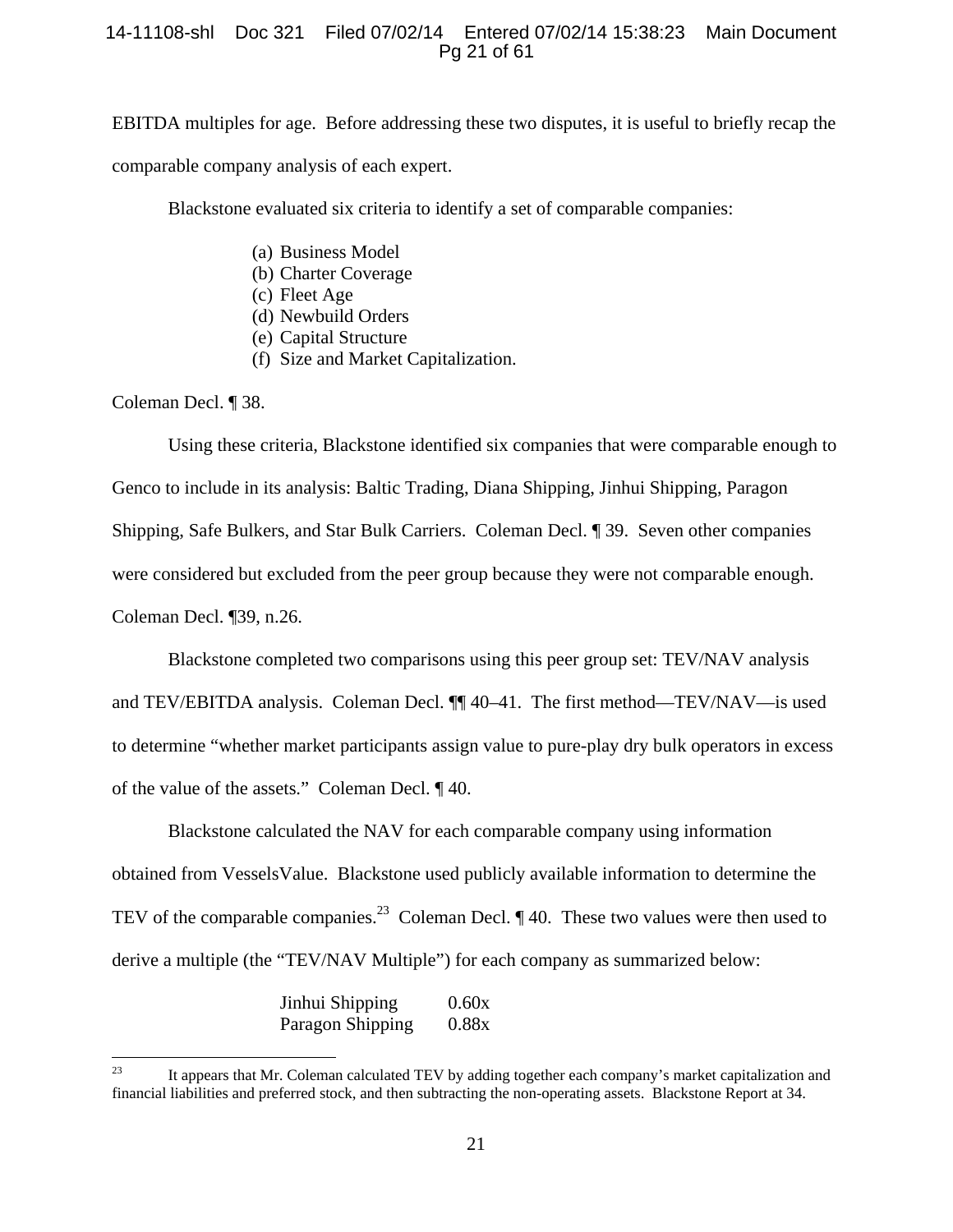# 14-11108-shl Doc 321 Filed 07/02/14 Entered 07/02/14 15:38:23 Main Document Pg 22 of 61

| 0.92x |
|-------|
| 0.92x |
| 1.17x |
| 1.18x |
|       |

Coleman Decl.  $\P$  40. Blackstone used the median multiple—0.92x— as the "mid" multiple, and also calculated a low case using 0.87x and a high case with 0.97x. *Id.* This produced a valuation of Genco ranging from \$1.202 billion to \$1.324 billion. *Id.* In other words, there was no residual money for equity holders, and they were actually "out of the money" by \$156 million to \$278 million.

The second comparable companies methodology derives a multiple from TEV and EBITDA. Coleman Decl. ¶ 43. Blackstone adjusted each EBITDA multiple to account for the difference between Genco's average fleet age and the comparable companies' average fleet ages. Coleman Decl. ¶ 42. The low case used a 6.5% depreciation rate, the mid case used 4.5%, and the high case assumed there was no depreciation.<sup>24</sup> Coleman Decl.  $\P$  43. The corresponding adjusted EBITDA multiples used were 5.9x, 6.5x, and 7.3x. *Id.* Applying those multiples to Genco's 2015E EBITDA of \$175 million, Blackstone found that the total value of Genco ranged from \$1.170 billion to \$1.418 billion. Coleman Decl. ¶ 44. In other words, equity was out of the money by \$62 million to \$310 million.

Turning to the Equity Committee's analysis, Rothschild considered the corporate profile, fleet composition, and size of companies in defining its peer group set. Augustine Decl.  $\P$  60. Rothschild created a chart to summarize these considerations for each company, using pie charts to illustrate the comparability for each consideration. An empty circle signified "non-

 $24$ 24 Blackstone calculated the fleet depreciation by pulling historical time series data regarding vessel prices from Clarksons. *See* Coleman Decl. at 23, Chart; *see also* Blackstone Report at 41.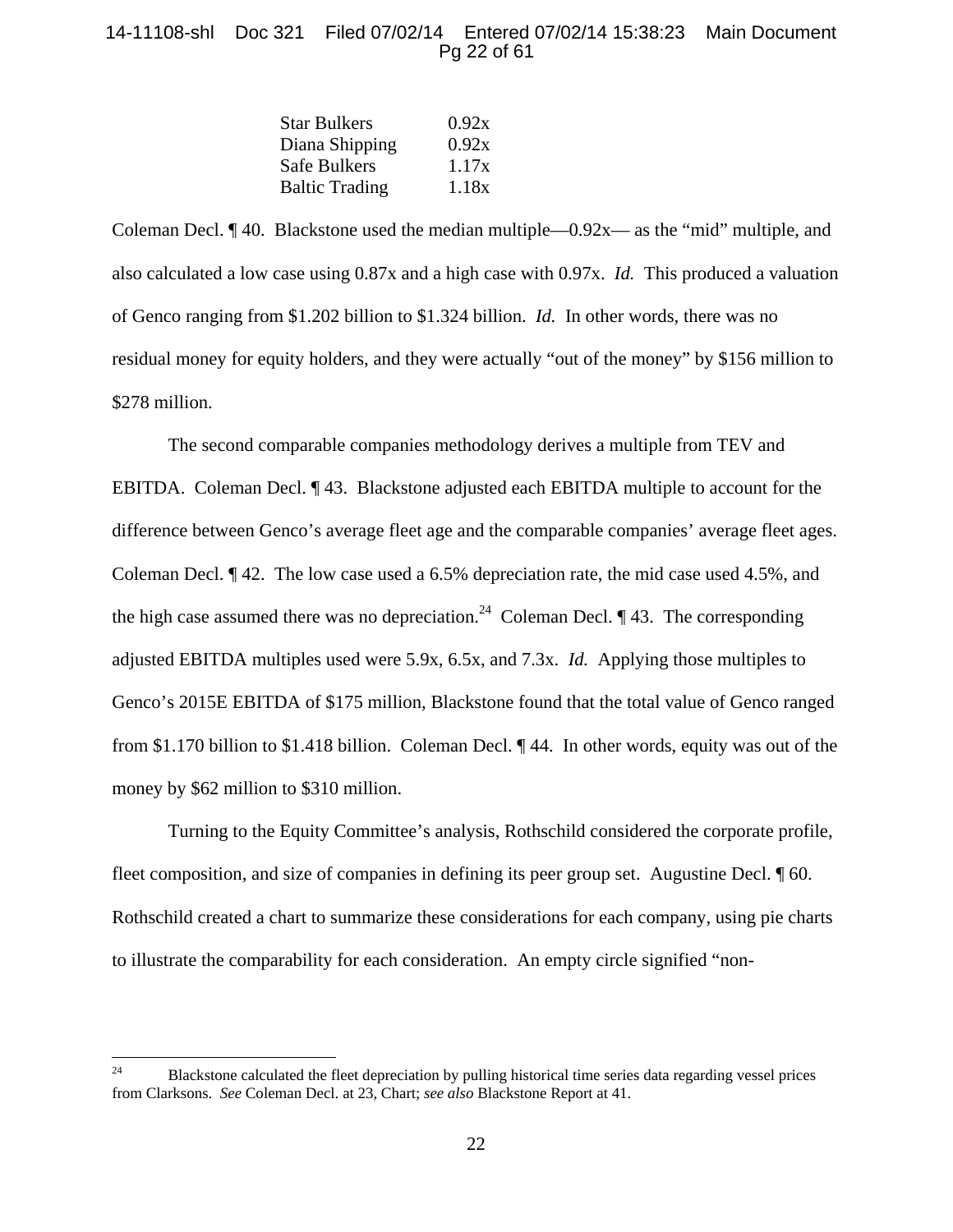## 14-11108-shl Doc 321 Filed 07/02/14 Entered 07/02/14 15:38:23 Main Document Pg 23 of 61

comparable"; a quarter-filled circle denoted "mildly comparable" to Genco.<sup>25</sup> Augustine Decl.  $\P$ 60; Rothschild Report at 38. Rothschild determined that Jinhui was not a comparable company because it was smaller in size and had significant transparency and governance issues. Augustine Decl. ¶ 61; Rothschild Report at 39. As for Paragon, Rothschild excluded it from the comparable set primarily because of its size, and specifically its TEV.<sup>26</sup> June 23 Hr'g Tr. 272:7– 16. Rothschild determined that Paragon's smaller TEV and a public float of \$97.5 million implied a limited liquidity. Augustine Decl. ¶ 61.

The Court agrees with the Equity Committee that Jinhui should be excluded as a comparable company. In due diligence meetings with Rothschild, Genco's own management admitted to being concerned that the controlling shareholders of Jinhui were siphoning cash for its benefit at the expense of other shareholders. Augustine Decl. ¶ 61; June 23 Hr'g Tr. 335:2– 14. At trial, the Debtors did not provide any evidence disputing this issue. Given this fact, there is a legitimate concern that Jinhui's financial situation may be materially affected by these corporate governance issues so as render it dissimilar to the other companies included in the analysis.

But as for Paragon, the Court reaches the opposite conclusion. The Court finds that the credible evidence supports Paragon's inclusion as a comparable company and the adoption of Blackstone's overall comparable company analysis. Rothschild excluded Paragon based on size, but that determination is at odds with Mr. Augustine's own statement that one should review all the facts before making a determination regarding what is a comparable company. June 23 Hr'g

<sup>25</sup> 25 A half-filled circle meant "moderately comparable," three-quarters was "highly comparable," and a full circle meant "near perfect." Rothschild Report at 38.

<sup>&</sup>lt;sup>26</sup> Paragon had a TEV of \$299 million. Augustine Decl. [61. By comparison, Baltic Trading had a TEV of \$510.1 million and Star Bulk Carriers was \$564.4 million. Rothschild Report at 41.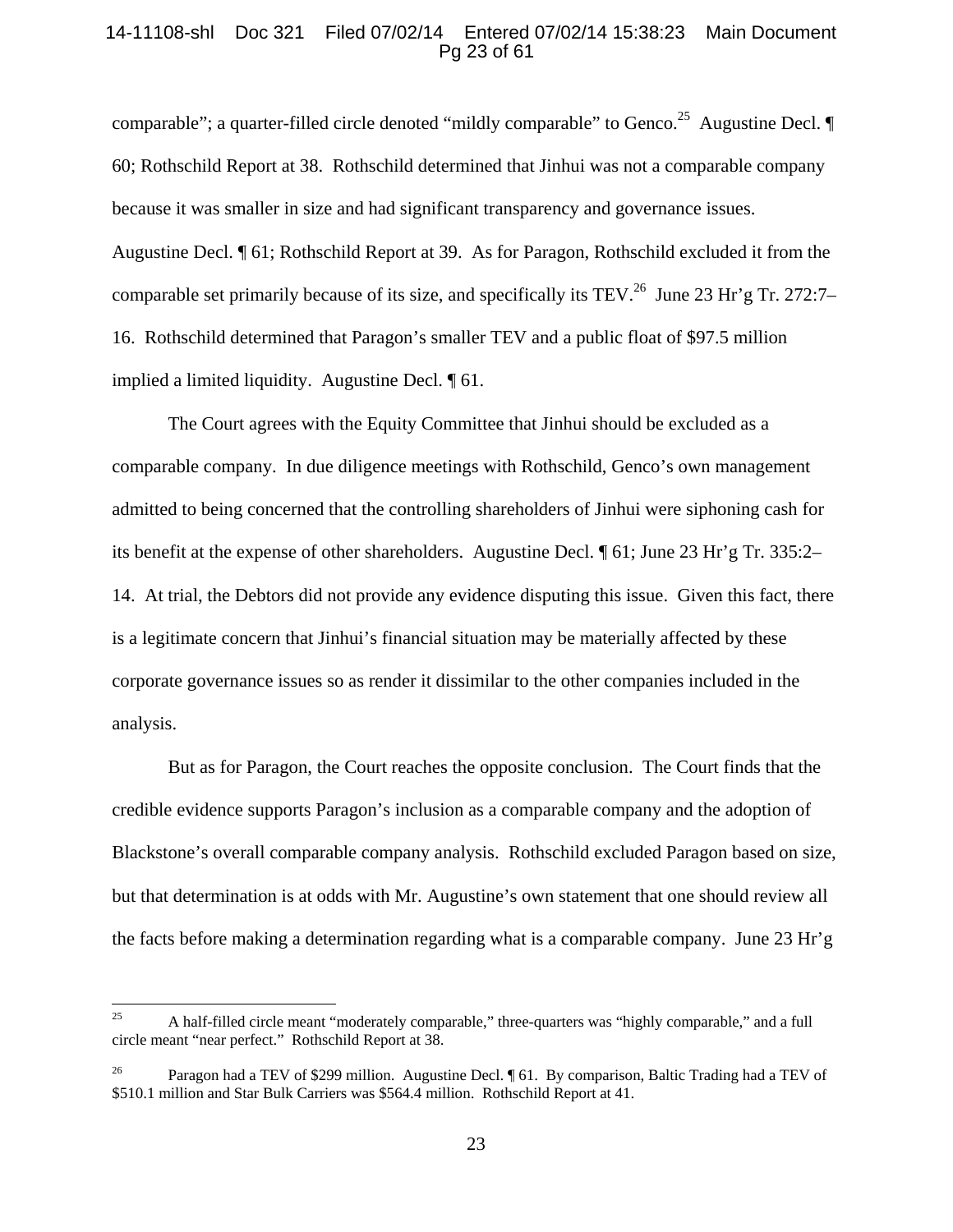## 14-11108-shl Doc 321 Filed 07/02/14 Entered 07/02/14 15:38:23 Main Document Pg 24 of 61

Tr. 300:2–6. The exclusion of Paragon is also undercut by the fact that Mr. Augustine's chart assigned the same value of "mildly comparable" size to both Paragon and Baltic Trading; one would expect that Rothschild would differentiate between the sizes of the two companies if size was to be the main reason to exclude Paragon. *See* June 23 Hr'g Tr. 300:14–301:24; Rothschild Report at 38, 40. The only other explanation offered about Paragon's exclusion was that its size and market capitalization indicated "institutional buyers are effectively not in the market, given the illiquidity . . . ." June 23 Hr'g Tr. 334:14–23. But the Noteholders successfully demonstrated that there really is not a lack of institutional buyers in the market.<sup>27</sup> Given the nature of the dry bulk industry, there is also good reason to think that size alone would be of less significance in selecting comparable companies than it would be in other industries. There would seem to be little reason for a customer to choose to use the ships of a larger company than a smaller company, assuming that the ships, service and rates were the same. Indeed, no evidence was presented that established any such reason, other than the liquidity point that was effectively rebutted by the Noteholders.

 Adjusting for the inclusion of Paragon and the exclusion of Jinhui, the Court now looks as the impact of these changes. Turning first to Blackstone, the exclusion of Jinhui does not appear to have a material impact on the TEV/NAV outputs because the median would still be

<sup>27</sup> 27 The Noteholders did so by examining information about the institutional ownership of various dry bulk shippers. Rothschild concluded that Eagle Bulk was nearly perfect in terms of a size comparison to Genco. Rothschild Report at 39. Information obtained from the Standard and Poor Capital IQ website indicates that institutions own 24.15% of the total shares outstanding for Eagle Bulk. DX 295 at 1. By contrast, the Capital IQ website indicates that the institutional ownership of Paragon is 21.98%. DX 299 at 1. When confronted with this evidence, Mr. Augustine complained in a conclusory way about the reliability of Capital IQ as a source of information, but the Equity Committee did not revisit this point. *See* June 23 Hr'g Tr. 341:9–11 (noting errors found in Capital IQ information); *Id.* at 347:14 (Equity Committee counsel indicated "nothing further" after re-crossexamination on this point). But the Court rejects that argument given that Rothschild had relied upon Capital IQ as a data source, both in its expert report in this case and in pitch material Rothschild had prepared relating to Debtors before the bankruptcy was ever filed. *See* Rothschild Report at 83; DX 264 at 24; DX 265 at 24.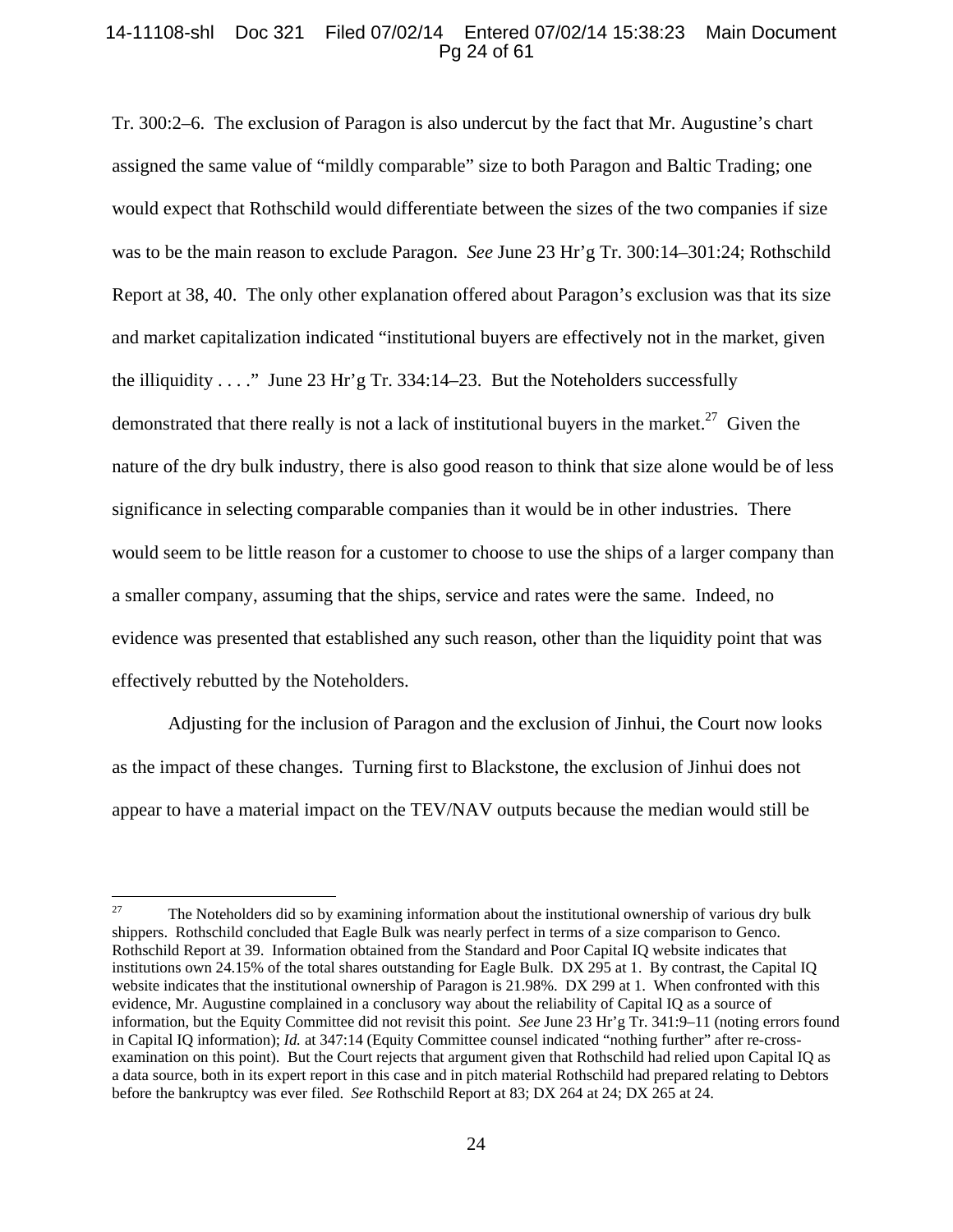## 14-11108-shl Doc 321 Filed 07/02/14 Entered 07/02/14 15:38:23 Main Document Pg 25 of 61

0.92x, which Blackstone used as the mid value in its analysis.<sup>28</sup> Therefore, by this methodology, the equity holders would still be out of the money. With respect to the TEV/EBITDA analysis, the base median would also remain the same at 7.3x. This was used as the high case multiple after adjusting for age for the low and mid cases. But as described above, even Blackstone's high case leaves the equity holders out of the money by some \$62 million. Thus, the Court concludes that, in adopting Blackstone's overall methodology, the removal of Jinhui from the comparison set does not have a material impact on the overall conclusions drawn from the comparable companies analysis. Simply put, equity would remain out of the money.

On the other hand, the inclusion of Paragon in Rothschild's list of comparable companies would have a material impact on its analysis. At trial, the Court specifically asked about the impact of including Paragon in Rothschild's comparable set. One view, presented by the Noteholders, explained how it would drastically change Rothschild's numbers and bring them into a range more consistent with Blackstone's values. June 24 Hr'g Tr. 94:25–101:13. While admitting the numbers are not perfect, counsel for the Noteholders demonstrated that, utilizing Rothschild's prior data on Paragon, the inclusion of Paragon would reduce Rothschild's low case by about \$275 million, or to roughly \$1.21 billion.<sup>29</sup> The Equity Committee provided no answer to the Court's inquiry about the impact of including Paragon, and did not attempt to rebut the analysis on this issue presented by the Noteholders. The Court does not adopt the Noteholders' numbers *per se*, but rather uses it as a common sense check to confirm that the valuation of Rothschild under a comparable company analysis would be significantly reduced when using the appropriate comparison set.

<sup>28</sup> 28 Both parties' experts rely heavily on the median rather than the average because there is not enough data to make use of the average appropriate.

<sup>&</sup>lt;sup>29</sup> When including Paragon, Rothschild's TEV/EBITDA and TEV/GAV values would decrease by \$368 million and \$182 million respectively. June 24 Hr'g Tr. 98:22–24; 101:6–9.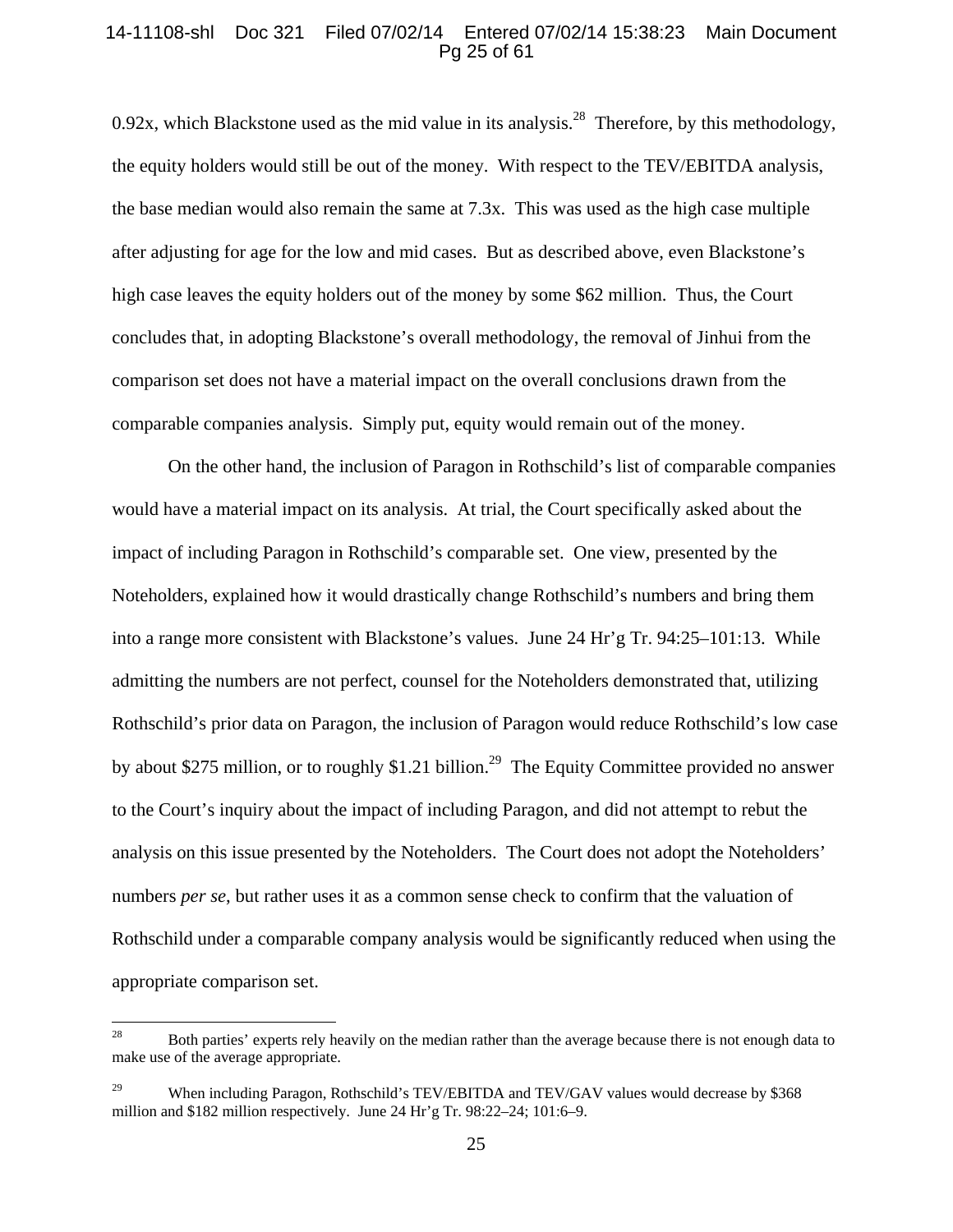## 14-11108-shl Doc 321 Filed 07/02/14 Entered 07/02/14 15:38:23 Main Document Pg 26 of 61

The other point on which the experts diverged is the adjustment of the TEV/EBITDA

multiples to account for the average fleet age. Blackstone expressed concern that EBITDA does

not take adequate account of the different ages of each comparable company's fleet. Coleman

Decl. ¶ 71. At trial, Mr. Coleman provided a common sense explanation of why this is so:

We adjusted, in this case, the multiples, because it's a very specific kind of industry. These ships are around for about twenty-five years . . . [If] one company has one ship that's two years old, and one company has one ship that is twenty years old, and you were doing a comp analysis, you would have to adjust that analysis for the age. You know, if you buy a new car or if you have an old car, they have a different valuation, they have a different valuation methodology. So it is our view that that's the right thing to do, and that's what we did do.

June 23 Hr'g Tr. 145:8–22. The Equity Committee presented little evidence on this issue, instead arguing simply that such an adjustment was inappropriate in a comparable company analysis. June 24 Hr'g Tr. 171:22–172:19. The Court agrees with Blackstone that, as a matter of common sense, some adjustment for fleet age is appropriate given the nature of the dry bulk shipping industry.

For all these reasons, the Court accepts Blackstone's methodology for comparable companies overall, adjusting it only to exclude Jinhui from the comparable set.

#### **3. Precedent Transactions**

Both Blackstone and Rothschild provided valuations using a precedent transactions analysis. Under this method, Blackstone values the Company at \$1.297 billion to \$1.404 billion, leaving the Debtors with nothing to pay equity. Coleman Decl. ¶ 28. Using the precedent transactions analysis, Rothschild values the Company at \$1.54 billion to \$1.62 billion, with a midpoint of \$1.58 billion, leaving a value above claims of \$97 million to \$177 million, with a midpoint of \$137 million. Augustine Decl. ¶ 67. Rothschild weighted the precedent transaction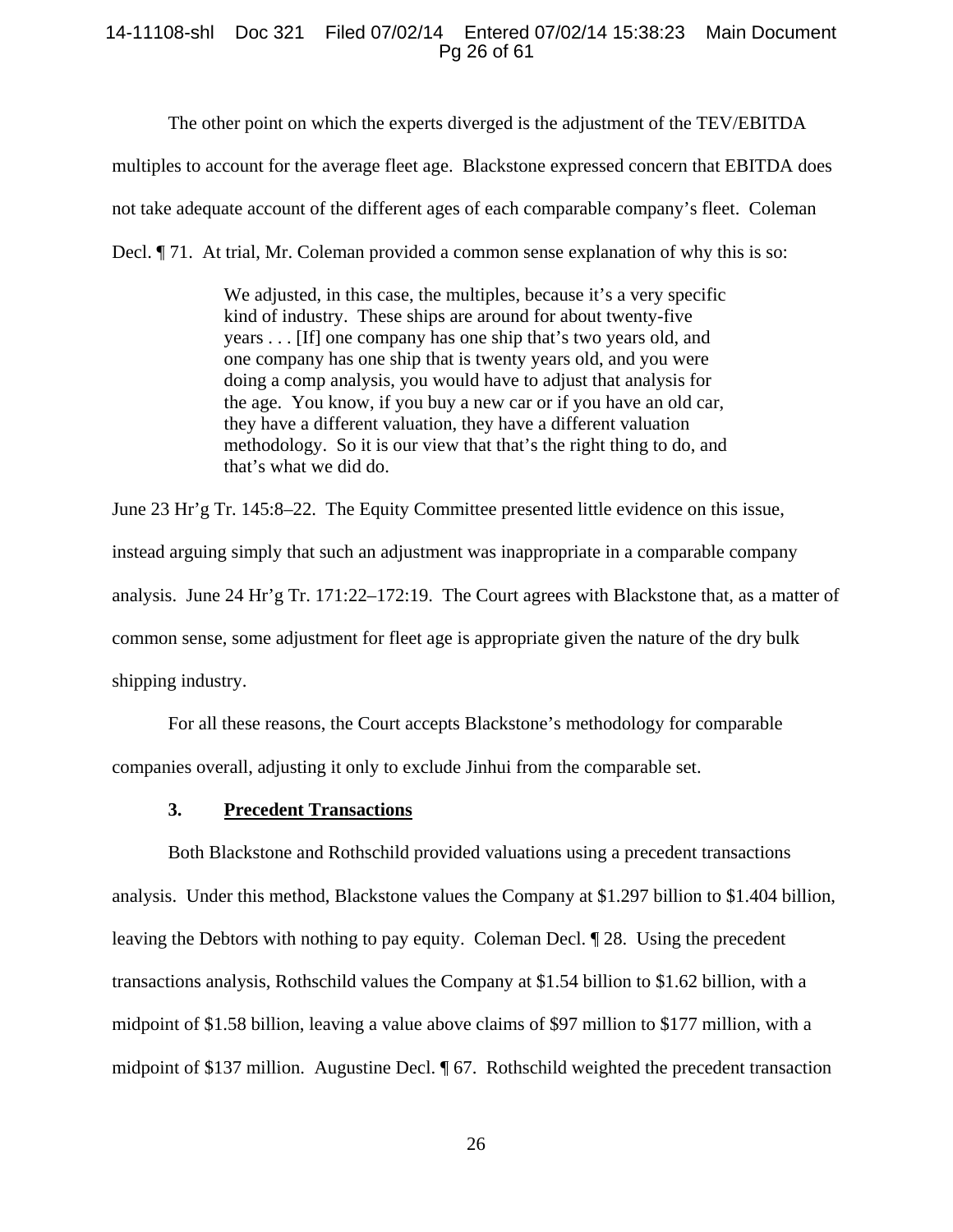#### 14-11108-shl Doc 321 Filed 07/02/14 Entered 07/02/14 15:38:23 Main Document Pg 27 of 61

analysis at 10% when compared to the other valuation methods it undertook. June 23 Hr'g Tr. 328:11–17; Augustine Decl. ¶ 30.

 Neither side disputes that there are few change-in-control transactions in the dry bulk shipping industry over the last few years. Virtually all of the transactions in the industry have instead been in the form of vessel sales. Specifically, Marsoft recorded at least 4,422 dry bulk vessel sales over the last ten years, whereas there have been only three public change-in-control transactions that the parties have been able to identify to the Court. Coleman Decl. ¶ 34; June 23 Hr'g Tr. 138:1–11.

 Because of this, the Debtors approach their analysis by using what they refer to as six comparable "fleet sale" transactions that have taken place over the last five years. Coleman Decl. ¶ 35. But on cross-examination, Mr. Coleman conceded that five of these six transactions were fleet acquisitions and not change-in-control transactions. June 23 Hr'g Tr. 96:25–99:9. Rothschild criticized this methodology because it believes that "[b]y definition, fleet value acquisitions tend to be at or around NAV because NAV is established by broker estimates of fleet value, which is driven by the last vessel sale." Augustine Decl. ¶ 66. Rothschild maintained that to properly assess the precedent transactions metrics for Genco, "it is essential to consider what buyers would pay for a full business, inclusive of an operating platform, management, and expected future cash flows, not simply the value of the assets." *Id*. Mr. Coleman himself conceded that precedent transactions typically involve a change-in-control. June 23 Hr'g Tr. 95:17–20.

For these reasons, the Court finds it more instructive to look at the actual change-incontrol transactions that the parties have identified. There are three. They are the Excel Maritime Carriers Ltd. acquisition of Quintana Maritime Limited in January 2008, the DryShips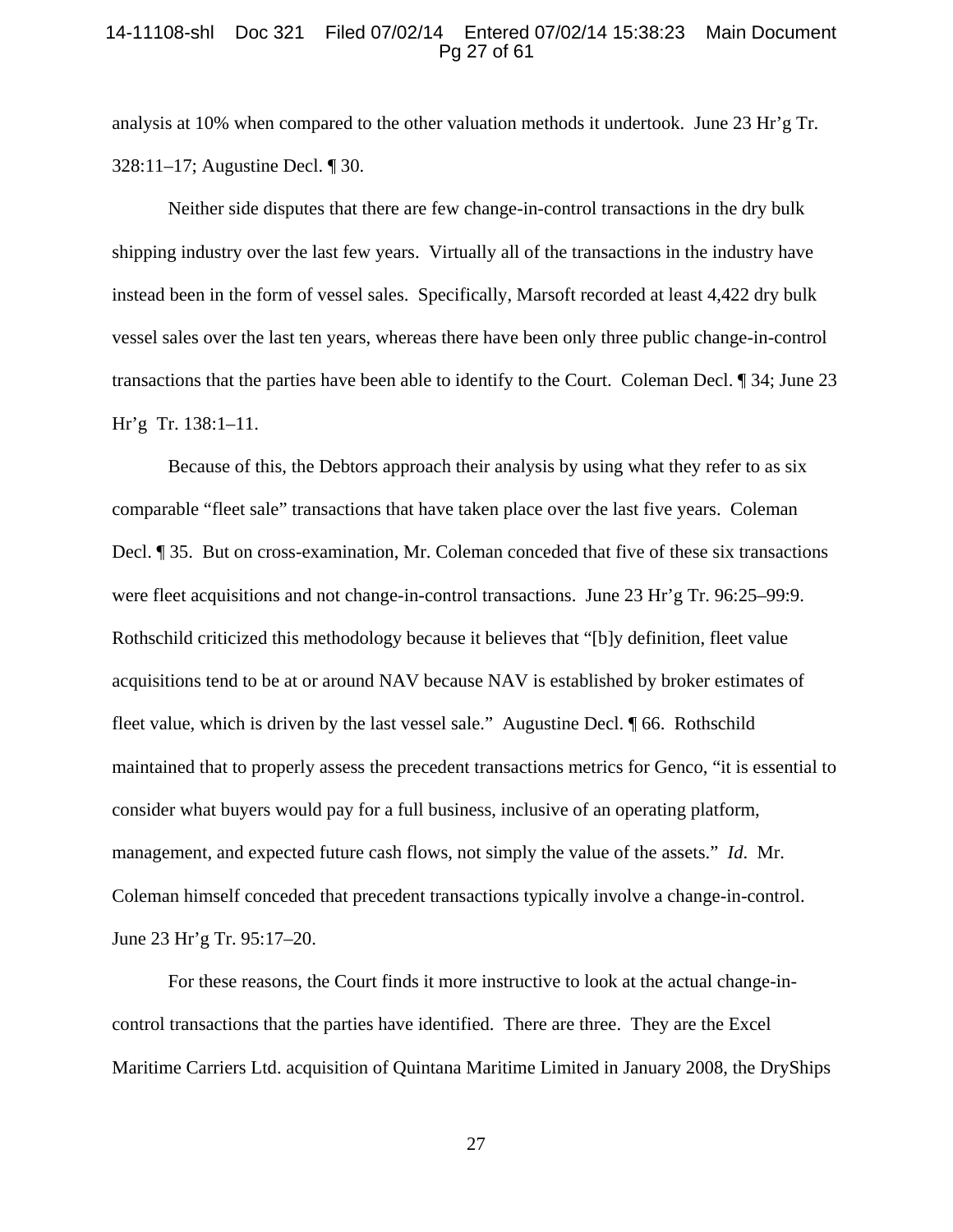#### 14-11108-shl Doc 321 Filed 07/02/14 Entered 07/02/14 15:38:23 Main Document Pg 28 of 61

Inc. acquisition of OceanFreight Inc. in July 2011, and the Star Bulk Carriers Corp. acquisition of Oceanbulk Shipping LLC and Oceanbulk Carriers LLC, which was announced in June 2014. Tellingly, these three transactions took place at or extremely close to NAV. Specifically, the DryShips transaction took place at 0.94x NAV, the Star Bulk transaction took place at 1.0x NAV and the Excel Maritime transaction took place at 1.04x NAV. Coleman Decl. ¶ 34. Rothschild also analyzed only pure change-in-control transactions, though it relied solely on the transactions from Excel Maritime and DryShips because they were the only dry bulk acquisitions publicly available. June 23 Hr'g Tr. 277:10–23. But taking either grouping, the NAV for comparable transactions confirms use of NAV as a reliable source of valuation.

The Court also notes that the Excel Maritime transaction, which was the only transaction completed above NAV, took place at the height of the dry bulk shipping rate boom January 2008, when dry bulk shipping rates were anomalously high and prior to the time of the financial crisis. June 23 Hr'g Tr. 279:6–21. Blackstone expressed concern that Rothschild gave a weight of 75% to the Excel Maritime transaction due to the absence of an NTM (or "next twelve months") EBITDA multiple for DryShips. Coleman Decl. ¶ 62; June 23 Hr'g Tr. 279:22– 282:20; Augustine Decl. ¶ 68; Rothschild Report at 45–46. Mr. Augustine justified this by stating that the information was not available at the time. June 23 Hr'g Tr. 280:12-16. But regardless of the reason, this decision affords the Excel Maritime transaction significantly more weight in the Equity Committee's valuation analysis despite taking place in anomalous market conditions. The Court is convinced that such a skewed weighting is inappropriate because it distorts the results, particularly given the very small number of transactions involved. Indeed, to the extent that one transaction would be entitled to greater weight, the Court believes that the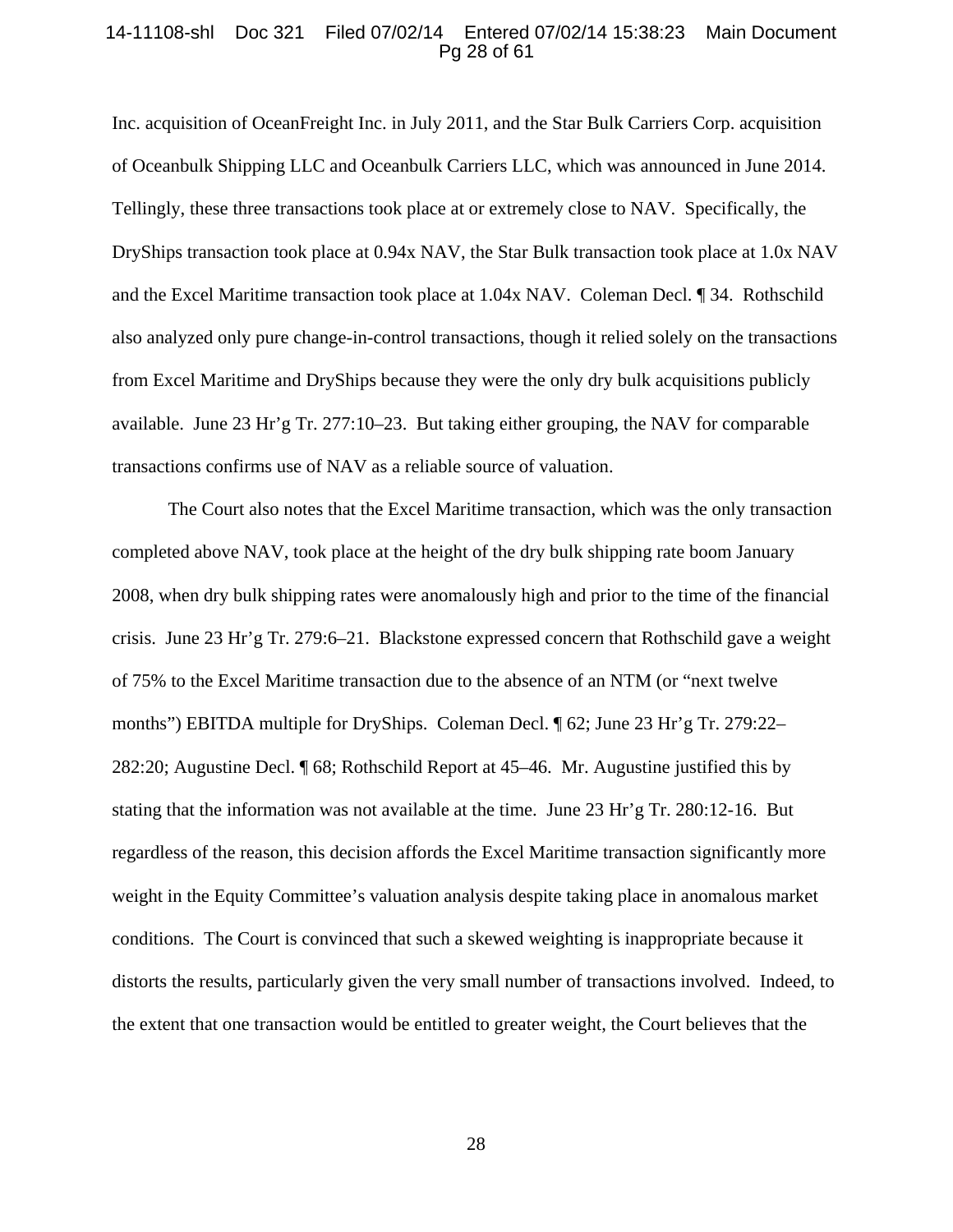#### 14-11108-shl Doc 321 Filed 07/02/14 Entered 07/02/14 15:38:23 Main Document Pg 29 of 61

Star Bulk transaction is the most relevant comparable transaction, as it is the most recent changein-control transaction.

 With respect to Star Bulk, Rothschild pointed to a fairness opinion written by Evercore Group LLC as the financial advisor on behalf of Star Bulk in the transaction. In the fairness opinion, Evercore used standard methodologies in addition to an asset based valuation. ECX 217 at 110–111. The Court, however, credits the testimony of Mr. Coleman, who stated that fairness opinions are not meant to take the place of valuation and are generally not relied upon in the context of a valuation proceeding. June 23 Hr'g Tr. 143:3–16. Additionally, the Court is persuaded by the press release issued by Star Bulk on June 16, 2014, which stated unequivocally: "The Transaction Committee negotiated the Transaction value on a net asset value for net asset value basis using the average of three reputable appraisal providers." Coleman Decl. ¶ 34 n.22. In any case, the Star Bulk fairness opinion concluded that NAV was a fair price. June 23 Hr'g Tr. 143:17–23.

 Due to the lack of true change-in-control transactions that have taken place in the dry bulk shipping industry over the last ten years, the Court finds a precedent transaction analysis to be of limited utility in the valuation of the Debtors. But the few transactions that exist appear to confirm the NAV valuation advocated by the Debtors. Moreover, the limited number of precedent transactions confirms that valuation in the dry bulk shipping industry is vastly different from other industries. As noted by Mr. Coleman, there would be a far greater amount of transactions in other industries involving a change of control as compared to transactions involving the sale of hard assets. June 23 Hr'g Tr. 138:21–25. Mr. Coleman credibly testified that in dry bulk, however, when a party wishes to take control, it will simply take control of ships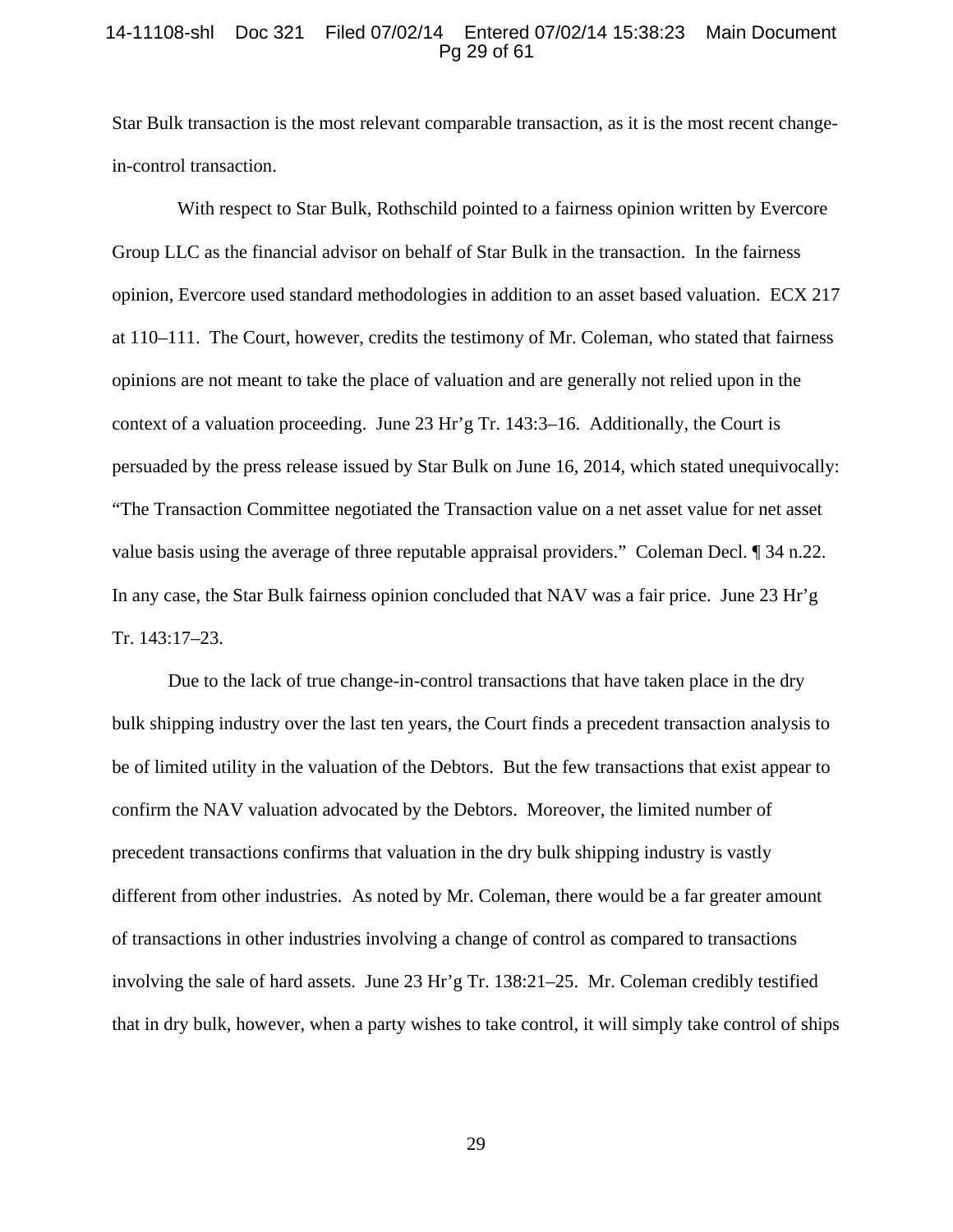# 14-11108-shl Doc 321 Filed 07/02/14 Entered 07/02/14 15:38:23 Main Document Pg 30 of 61

because there is no added value in buying the stock. June 23 Hr'g Tr. 138:21–25. All of these facts further confirm the validity of Blackstone's valuation conclusions.

# **4. Discounted Cash Flow**

The last of the valuation methodologies here is the DCF method, which takes the sum of two future cash flow streams to determine the net present value of a company. *Adelphia,* 2014 Bankr. LEXIS 2011, at \*33. The DCF method can be summed up as follows:

> A discounted cash flow analysis entails estimating the periodic cash flow that a company will generate over a discrete time period, determining the 'terminal value' of the company at the end of the period, and discounting each of the cash flows and terminal value to determine the total value as of the relevant date.

*Dietz v. Jacobs,* 2014 U.S. Dist. LEXIS 37144, at \*35 (D. Minn., Mar. 21, 2014) (citing *Bank of* 

*Am. v. 203 N. LaSalle St. Pshp.,* 195 B.R. 692, 696 (N.D. Ill., 1996); *Tronox Inc. v. Kerr McGee* 

*Corp. (In re Tronox Inc.)*, 503 B.R. 239, 316–17 (Bankr. S.D.N.Y. 2013)).

In applying the DCF method, Rothschild relied on adjusted rate projections provided by

the Equity Committee's expert CMG to calculate Genco's terminal value using both the

EBITDA exit multiple approach and the perpetuity growth rate approach.<sup>30</sup> The DCF results

generated by Rothschild's inputs are significantly higher than those from the other three

methodologies that Rothschild applied. Augustine Decl. ¶ 32 (DCF analysis with low-high range

of \$1.661 to \$2.274 billion and midpoint of \$1.967 billion); *see also* Augustine Report at 53.31

<sup>30</sup> The cash flows were discounted applying a weighted average cost of capital ("WACC") range, which considers the cost of capital of the peer group in the comparable companies analysis and certain company specific factors. Augustine Decl. ¶ 69. The Court notes that at the trial, there was little discussion of the WACC ranges applied in both the Rothschild and Blackstone analyses, although it appears the respective WACC rates actually applied by both experts varied. (Rothschild's WACC was 8.5% to 10.5%, while Blackstone used 10.1% "sensitized to 9.1% and 11.1%."). *See* Augustine Decl. ¶ 71; Coleman Decl. ¶ 48.

<sup>&</sup>lt;sup>31</sup> There is a slight differences between the numbers reported in the Augustine Declaration and the Augustine Expert Report, but the Court assumes that variance is attributable merely to rounding and is, in turn, immaterial for the purposes of this discussion.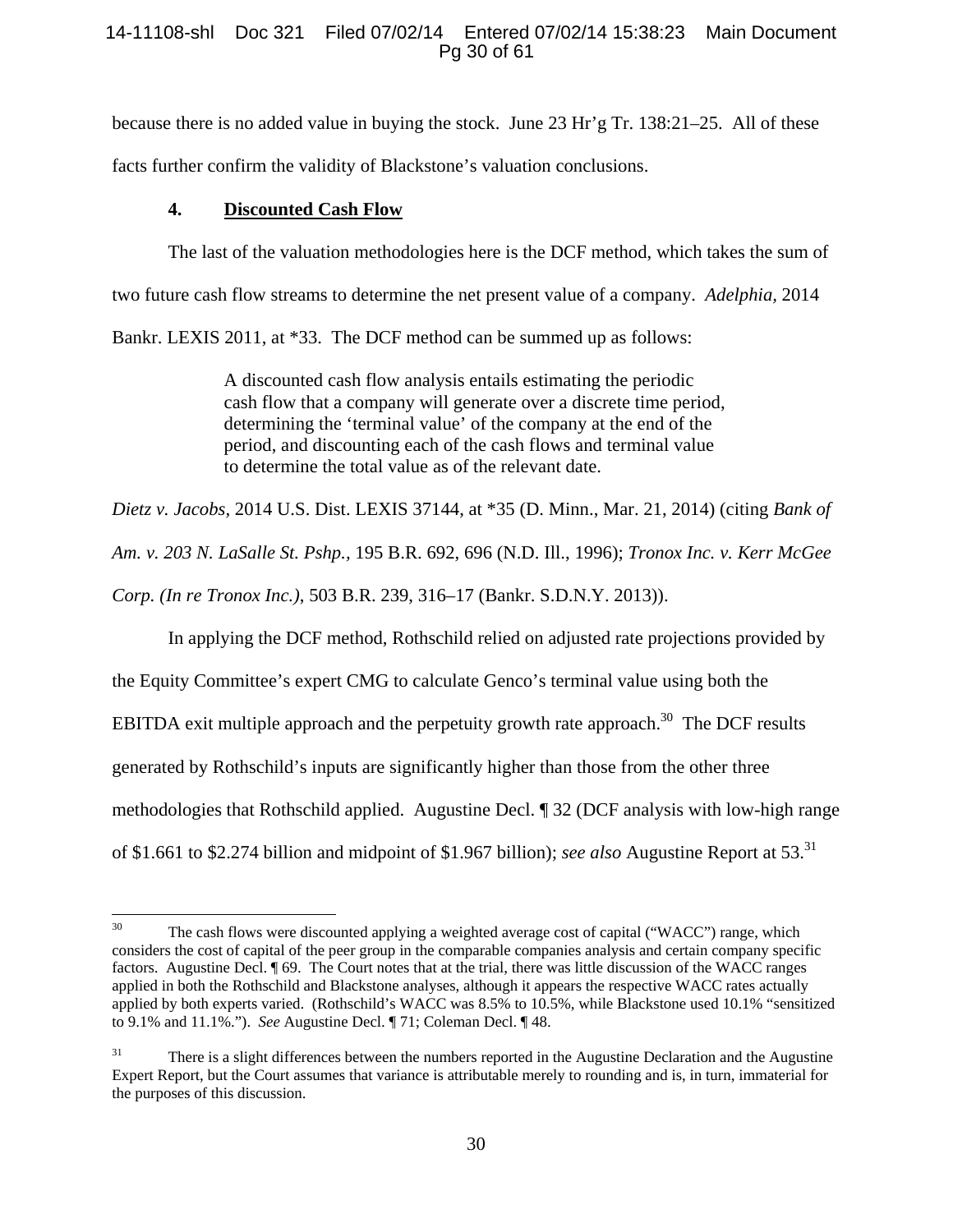# 14-11108-shl Doc 321 Filed 07/02/14 Entered 07/02/14 15:38:23 Main Document Pg 31 of 61

But the Court concludes that there are many good reasons that the DCF method should not be applied here. Although DCF is a traditional methodology used in valuation exercises, courts have recognized its limitations, particularly when the assumptions are unreliable or difficult to ascertain. As Judge Gerber of this Court has observed, "DCF works best (and, arguably, only) when a company has accurate projections of future cash flows . . . ." *Adelphia*, 2014 Bankr. LEXIS 2011, at \*57. When "the factual underpinnings of the DCF computation become unreliable . . . the propriety of any use of DCF (and the weight DCF conclusions should be given) becomes debatable at best." *Id.* at \*57–58. Other courts have reached similar conclusions. In *In re JCC Holding Co., Inc. Shareholders Litigation,* for example, the court rejected the argument that a particular corporation was obliged to perform a DCF analysis in determining the fairness of a proposed merger transaction to satisfy its requirement of "fair disclosures." *In re JCC Holding Co., Inc. S'holders Litig.*, 843 A.2d 713, 721 (Del. Ch. 2003). The court noted that there were no "reliable recent long-term projections from which [the financial advisor] could perform a DCF valuation analysis." *Id.* 

In another case, the Delaware Chancery court noted:

The utility of a DCF analysis, however, depends on the validity and reasonableness of the data relied upon . . . The problem in this case is that the most fundamental input used by the experts—the projections of future revenues, expenses, and cash flows—were not shown to be reasonably reliable.

*Doft & Co. v. Travelocity.com Inc.*, 2004 Del. Ch. LEXIS 75, at \*20–21 (Del. Ch. May 21, 2004). The court's primary reason for rejecting DCF was that there was an absence of "reasonably reliable contemporaneous projections." *Id.* at \*32. More specifically, the court explained that the "degree of speculation and uncertainty characterizing the future prospects of [the company] and the industry in which it operates make a DCF analysis of marginal utility . . .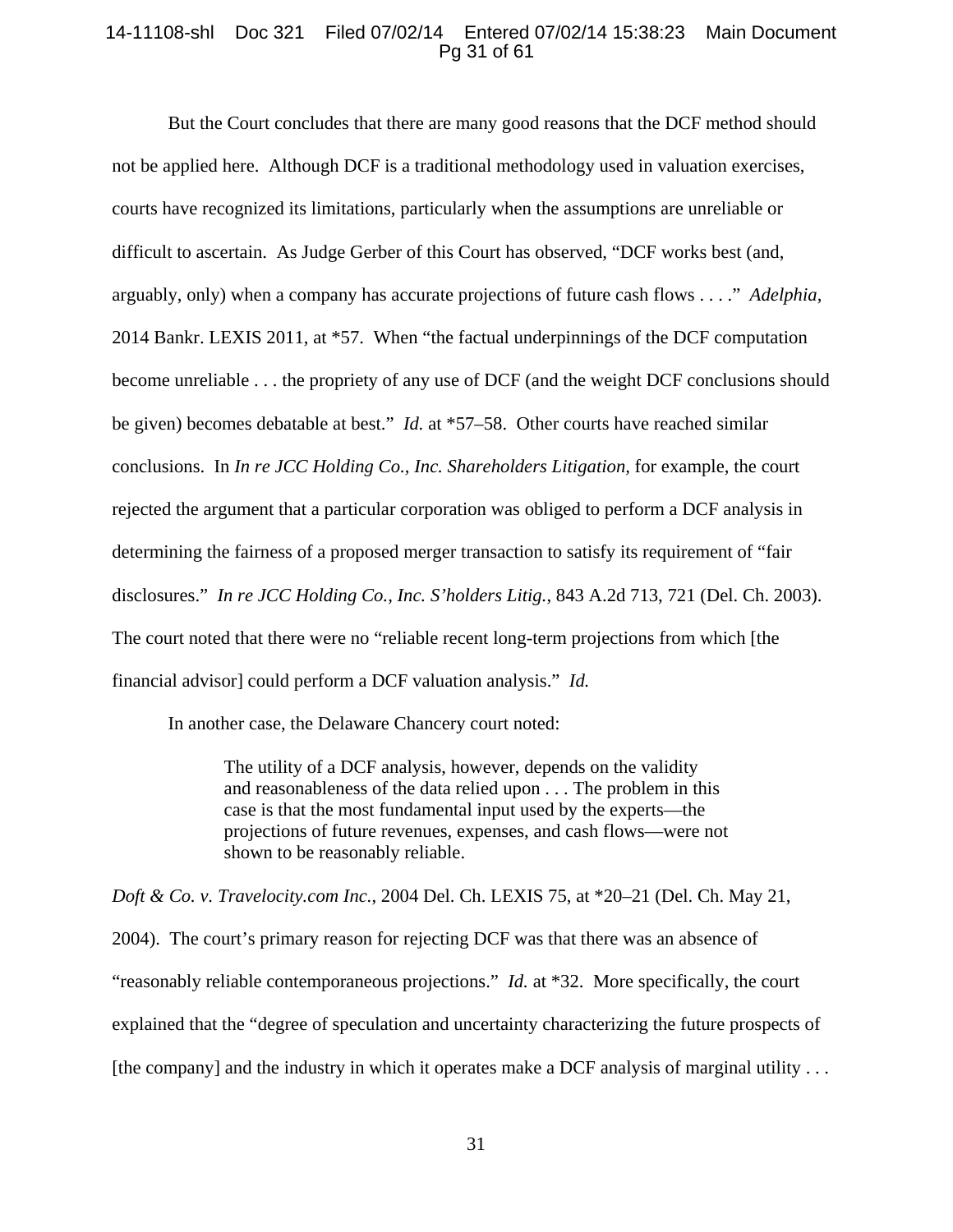# 14-11108-shl Doc 321 Filed 07/02/14 Entered 07/02/14 15:38:23 Main Document Pg 32 of 61

." *Id.* at \*32. "[T]he industry was so new and volatile that reliable projections were impossible . . . it was difficult to forecast the next quarter, let alone five years out." *Id.* at \*22–23 (quotations omitted).

 No accurate projections exist in this case. Despite the numerous disputed issues at trial, all parties agree that dry bulk shipping rates are extremely volatile and difficult to predict. Rothschild conceded, for example, that "shipping rates are volatile and the industry can be characterized as cyclical . . . ." Augustine Decl. ¶ 70. The Equity Committee's shipping expert, Mr. Arntzen, similarly testified that "[i]t is difficult to accurately forecast freight rates in drybulk shipping . . . . [and that] the drybulk market is dynamic and volatile. . . ." Arntzen Decl.  $\P$ [23– 24; *see* June 23 Hr'g Tr. 185:10–11. Blackstone agreed, concluding that:

> In the global drybulk shipping industry, charter rates are inherently volatile and can change drastically on a daily basis. This makes charter rates difficult to predict and cash flow projections inherently unreliable. . . . As a result, DCF analyses are fundamentally unreliable for valuing companies in the drybulk shipping industry. . . .

Coleman Decl.  $\P$  45.<sup>32</sup>

This unpredictability in rates is consistent with the credible evidence at trial that the dry bulk market is highly fragmented, with low barriers to entry, and affords market participants little, if any, opportunity to differentiate themselves. Coleman Decl. ¶¶ 16–17. Little if any of that evidence was disputed. Thus, the dry bulk shipping market parallels what classical economists would call "perfect competition," Coleman Decl. ¶ 21, where "rates are determined

 $32$ 32 Blackstone ran a DCF analysis to stress test its valuation conclusion, determining it to be between \$1.106 billion and \$1.335 billion. Coleman Decl. ¶ 28. But throughout the trial, Blackstone made abundantly clear its view that DCF is an unreliable and inappropriate basis to determine the value of Genco. *See* Coleman Decl. ¶ 45; Coleman Report at 20; June 23 Hr'g Tr.138:12–25.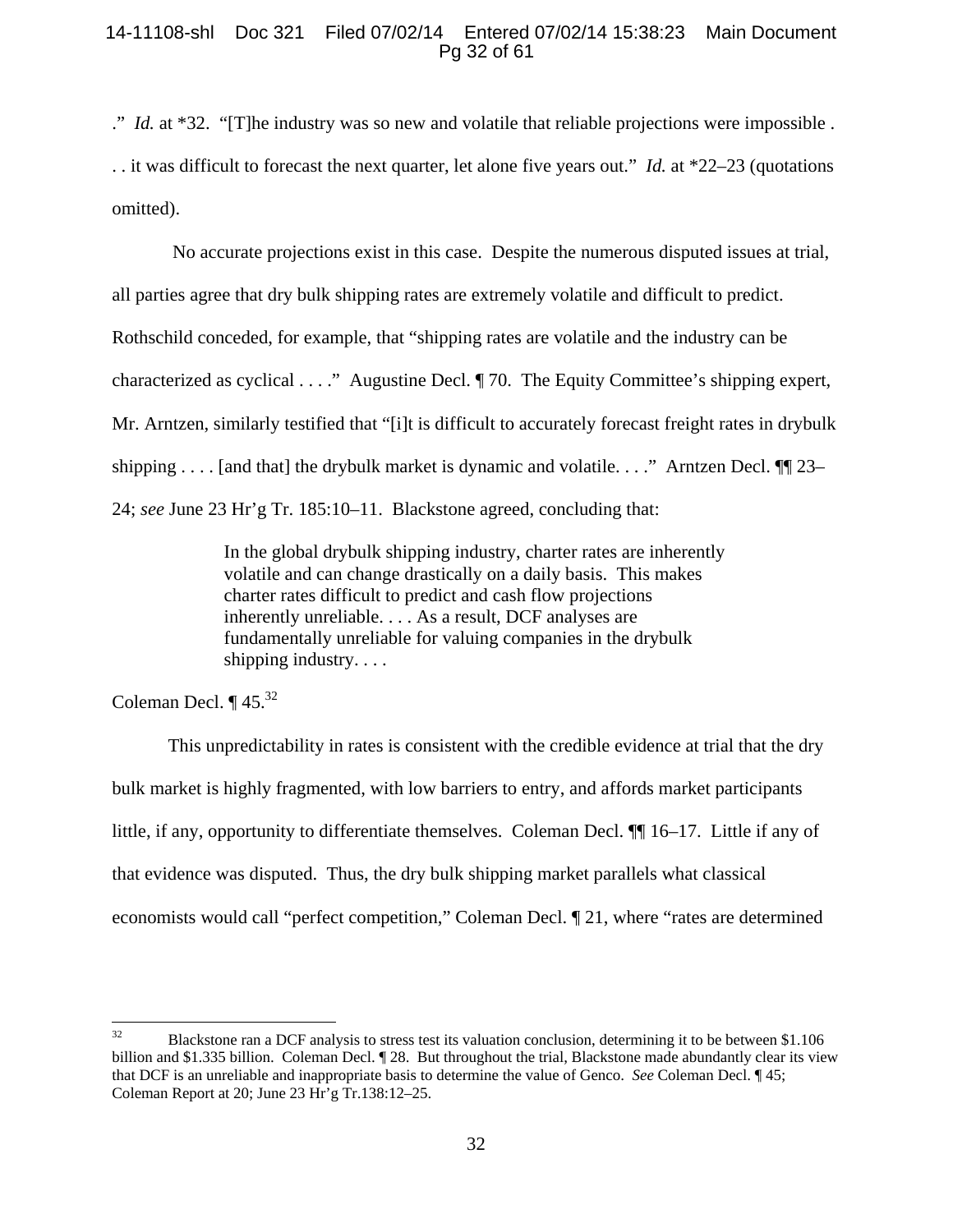# 14-11108-shl Doc 321 Filed 07/02/14 Entered 07/02/14 15:38:23 Main Document Pg 33 of 61

on a daily basis by supply and demand in the market . . . [and] [c]onsequently, a company's ability to predict long term revenues is severely constrained." *Id.* ¶ 17.33

While the volatility of the industry is a sufficient basis by itself to reject a DCF analysis, there are other problems with Rothschild's analysis. Notably, Rothschild's heavy reliance on DCF is inconsistent with other aspects of its own analysis. For example, Rothschild relied on a survey of thirteen equity analysts for its views of the future of the dry bulk shipping industry. Augustine Report at 32. But only five of these analysts rely on the DCF method in making their assessments. *Id*. Indeed, Rothschild conceded that the DCF method is less frequently used in the dry bulk shipping industry. Augustine Decl. ¶ 52; Augustine Report at 32. Rothschild did not present any facts or analysis that credibly resolved these inconsistencies in its approach.

Similarly, Rothschild's reliance on DCF is undercut by the views it expressed on Genco prior to the bankruptcy filing. In March 2014, Rothschild discussed Genco with equity holder Och Ziff. June 23 Hr'g Tr. 243:10–244:7. As part of these discussions, Rothschild provided written presentations to Och Ziff. *See generally* DX 264; June 23 Hr'g Tr. 243:13–244:13. In comments on two recent shipping cases, Rothschild's written presentation to Och Ziff noted that (1) "neither OSG nor General Maritime used traditional [valuation] methodologies;" (2) "more emphasis was placed on fleet valuation and a market indication of value based on financing and M&A transaction proposals from interested parties;" and (3) "some market commentators also dismiss traditional valuation methodologies given the highly cyclical nature of the shipping

<sup>33</sup> This is even more so in the case of Genco, a company that has no long-term charters to rely upon into the future. Long term charters give a company a steady stream on income at predictable rates into the future. But Genco is expected to have 100% exposure to spot (i.e. short term) rates later this year, as any current charters it has are set to expire by October 2014. Coleman Decl. ¶ 37.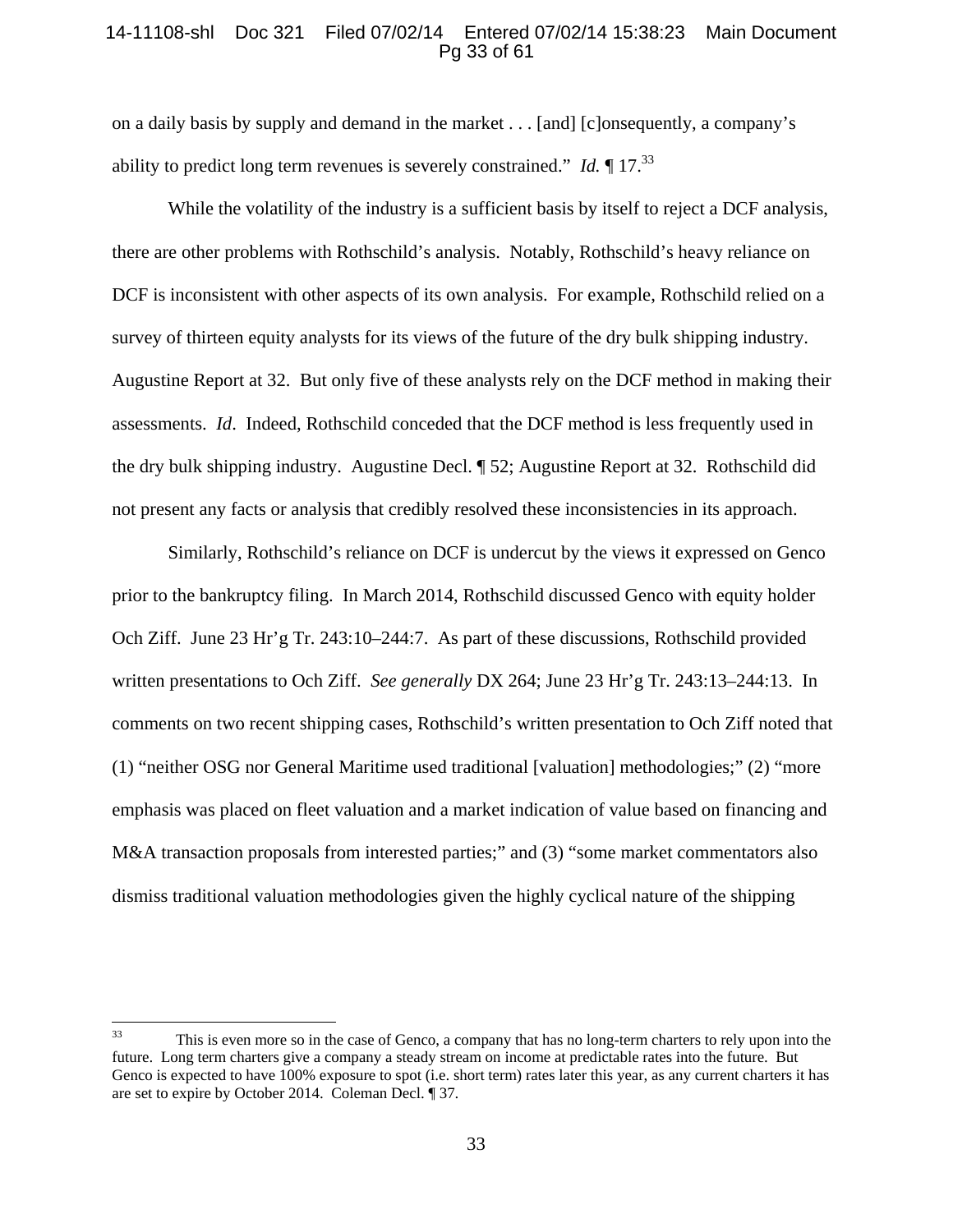# 14-11108-shl Doc 321 Filed 07/02/14 Entered 07/02/14 15:38:23 Main Document Pg 34 of 61

industry." DX 264 at  $18^{34}$  All of these comments are consistent with the position Debtors have taken regarding valuation.<sup>35</sup>

 In its efforts to persuade the Court that DCF should be used, the Equity Committee spent considerable time on "fairness opinions"—in both its cross examination of Mr. Coleman, and its re-direct examination of Mr. Augustine. The Equity Committee introduced evidence from two

<sup>35</sup> Rothschild's overall position is undermined by other statements made prior to the filing of the bankruptcy. Rothschild laid out a strategy for Och Ziff to pursue a valuation fight without contributing new money to the restructuring. DX 264 at 36. Rothschild noted that "Och Ziff can utilize an equity position in Genco's capital structure to gain leverage and take control of the restructuring process." *Id*. at 35; *see also* June 23 Hr'g Tr. 244:21– 24 (Och Ziff informing Rothschild that it held shares in Genco and was considering "making a play in the equity" with respect to the reorganization). Rothschild recommended that "[e]quity holders can opt to organize and present valuation arguments to the court to ensure the plan or reorganization gives shareholders value recovery." DX 264 at 36. Rothschild believed that key drivers to successful implementation of this strategy included (1) "acquir[ing] a meaningful equity position and make compelling arguments to convince the judge to appoint an equity committee;" (2) "demonstrating equity value to the court, including by arguing for the use of forward multiples, highlighting the cyclical nature of the industry in recovery mode and pointing towards debt trading levels at or above par;" and (3)"arguing that the creditor plan is flawed and provides for greater than claim recoveries for the creditors." *Id*. The benefits of such a strategy included that there was "limited further downside beyond initial equity investment" and "costs may also be recoverable in the event that the appointment of an equity committee is approved . . . ." *Id*. Rothschild also touted its "extensive experience providing expert testimony with respect to valuation disputes." *Id.* at 42. It described itself as being "battle tested in all major courthouses" and believed that its "long history and experience will provide instant credibility to the process." *Id*. In April 2014, after the announcement of the RSA, Rothschild provided an additional presentation to Och Ziff and others that discussed this same strategy, though this presentation included a proposed engagement letter and the statement that Rothschild was "looking forward to working with K&E and delivering real value to the shareholders as compared to what's on the table from the Company. DX 265 at OCH00002164; June 23 Hr'g Tr. 252:18–254:20.

In fact, the strategy laid out by Rothschild appears to have been adopted in this bankruptcy case. The day after the Rothschild presentation, Och Ziff began buying up what amount to approximately 3.2 million shares in Genco stock and subsequently became a member of the Equity Committee. June 23 Hr'g Tr. 250:15–251:18. Thus, there is evidence suggesting that Rothschild essentially pitched and sold a strategy to Och Ziff and then presumably was retained by the equity holders on the basis of such strategy, despite not having yet conducted a full valuation analysis. This creates a troubling impression that Rothschild might be wedded to such a strategy and corresponding valuation as a foregone conclusion. But even without making any such finding, these statements prior to the bankruptcy undermine Rothschild's credibility on valuation.

 $34$ 34 March 2014 was not the first time that Rothschild had examined Genco's situation. In November of 2013, Rothschild had discussions about the possibility of serving as Debtors' financial advisor, a position ultimately filled by Blackstone. Wobensmith Decl. ¶ 14; June 23 Hr'g Tr. 233:1–8; *see generally* DX 263 (Rothschild presentation to Genco dated November 25, 2013). In its pitch materials at that time to Debtors, Rothschild went so far as to indicate that it estimated a shortfall in collateral value. *Id.*at 17. ("Based on preliminary analysis of the collateral values supporting each tranche of Genco's secured debt, the Term Loans appear to be well covered while there appears to be a \$283.2 million (26.8%) collateral value shortfall based on direct collateral and a \$138.5 million (13.1%) collateral value shortfall based on total collateral for the 2007 facility."). At trial, Rothschild explained that it had not done any actual valuation of Debtors' assets until it was retained by the Equity Committee after the filing of the bankruptcy. June 23 Hr'g Tr. 320:14–16. While the Court has no reason to doubt this fact, the Court observes that Rothschild volunteered its earlier opinion on valuation to Genco management, despite being under no obligation to do so. In any event, it is not necessary for the Court to rely on this fact in reaching its decision today.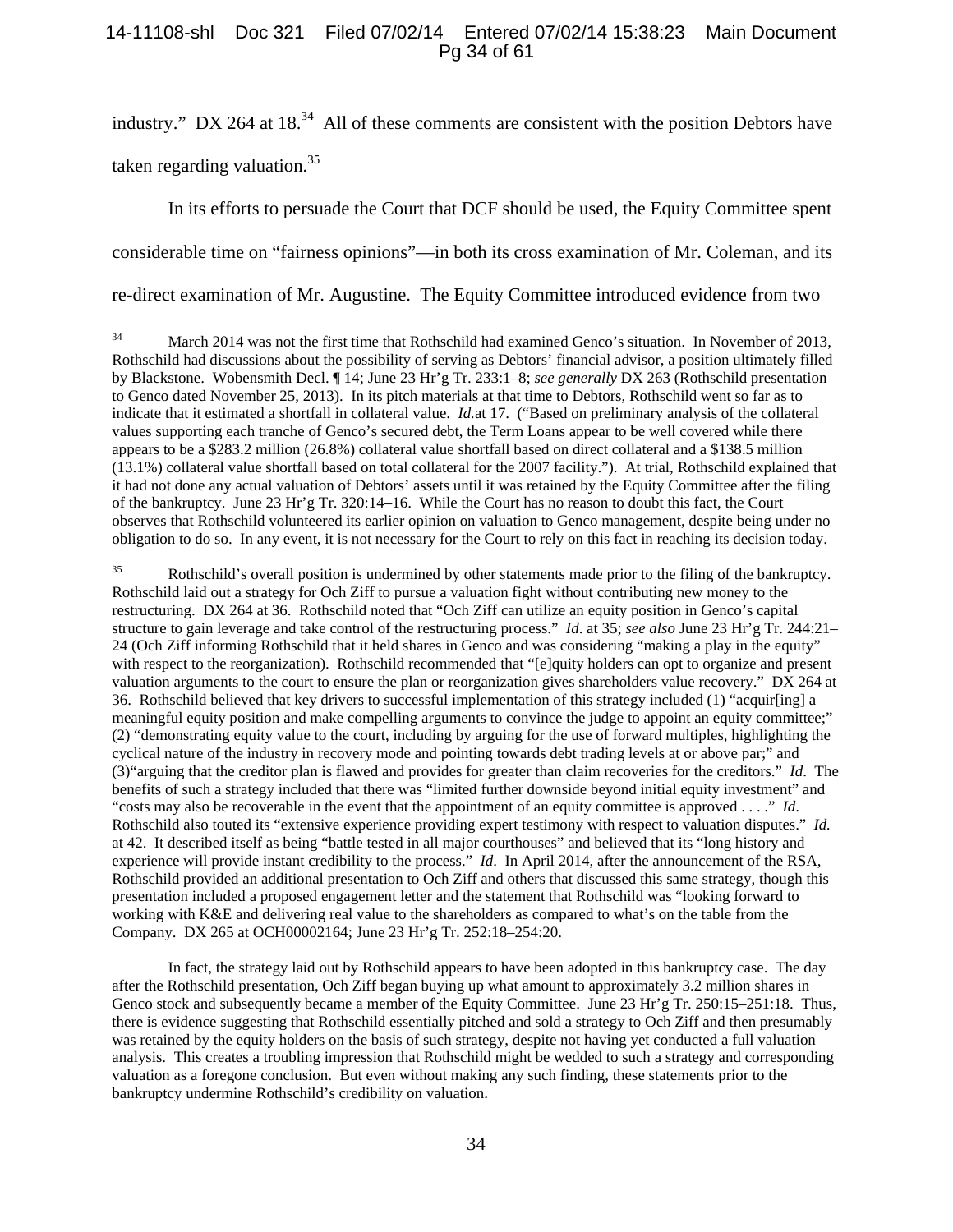# 14-11108-shl Doc 321 Filed 07/02/14 Entered 07/02/14 15:38:23 Main Document Pg 35 of 61

transactions in the shipping industry, where documents filed with the SEC include a fairness opinion. In both of these referenced at trial, the Equity Committee suggested that DCF was relied upon in determining the fairness of such transactions. *See* June 23 Hr'g Tr. 109:14–  $121:20.^{36}$ 

Mr. Augustine similarly emphasized fairness opinions.

The standard for reputable valuations of public company transactions, regardless of the industry involved, is the "fairness opinion" . . . While Rothschild is providing a valuation of Genco here in the context of a contested confirmation hearing, the question at issue is the same addressed in a fairness opinion—is the transaction fair to shareholders from a financial point of view.

Augustine Decl. ¶ 14. But for each of the transactions where Equity Committee pointed to the use of DCF in the fairness opinion, there is other evidence to suggest that those transactions focused more on the NAV methodology for purposes of valuation. For instance, in the Star Bulk acquisition of Oceanbulk Shipping referenced earlier, the Equity Committee pointed to the fairness opinion of Evercore Group as using standard methodologies in addition to asset based valuation. ECX 217 at 110–111. But as Mr. Coleman explained, "[t]he Transaction Committee [for that acquisition] negotiated the Transaction value on a net asset value for net asset value basis using the average of three reputable appraisal providers." Coleman Decl. ¶ 34 n.22. The Equity Committee also relies on the fairness opinion issued in the General Maritime Corporation merger transaction with Arlington Tankers Ltd., in which UBS Securities, on behalf of General Maritime, performed a selected public-company analysis and DCF analysis. ECX 232 at 156 of 506, 159 of 506. Yet in the same transaction, Jefferies & Company served as Arlington's

<sup>36</sup> 36 During cross examination, counsel for the Equity Committee referred to two transactions, and documents publicly filed with the SEC for each that contained the fairness opinion reports of the financial advisors to the parties in those transactions. See June 23 Hr'g Tr. at 111:1–114:23 (discussing ECX 217, Form 6-K proxy statement for Star Bulk transaction); June 23 Hr'g Tr. at 115:19–121:16 (discussing ECX 232, Form 14A for General Maritime transaction).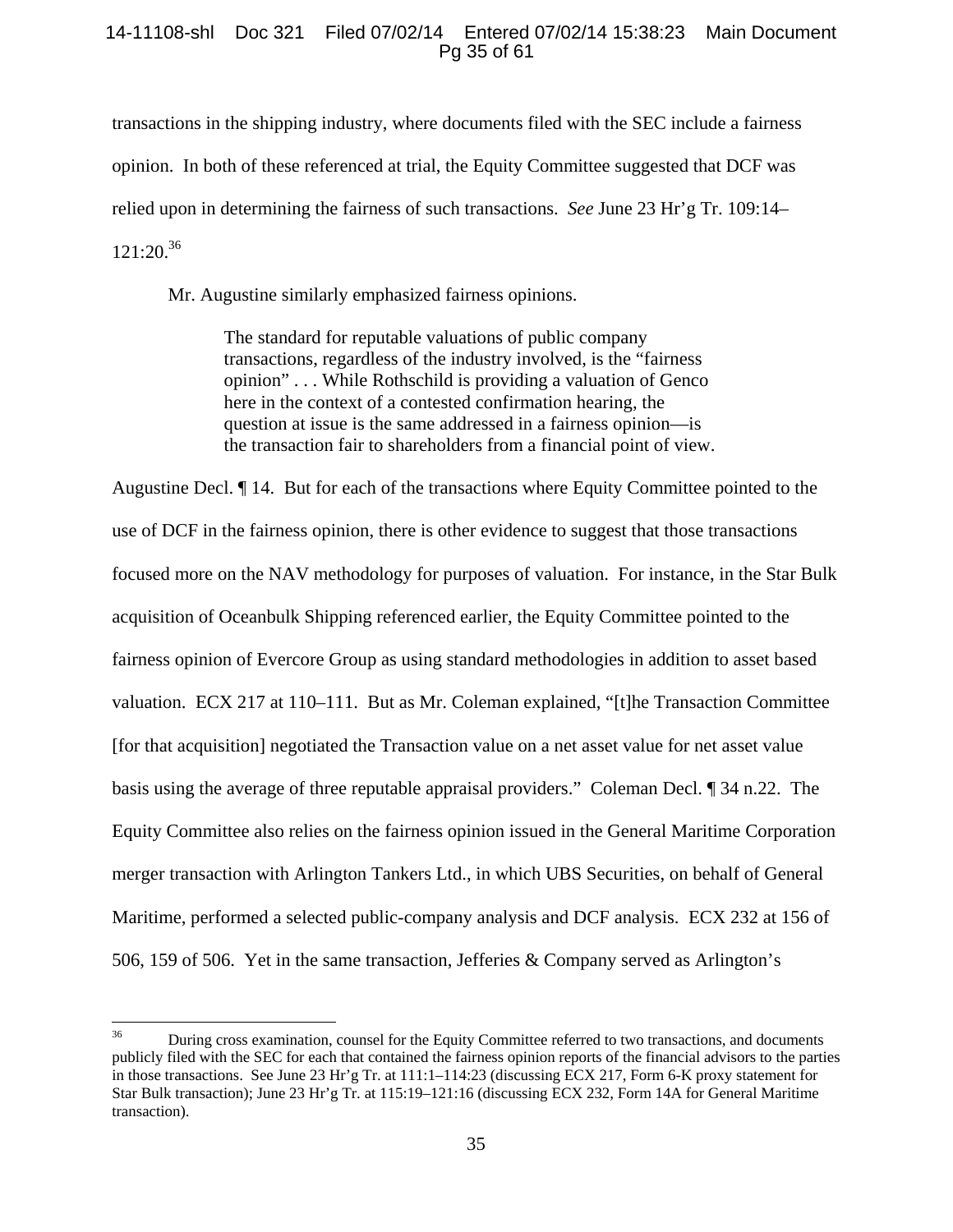## 14-11108-shl Doc 321 Filed 07/02/14 Entered 07/02/14 15:38:23 Main Document Pg 36 of 61

financial advisor and stated in its opinion that it "considered a discounted cash flow analysis but determined that it was of limited benefit given the inherent difficulty of projecting spot and charter rates over the medium- to long-term." ECX 232 at 186 of 506.

In fact, there are numerous references throughout that same proxy statement making clear that NAV was a key metric for assessing the transaction. ECX 232 at 124–25 of 506 ("This proposal suggested a merger of Arlington and General Maritime with any exchange ratio based on the relative asset values of the two companies."); *id.* at 126 of 506 ("General Maritime proposed that an exchange ratio would be based on the relative net asset values of the two companies. General Maritime also indicated that it would be prepared to consider alternative, tax-efficient transaction structures that could create value for the shareholders of both companies."); *id.* at 128 of 506 ("During this final phase, the parties would seek to reach an agreement in principle on valuation (based primarily on the respective fleet NAV) and other key deal terms so that a final party could be selected for negotiation of a definitive agreement."); *id.* at 142 of 506 (positive factors include "the fact that the exchange ratios in the proposed transaction were determined based on the respective net asset values of General Maritime and Arlington."). Indeed, none of the fairness opinions referenced by the Equity Committee found that the use of NAV is unfair or inappropriate.

Additionally, there is conflicting testimony on the usefulness of fairness opinions in this context. While the Equity Committee and Mr. Augustine emphasized the importance of fairness opinions, Mr. Coleman had an entirely different perspective. Mr. Coleman testified that Blackstone had not relied on fairness opinions in its valuation analysis and that he had never seen them used in the context of a court hearing on valuation. June 23 Hr'g Tr. 143:11–16. Moreover, Mr. Coleman noted that a fairness opinion will traditionally use all methodologies due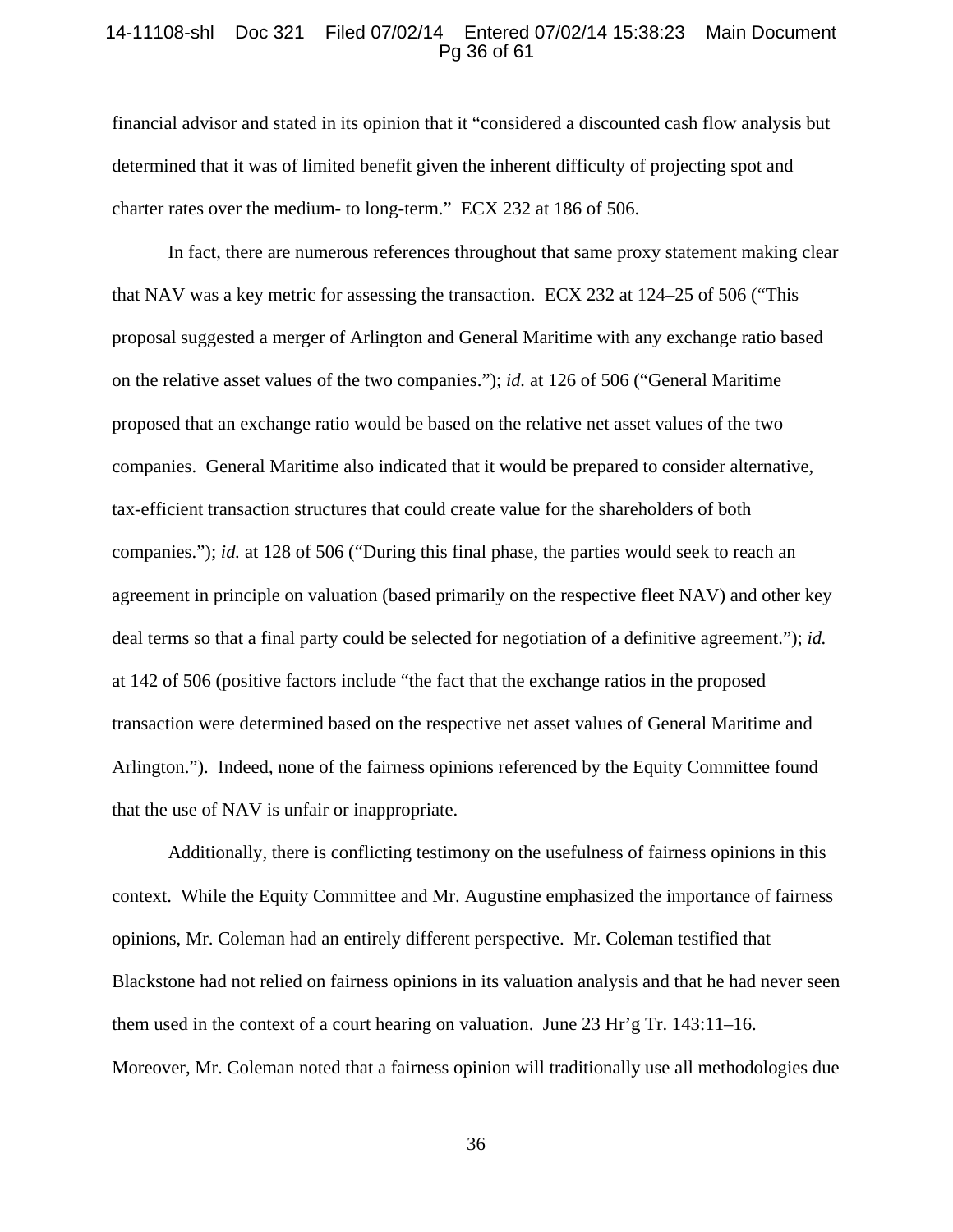#### 14-11108-shl Doc 321 Filed 07/02/14 Entered 07/02/14 15:38:23 Main Document Pg 37 of 61

to the legal ramifications of such opinions and the desire to avoid liability, but they are not valuations *per se*. June 23 Hr'g Tr. 144:13–15. The Court credits Mr. Coleman's testimony on this issue.

 Last but not least, the data used by Rothschild to compute DCF is flawed. One key input of cash flow projections in the dry bulk shipping industry are the relevant shipping rates. Coleman Decl. ¶ 47 ("To apply DCF analysis here, cash flow projections were extracted from the Debtors' business plan, which in part relied on the expert rate forecasts provided by Marsoft."). The parties used different experts to compute these rates and arrived at different conclusions. The Debtors employed Dr. Arlie Sterling of Marsoft, while the Equity Committee hired Morten Arntzen, of CMG. The Court finds Marsoft to be far more persuasive than CMG for a variety of reasons.

Marsoft was founded almost 30 years ago and employs 25 individuals who service over one hundred clients in the maritime industry, providing ongoing evaluation and forecasting of market conditions including a quarterly report on the dry bulk market. Sterling Decl. ¶¶ 4–6; *see e.g.,* DX 234 (the January 2014 report prepared by Marsoft); DX 283 (April 2014 report). Marsoft has developed "advanced modelling and . . . planning techniques for the shipping markets—building its business on a foundation of timely, objective, and reliable market research and forecasts." Sterling Decl. ¶ 6. Marsoft has staked its reputation—and the success of its business—on providing objective, non-biased forecasting in the dry bulk industry. June 23 Hr'g Tr. 65:20–66:11.

 On the other hand, CMG was formed just a few weeks prior to the hearing. June 23 Hr'g Tr. 173:25–174:1. Mr. Arntzen has never previously been paid for his rate forecasts, and any that he did perform were not subject to review by others (i.e.—analysts or other market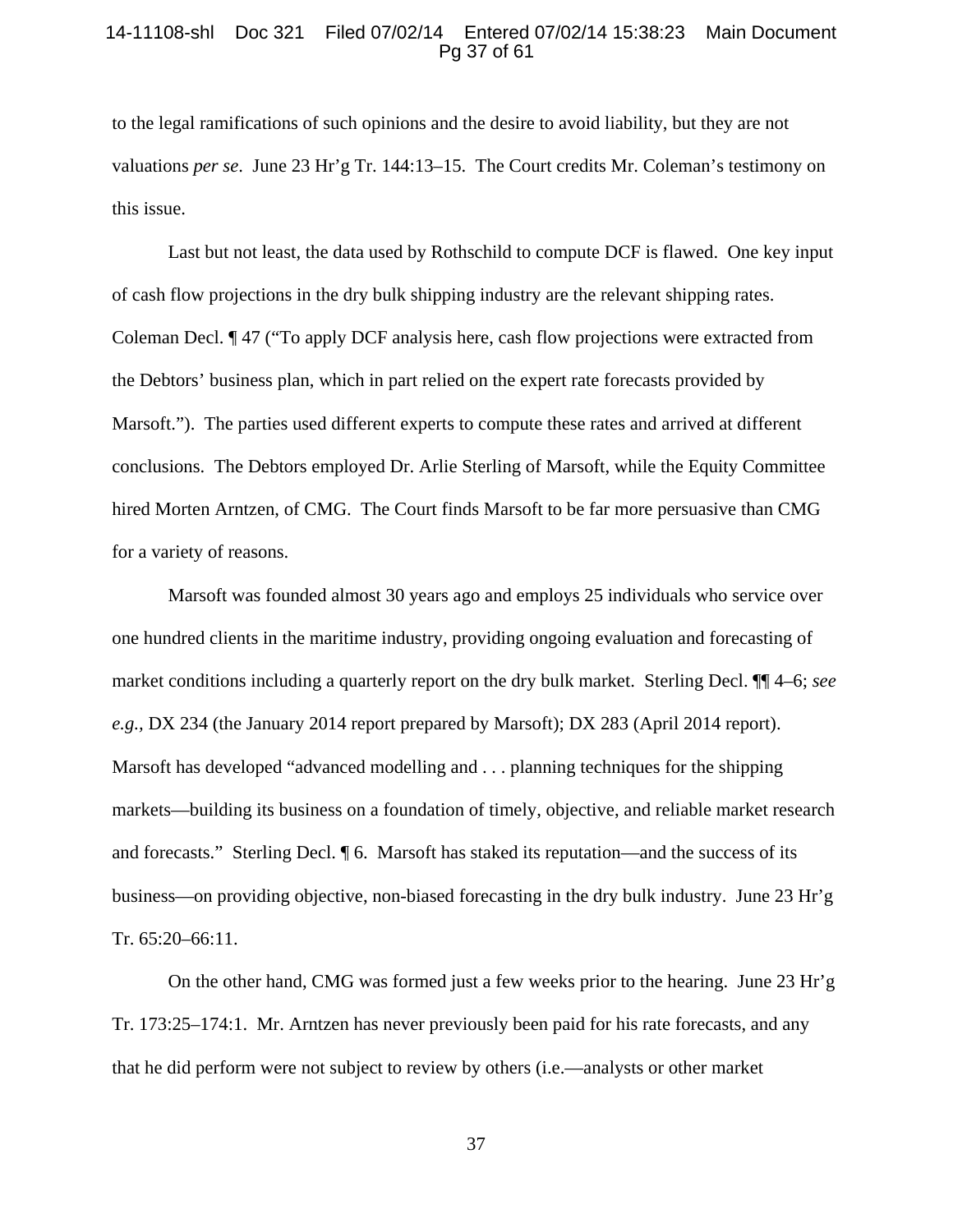#### 14-11108-shl Doc 321 Filed 07/02/14 Entered 07/02/14 15:38:23 Main Document Pg 38 of 61

participants). June 23 Hr'g Tr. 174:5–23. It is not clear from Mr. Arntzen's testimony exactly the nature of CMG's services. Rather, the qualifications described in his declaration focus solely on Mr. Arntzen's 35 years of experience in the shipping industry, which includes his tenure as CEO of a shipping company and various positions held in maritime lending. Arntzen Decl. ¶¶ 4–7. While Mr. Arntzen clearly has a wealth of experience in and knowledge of the shipping industry (and managing shipping companies), his credentials and experience in the specific area of forecasting rates were less impressive.

Turning to the substance of Mr. Arntzen's opinion, the Court is not convinced that his conclusions are the result of applying rigorous scientific or other specialized methods. To forecast rates for the years 2014 to 2016, for example, Mr. Arntzen merely took an average of ten shipping industry equity analysts plus the Marsoft projected rates. Arntzen Decl. ¶ 47 (and charts contained therein); s*ee also* June 23 Hr'g Tr. 176:22–177:11. Mr. Arntzen's selection criterion for such analysts was primarily anecdotal. Arnzten Decl. ¶ 46 ("I know all the analysts whose reports contribute to the consensus forecast and regard them as thoughtful industry participants with deep knowledge of the shipping business"); *see also* June 23 Hr'g Tr. 178:12– 179:18.

Even more troubling, Mr. Arntzen merely took a straight average of those analyst reports without providing any independent testing or adjustments to those results. Arntzen Decl. <sup>¶</sup> 33– 36 (explaining how industry analysts and one bank examine the supply and demand market, and then providing charts that essentially summarize the findings of those third parties). He also did not examine the underlying data used by the analysts to stress-test the results. June 23 Hr'g Tr. 213:10–16. Thus, Mr. Arntzen's actual analysis does not provide much more information than a court could itself discern if provided with the projections from the analysts in question. *See* Fed.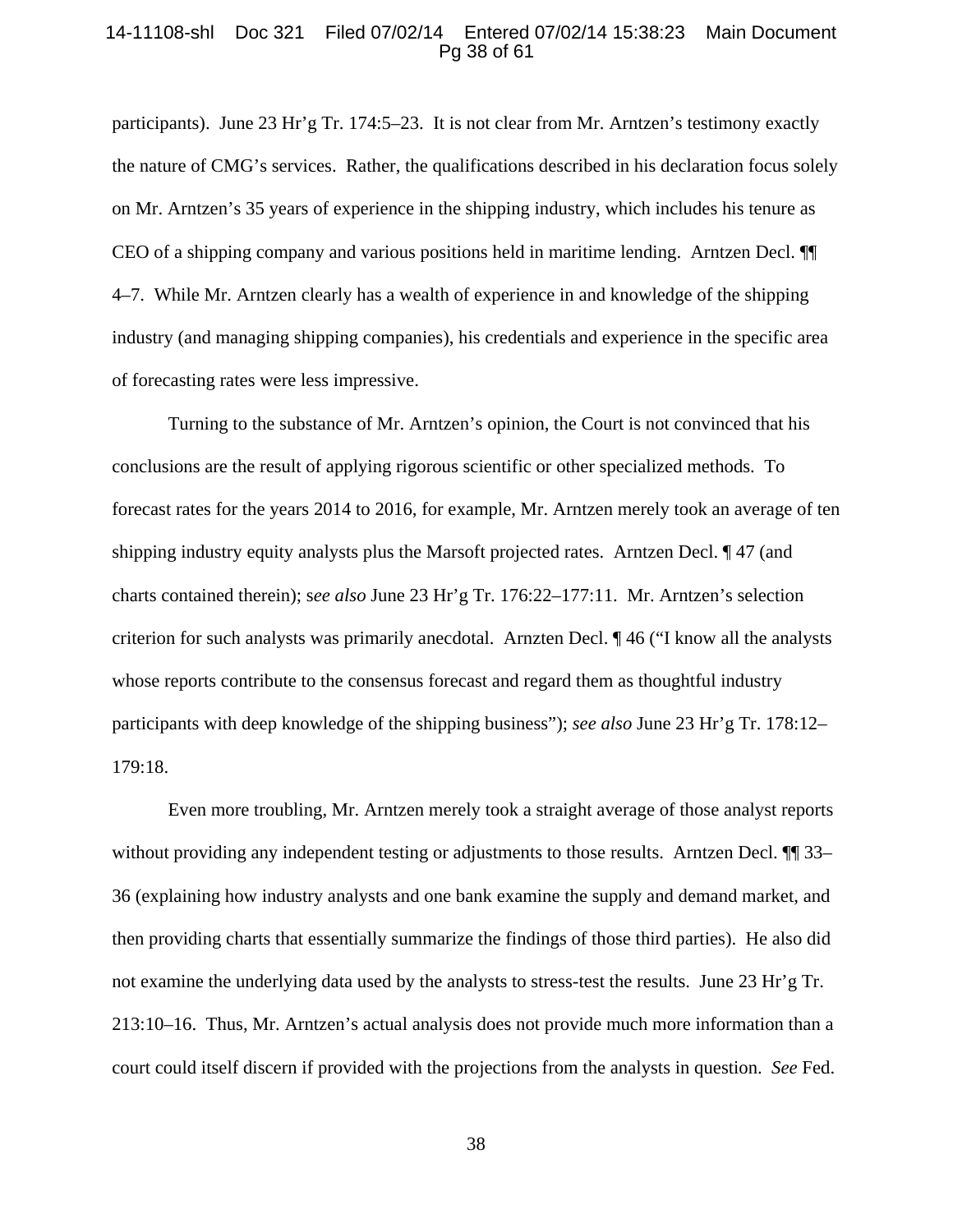# 14-11108-shl Doc 321 Filed 07/02/14 Entered 07/02/14 15:38:23 Main Document Pg 39 of 61

R. Evid. 702 (expert should provide scientific, technical, or other specialized knowledge to help trier of fact understand the evidence or determine a fact at issue). Moreover, Mr. Arntzen's analysis does not address the concern about the bias of the industry analysts on whom he relied, all of whom have an incentive to be unduly bullish because they are trying to sell securities in the shipping industry. *See* Sterling Decl. ¶ 60 (discussing inherent bias of equity analysts' projections);<sup>37</sup> Coleman Decl.  $\P\P$  64–65 ("CMG ignores the easily observed upward bias that is prevalent in equity research.").

In contrast to the equity analysts, Marsoft has nothing to sell other than its accuracy. It has been forecasting shipping rates for many years, so long in fact that it has taken time to analyze its accuracy when compared with these equity analysts and industry performance. *See, e.g.,* Sterling Decl. ¶¶ 46–54. Marsoft helpfully provided a table demonstrating the historical accuracy of its own projected rates, compared with the accuracy of the ten-year average rates. *See* Sterling Decl. at 21, Fig. 7.<sup>38</sup>

In sum, while the Court admitted Mr. Arntzen's testimony, it nonetheless finds Mr. Arntzen's methodology to be unpersuasive and less credible than that of Dr. Sterling of Marsoft. June 23 Hr'g Tr. 189:9–21; 196:1–10; *see Tedone v. H.J. Heinz Co.,* 686 F. Supp. 2d 300, 310– 11 (S.D.N.Y. 2009) (court found that although the expert could not personally examine various

<sup>37</sup> 37 Dr. Sterling also referenced several academic sources on this issue. Sterling Decl. ¶ 60 n.32. Specifically, he referred to *Do Analysts Trade off Bias and Uncertainty/ Analyst Earnings Expectations at Different Forecast Horizons* by Marco Aiolfi (Platinum Grove Asset Management), Marius Rodriguez (Federal Reserve Board), and Allan Timmermann (UCSD); September 23, 2008, and *Conflict-of-Interest Reforms and Investment Bank Analysts' Research Biases*, by Yuyan Guan, Hai Lu, and M. H. Franco Wong, Journal of Accounting, Auditing & Finance 27(4) 443–470, July 2011), noting that financial analysts' earnings forecasts are upwards biased and that the bias increases the longer the forecast horizon.

<sup>38</sup> The Court is also not persuaded by Mr. Arntzen's criticism of Marsoft's forecast. He argues, for example, that Marsoft's assumptions about vessel orders are too high, citing a recent Clarksons report. Arntzen Decl. ¶¶ 56– 57; June 23 Hr'g Tr. 216:1-4. But as Dr. Sterling explained, Clarksons' initial estimates about vessel orders are frequently revised and actual orders since the beginning of 2013 have been consistently and substantially higher than estimated. Sterling Decl. ¶¶ 66–71. Thus, Marsoft takes Clarksons' initial ordering estimates "with a grain of salt." June 23 Hr'g Tr. 55:25-56:12.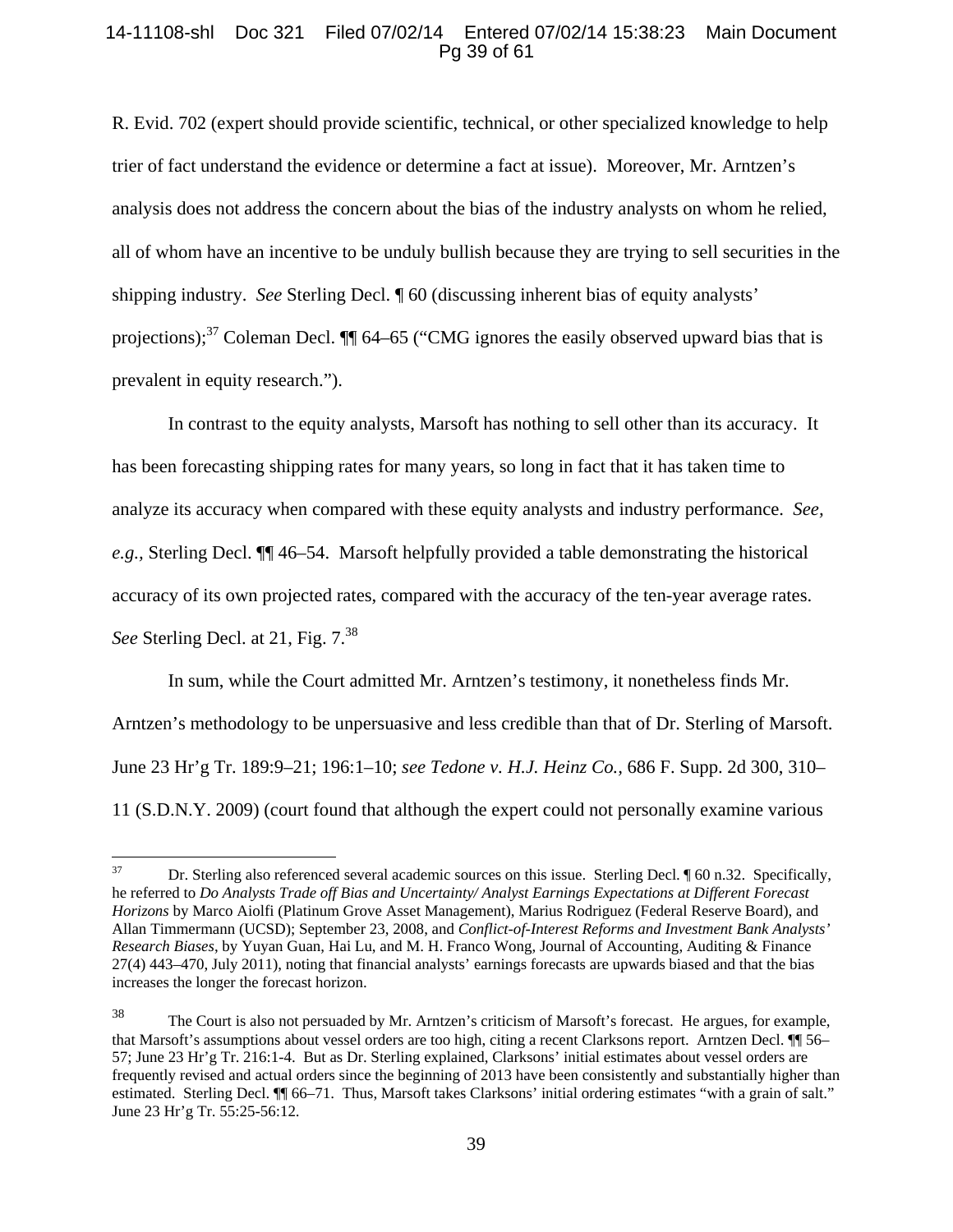## 14-11108-shl Doc 321 Filed 07/02/14 Entered 07/02/14 15:38:23 Main Document Pg 40 of 61

pieces of evidence relating to the case, the expert's examination of photographs and other anecdotal evidence were enough to satisfy FRE 702, but nonetheless went to the weight of the evidence for the trier of fact to decide).

#### **5. Other Factors Relevant to Genco's Value**

The Court finds it telling that no equity holder, including large hedge funds on the Equity Committee, has expressed any interest in investing its own money in a transaction involving the Debtors. *See Chemtura*, 439 B.R. at 587 (noting that it was meaningful that no members of the Equity Committee were prepared to invest their own money into the Debtors at prices within the valuation range advanced); *see also Granite Broad.*, 369 B.R. at 140–41 ("[T]here is no question that in appropriate circumstances, 'People who must back their beliefs with their purses are more likely to assess the value of the [asset] accurately than are people who simply seek to make an argument.'") (quoting *In re Central Ice Cream Co.*, 836 F.2d 1068, 1072 n.3 (7th Cir. 1987)). As Mr. Coleman noted, there has been no inquiry or expression of interest by any other party about buying Genco, including from any of the equity holders. June 23 Hr'g Tr. 153:1–8. He explained, "if you had a valuation such as Rothschild's that suggest almost a half billion dollars of potential difference[] [from] our valuation . . . I would think we would have a line out the door like a Starbucks where people would be clamoring to take advantage of this situation. In particular, I would have thought Och-Ziff and Aurelius would be standing there with their checkbooks buying this company and we don't have that." June 23 Hr'g Tr. 153:15–22.

Even Mr. Augustine seemed aware of this tension. In its early conversations with Och Ziff, Rothschild recognized that it would be "difficult to establish credibility in [a] valuation fight if [the equity holders are] unwilling to 'buy into' [the] capital structure at a higher valuation post-emergence." DX 264 at 36. Thus, although equity holders are not required to put up any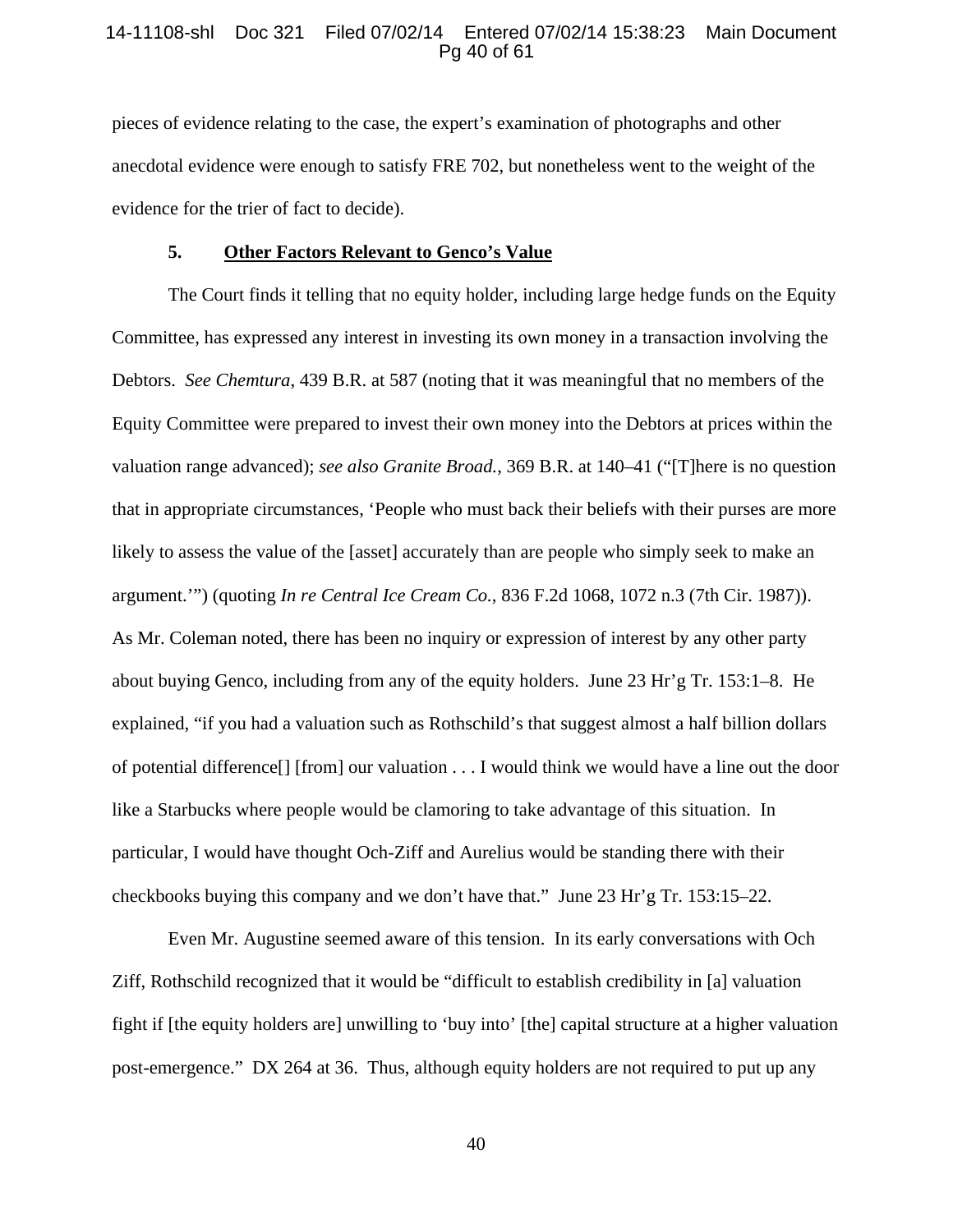## 14-11108-shl Doc 321 Filed 07/02/14 Entered 07/02/14 15:38:23 Main Document Pg 41 of 61

money, the Debtors' views on value are supported by the lack of interest in the Debtors' assets by equity holders and the market.

Finally, the Equity Committee complains that the warrants they will receive under the Plan are inadequate. They seek anti-dilution protections to guard against future decreases in value of those warrants and a compensatory feature for "loss of time value" if a sale of the Reorganized Debtors occurs prior to the end of the seven-year tenor. Objection at 42–43. But the warrants offered under the Plan contain terms that are customary for public company warrants and there is evidence that the anti-dilution protections are indeed not appropriate for public companies. Reply ¶¶ 62–64; Wilmington Trust Reply ¶¶ 28–30 (ECF No. 275); *see also*  June 12 Hr'g Tr. 169:17–22. In any event, the Equity Committee's argument fails given the Court's conclusion that Genco is insolvent and, therefore, the equity holders are not entitled to any recovery. *See Dish Network Corp. v. DBSD N. Am., Inc.* (*In re DBSD N. Am., Inc.*), 634 F.3d 79, 94 (2d Cir. 2011) (It is "well settled that stockholders are not entitled to any share of the capital stock nor to any dividend of the profits until all the debts of the corporation are paid.") (citations omitted); *see also In re Adelphia Commc'ns. Corp.*, 544 F.3d 420, 426 (2d Cir. 2008) ("In fact, because equity holders were entitled to nothing, the Plan—which gave interests in the litigation trust to equity holders—gave them *more* than their legal entitlement.") (citations omitted).

# **C. Section 1129(a)(3) – Good Faith**

Section 1129(a)(3) requires that plan be "proposed in good faith and not by any means forbidden by law." 11 U.S.C. § 1129(a)(3). The "good faith" standard requires a showing that the plan "was proposed with honesty and good intentions and with a basis for expecting that a reorganization can be effected." *Argo Fund Ltd. v. Bd. of Dirs. of Telecom Argentina, S.A. (In re*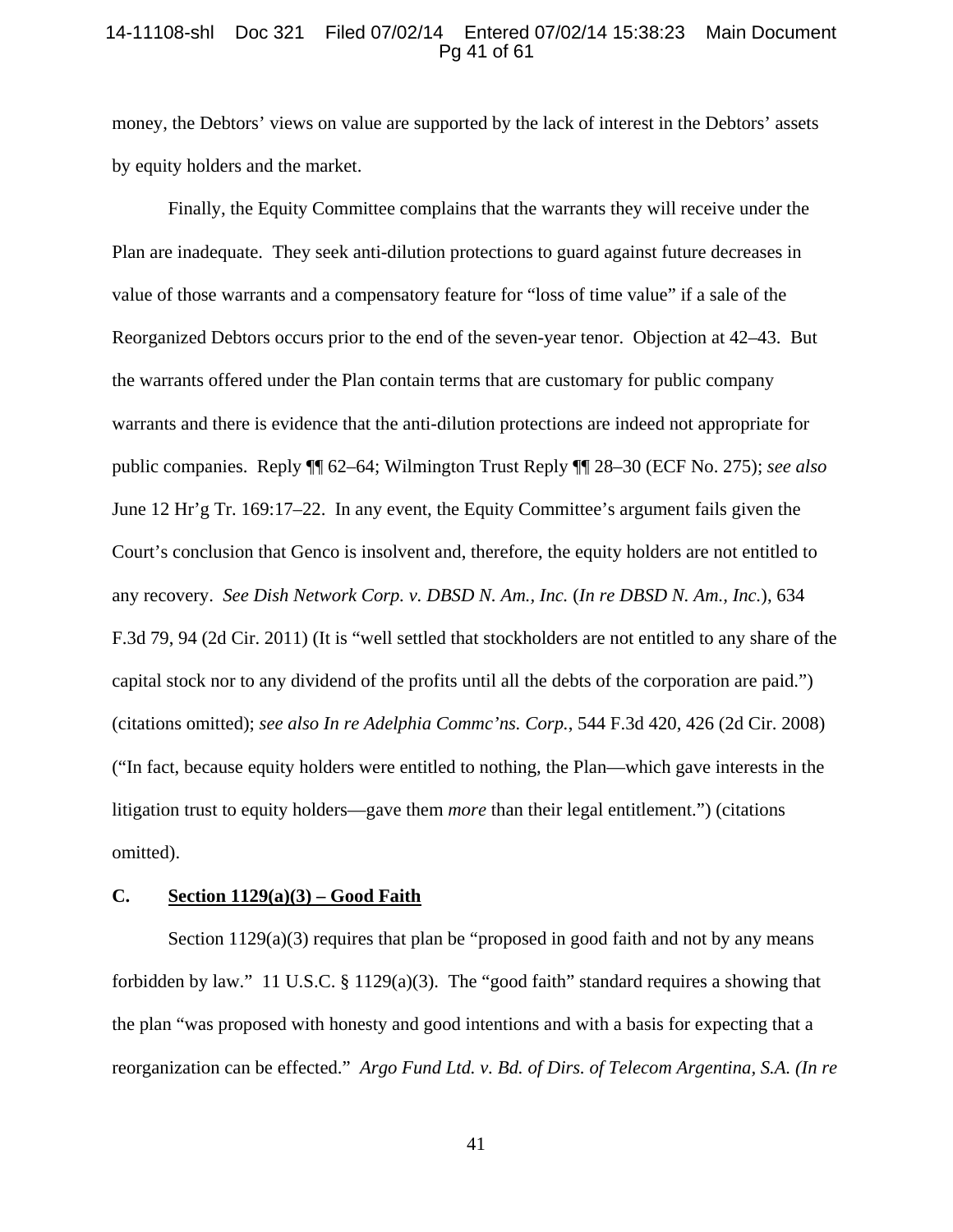### 14-11108-shl Doc 321 Filed 07/02/14 Entered 07/02/14 15:38:23 Main Document Pg 42 of 61

*Bd. of Dirs. of Telecom Argentina, S.A.)*, 528 F.3d 162, 174 (2d Cir. 2008) (quoting *In re Koelbl*, 751 F.2d 137, 139 (2d Cir. 1984)). It "must be viewed in light of the totality of the circumstances surrounding the establishment of a chapter 11 plan . . . ." *In re Leslie Fay Cos. Inc.*, 207 B.R. 764, 781 (Bankr. S.D.N.Y. 1997) (citations omitted); *see also Johns-Manville*, 68 B.R. at 631. Thus, "the requirement of Section  $1129(a)(3)$  speaks more to the process of plan development than the content of the plan." *Chemtura*, 439 B.R. at 608 (citation omitted).

"Generally, a plan is proposed in good faith if there is a likelihood that the plan will achieve a result consistent with the standards prescribed under the Code." *Leslie Fay*, 207 B.R. at 781 (citations omitted). "The primary goal of chapter 11 is to promote the restructuring of the debtor's obligations so as to preserve the business and avoid liquidation." *Id.* (citations omitted). Thus, good faith is shown when the plan has been proposed for the purpose of reorganizing the debtor, preserving the value of the bankruptcy estate, and delivering that value to creditors.

Good faith has been found to be lacking if a plan is proposed with ulterior motives. *Koelbl*, 751 F.2d at 139 (citing *Gonzalez Hernandez v. Borgos*, 343 F.2d 802, 805 (1st Cir. 1965) ("[A] Chapter XII proceeding may not be used as a vehicle to place a debtor's assets beyond the reach of his dependent children."); *In re Weathersfield Farms, Inc.*, 14 B.R. 572, 574 (Bankr. D. Vt. 1981) (bankruptcy cannot be used to thwart foreclosure); 5 Collier on Bankruptcy, ¶ 1129.02)).

In arguing that the Debtors lack good faith, the Equity Committee argues that management presented a business plan to the Genco board using different projections than those used for the business plan presented to the supporting creditors and other lenders four days later. The Equity Committee further argues that the Plan relies on projections and a valuation that have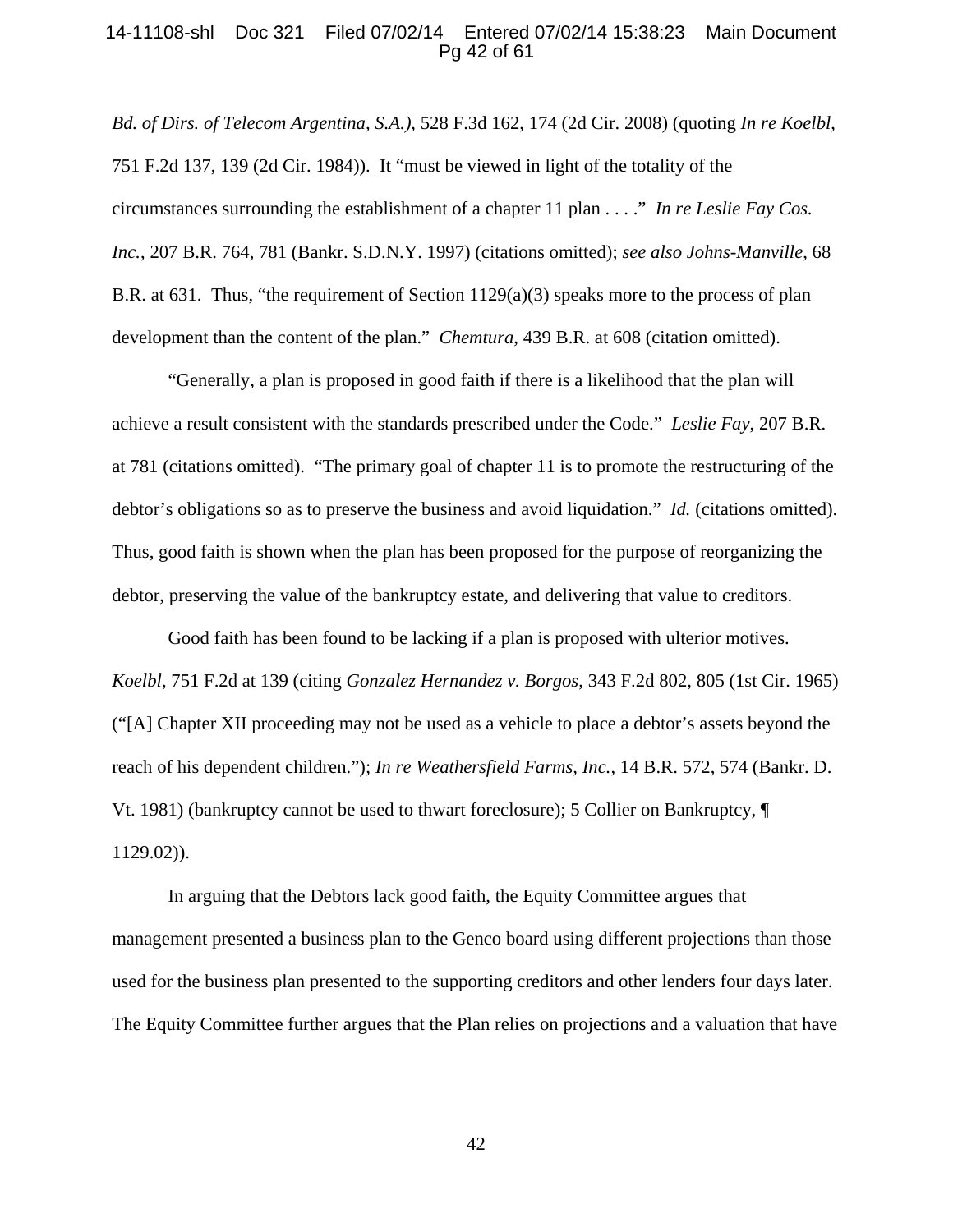# 14-11108-shl Doc 321 Filed 07/02/14 Entered 07/02/14 15:38:23 Main Document Pg 43 of 61

purposely been manipulated.39 But the Court rejects these arguments as the credible evidence establishes that the Plan was the result of a reasonable process and not the result of improper manipulation or bad faith.

 Turning first to the process, the Court finds that the Plan was proposed with honesty and good intentions when viewed in light of the circumstances surrounding the plan development process. It was clearly meant to achieve a result consistent with Chapter 11, that is, to preserve the business and avoid liquidation. While the Equity Committee suggests that Genco and its management deliberately acted at the expense and to the detriment of shareholders, the evidence shows the opposite to be true.

The process of formulating the Plan was thorough, well-reasoned and conducted at armslength. John Wobensmith, Genco's Chief Financial Officer, testified on the Company's prepetition process leading up to the Plan. Mr. Wobensmith testified that during the years leading up to Genco's bankruptcy filing, the Company took several approaches to dealing with its debt and liquidity concerns. These included the negotiation of amendments and waivers under the Company's loan agreements, an unsuccessful capital raise, an attempt to refinance its existing debt, and the consideration of a sale or merger transaction. Wobensmith Decl. ¶¶ 9–12. During 2013, turnover in the lender group for the 2007 Credit Facility led to participants that were more receptive to restructuring discussions. Wobensmith Decl. ¶ 13. The Company, therefore, determined to pursue a comprehensive and consensual restructuring and hired Blackstone to work with its long-time counsel, Kramer Levin Naftalis & Frankel, as the Company's restructuring advisors. Wobensmith Decl. ¶ 14.

<sup>39</sup> 39 The Equity Committee also complains that the Plan provides creditors with distributions in excess of their allowed claims at the expense of equity. But given the Court's valuation analysis above, the Court rejects this argument.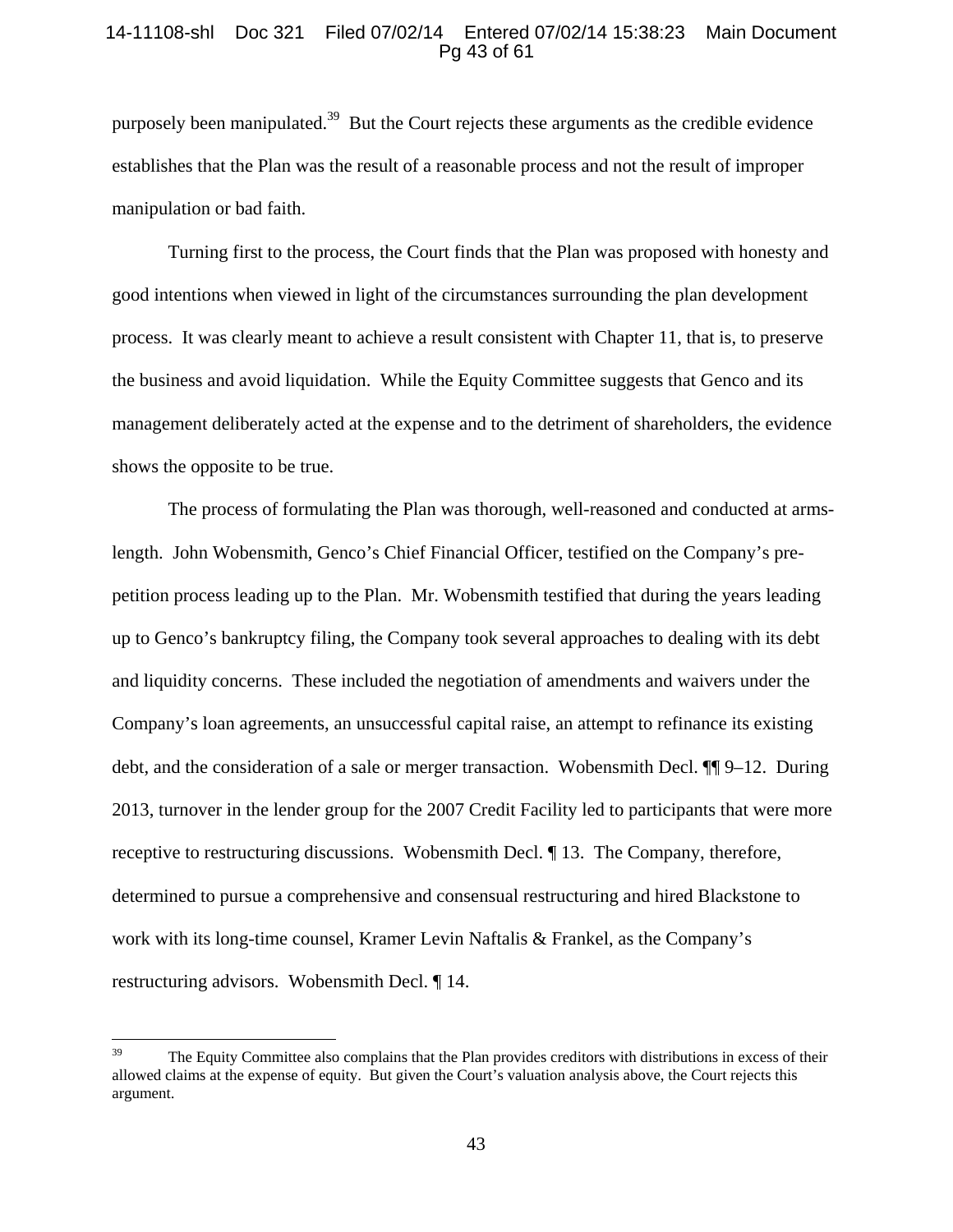## 14-11108-shl Doc 321 Filed 07/02/14 Entered 07/02/14 15:38:23 Main Document Pg 44 of 61

The restructuring negotiations between the Company and its creditors involved approximately thirty principals and advisors. Wobensmith Decl. ¶ 26. From January 1, 2014 through April 21, 2014, the Company, the Prepetition 2007 Credit Facility lenders and the Noteholders exchanged approximately fifteen restructuring proposals and business plans and held frequent meetings and calls to negotiate the terms of a consensual comprehensive restructuring. Wobensmith Decl. ¶ 26. The final agreed-upon terms of the restructuring are embodied in the RSA and the Plan. Wobensmith Decl. ¶ 27.

Harry A. Perrin, an independent member of Genco's Board of Directors (the "Board") since 2005, testified as to his experience and knowledge regarding the Debtors' restructuring process. Due to his prior experience as a restructuring and reorganization attorney, Mr. Perrin was chosen to lead the restructuring effort on behalf of the directors. Perrin Decl. ¶ 8. Mr. Perrin testified that the Board was discussing the Company's liquidity issues as early as February 2013. Perrin Decl. ¶ 5. The Board recognized that it needed a financial advisor. Perrin Decl. ¶ 7. After interviewing five candidates, the Board settled on Blackstone due in part to its extensive experience and knowledge in the shipping industry. Perrin Decl. ¶ 7. The Board was active in the restructuring process, meeting at least twelve times just between January and April 2014 alone. Perrin Decl. ¶ 9. Because it was impossible for the Company to sustain its debt service burden, the Board focused on a consensual restructuring and understood that the principal purpose of restructuring would be to deleverage the balance sheet and improve liquidity through a conversion of debt to equity. Perrin Decl. ¶ 10.

Additionally, management and the Board actively advocated on the part of shareholders during the negotiation process. Mr. Wobensmith testified that the Company and Blackstone worked together to develop a framework for restructuring negotiations with the secured lenders.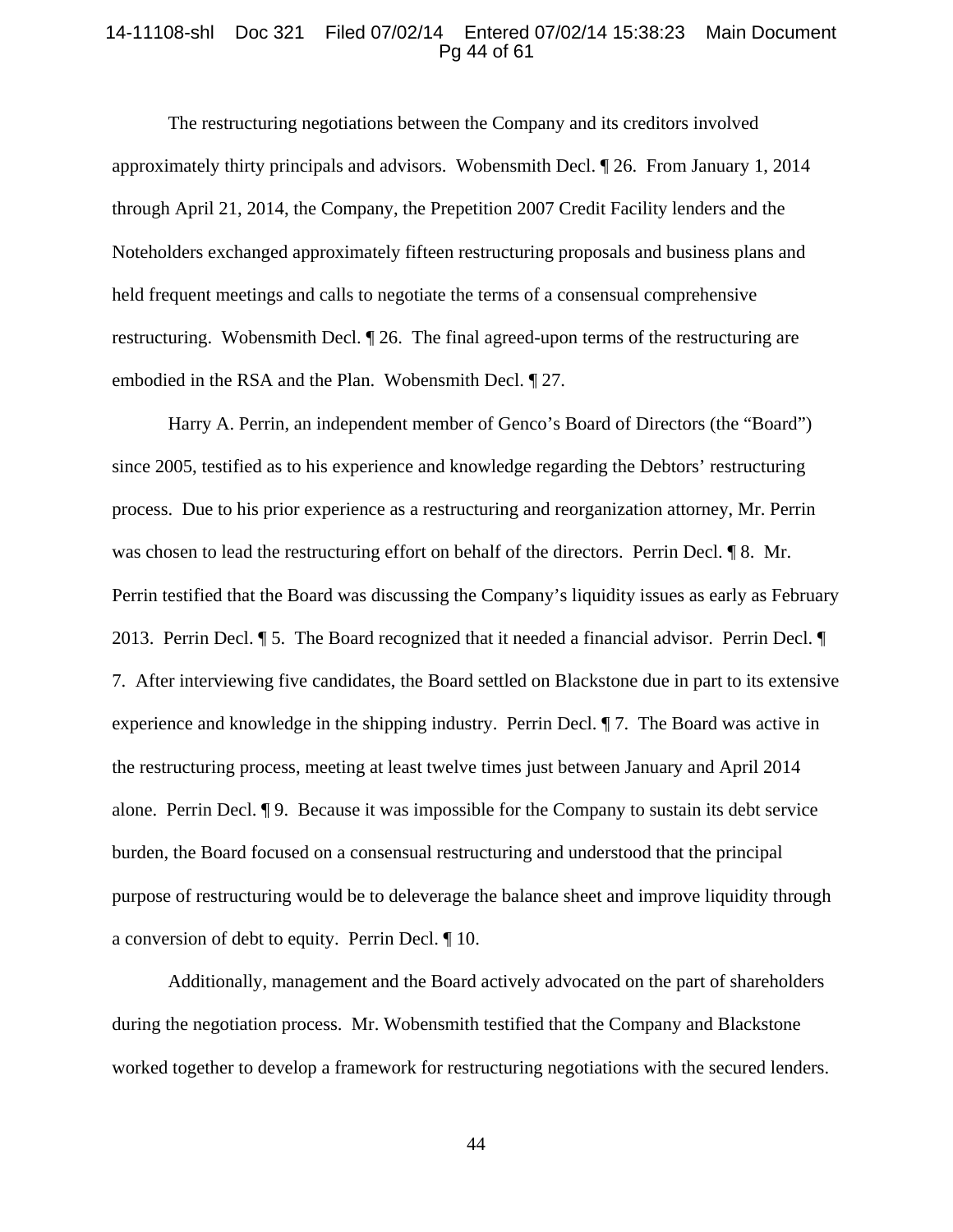#### 14-11108-shl Doc 321 Filed 07/02/14 Entered 07/02/14 15:38:23 Main Document Pg 45 of 61

Wobensmith Decl. ¶ 15. The framework was based upon a valuation founded upon the Debtors' NAV, principally the value of their fleet. Wobensmith Decl. ¶ 16. Mr. Wobensmith testified that during his nine years at Genco, he analyzed and closed many potential and actual shipping transactions and that in each of these situations they based their purchase on the NAV of the entities or assets involved. Wobensmith Decl. ¶ 16. Blackstone advised Mr. Wobensmith that its experience with dry bulk shipping transactions was similar. Wobensmith Decl. ¶ 16.

In January 2014, Genco obtained two valuations of its fleet from separate ship brokers. Based upon these valuations, the Debtors determined that the \$100 Million and \$253 Million Credit Facilities were oversecured but the Prepetition 2007 Credit Facility lenders were undersecured and would not recover in full. Wobensmith Decl. ¶ 18. Under these valuations, unsecured creditors such as the Noteholders would only receive a partial recovery and no value would be left for equity. *Id*. A restructuring framework based on NAV was used throughout negotiations with the Company's secured lenders and the Noteholders. Wobensmith Decl. ¶¶ 18–25. The Debtors repeatedly advocated for a recovery for equity in the form of a "gift" from senior creditors. Wobensmith Decl. ¶¶ 21–23, 25–26. The concept was initially rejected outright by the Prepetition 2007 Credit Facility lenders but, at the insistence of the Company, the parties deferred the issue for future discussions. Wobensmith Decl. ¶ 21. Throughout the following months, the Company's position did not change with respect to equity but, because of resistance from the lenders, the issue was repeatedly left as "to be determined." Wobensmith Decl. ¶¶ 22–23.

In the beginning of March 2014, Mr. Wobensmith noted that vessel market values were increasing. Wobensmith Decl. ¶ 24. He independently obtained updated appraisals on or about March 13, 2014, which reflected an increase from the valuations obtained in January and implied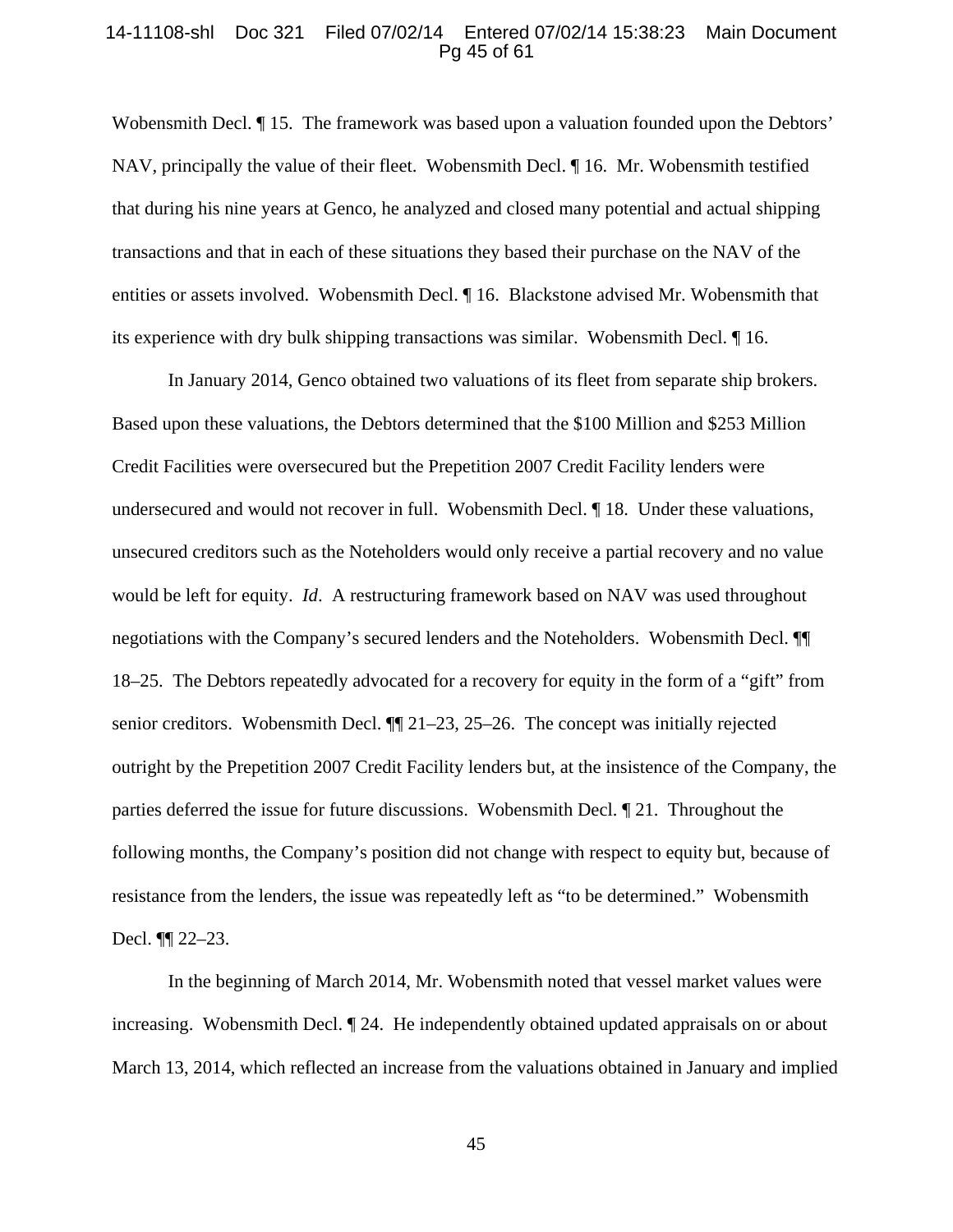## 14-11108-shl Doc 321 Filed 07/02/14 Entered 07/02/14 15:38:23 Main Document Pg 46 of 61

an 11% increase in the projected post-reorganization equity value of the Company. Wobensmith Decl. ¶ 24. While equity was still out of the money, the increased recoveries available to the Prepetition 2007 Credit Facility lenders and Noteholders facilitated an agreement and allowed for more meaningful negotiations with the Company's lenders regarding an equity recovery.<sup>40</sup> Wobensmith Decl. ¶¶ 24–25.

The information the Board was provided by management and the Company's advisors indicated that the Company's secured and unsecured debt exceeded the value of its assets. Perrin Decl. ¶ 10. Despite recognizing that creditors would not be paid in full on their claims, the Board was insistent that a consensual restructuring involve a recovery for equity holders. Perrin Decl. ¶ 10. The Board pursued this goal on several occasions, despite pushback from secured lenders and warnings from advisors regarding the difficulty of this objective in a situation where creditors were not being paid in full. Perrin Decl. ¶¶ 10–12, 13, 15–19. Indeed, the Board voted to trade the right to conduct a formal marketing process in exchange for a warrant package for equity holders. Perrin Decl. ¶¶ 15–16. The Board, however, insisted on a broad fiduciary out, which included the right to perform diligence and evaluate unsolicited alternatives. Perrin Decl. ¶ 17.

The Company initially requested a warrant package for equity in the amount of 15% of the new Genco common stock. Perrin Decl. ¶ 17. The 2007 Credit Facility lenders countered with 1.5%. *Id*. When the full Board ultimately voted at the March 30, 2014 meeting on the RSA, which provided for the 6% warrant package for equity, every Board member voted in favor of the plan, save Mr. Perrin, who abstained. Perrin Decl. ¶ 18. Mr. Perrin testified, however, that his abstention was based on a "gut" feeling that there was more room to negotiate, but he

 $40\,$ It is Mr. Wobensmith's understanding that vessel valuations have decreased since March, but despite this, the Debtors continue to support the Plan. Wobensmith Decl. ¶ 42.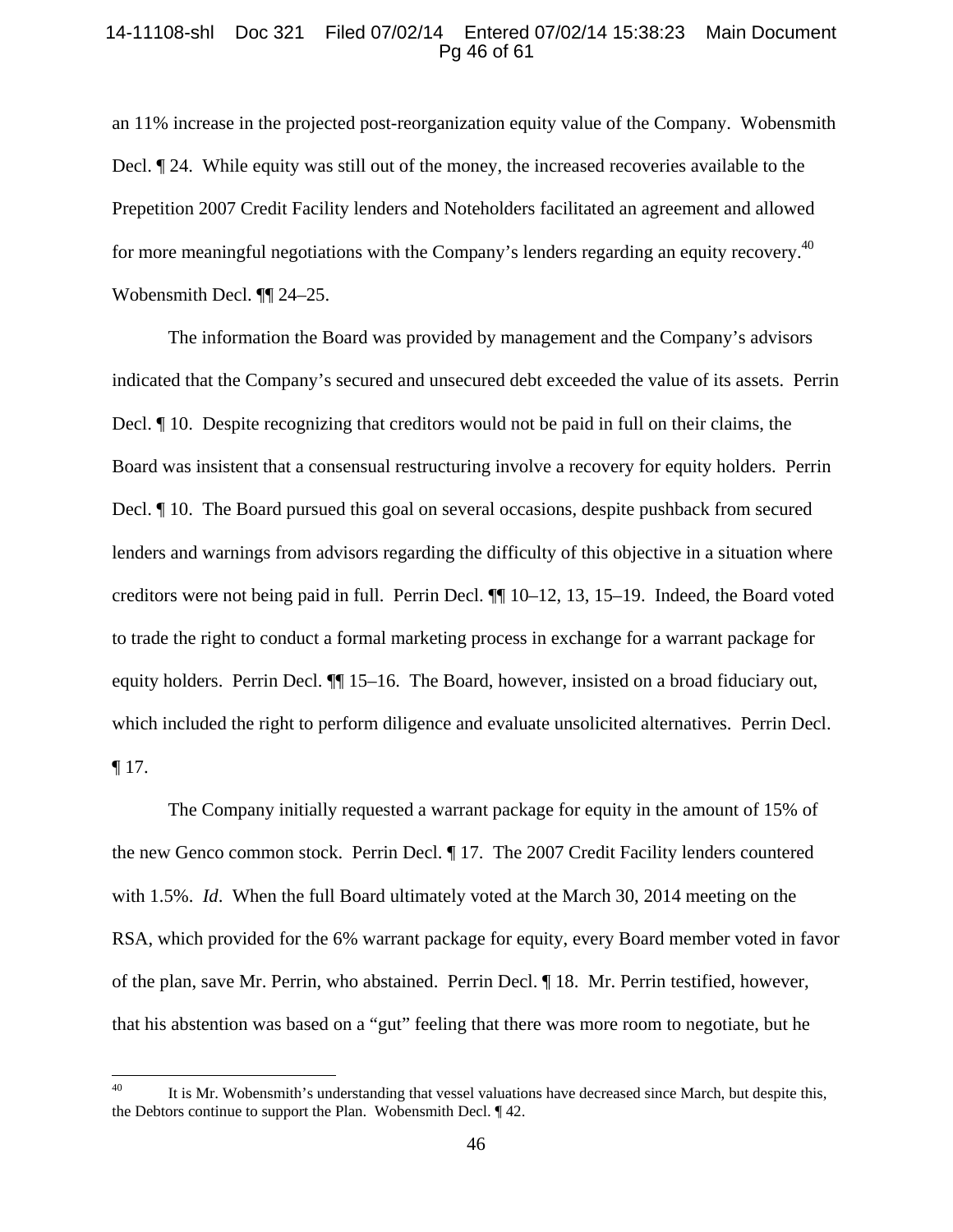#### 14-11108-shl Doc 321 Filed 07/02/14 Entered 07/02/14 15:38:23 Main Document Pg 47 of 61

fully recognized that equity was out of the money according to all information that the Board was provided. June 12 Hr'g Tr. 53:19–54:15. The Court found Mr. Perrin's testimony to be particularly credible given that he is an equity holder himself and thus was unhappy about equity being out of the money. June 12 Hr'g Tr. 53:23–25. Mr. Perrin ultimately voted in favor of authorizing the bankruptcy and the filing of the Plan, realizing that it was unlikely that any other transaction would provide a greater recovery to all stakeholders and that without a consensual process, equity would probably receive nothing. Perrin Decl. ¶ 20. Thus, it is clear from Mr. Perrin and Mr. Wobensmith's testimony that both management and the Board actively advocated for an increased recovery for equity holders. Without this assistance, it is possible that equity would be receiving no recovery at all.

The Court reaches the same conclusion when it comes to the good faith of the business plan. The Equity Committee notes that Genco's management presented a version of their business plan to the Board on January 6, 2014, using both a "base case" that was based on the Company's historical process and a "low case" that was based on calculations from Marsoft. The Company then presented a new version of the business plan to certain of its secured creditors and other lenders on January 10, 2014, using solely the Marsoft "low case." The Equity Committee also complains that the updated business plan purposely relied on the projections of Marsoft, which the Committee characterizes as ultra-conservative and manipulated, as opposed to following the Debtors' prior practice of relying on historical averages. The Equity Committee points to all of this as evidence that the Debtors purposely engineered what the Committee believes to be an unreasonably low valuation. The Court, however, finds the explanation provided by Blackstone and the Debtors with respect to the business plan and the choice of Marsoft to be very credible.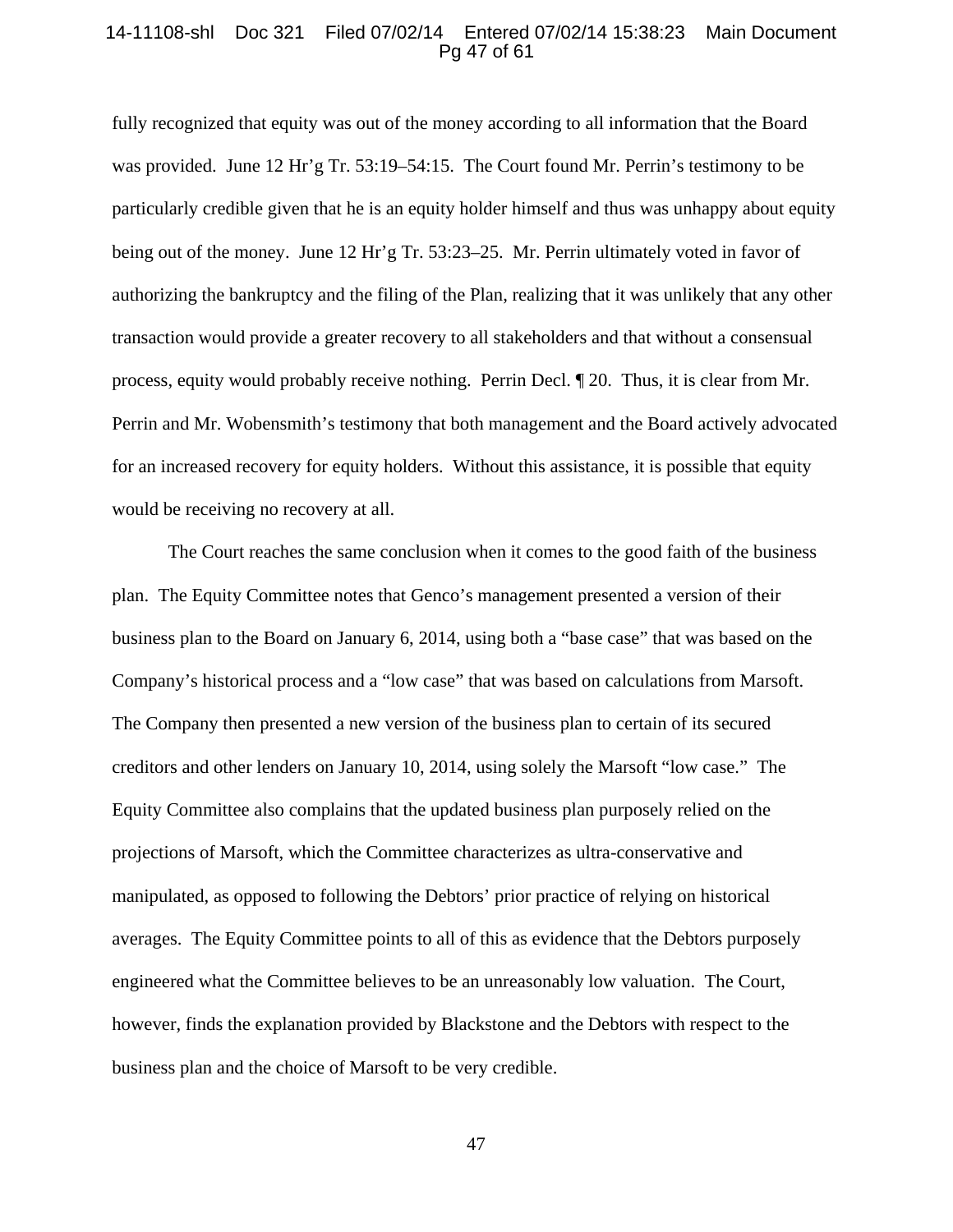#### 14-11108-shl Doc 321 Filed 07/02/14 Entered 07/02/14 15:38:23 Main Document Pg 48 of 61

John James O'Connell, a Senior Managing Director in the Restructuring &

Reorganization Group of Blackstone, testified on his advice to the Company concerning the restructuring process. Upon Blackstone's retention in December 2013, it informed the Company that Genco would need to formulate a long-term business plan that included a multi-year financial forecast supported by detailed operating assumptions, noting that creditors and their advisors typically expected such a plan as part of the restructuring negotiation process. O'Connell Decl. ¶ 11; Wobensmith Decl. ¶ 35. Blackstone stated that this was important because stakeholders needed to assess both the liquidity of the Company and the amount of leverage that the Company should consider retaining post-restructuring, and that the Company would need the creditors' consensus to voluntarily impair their claims. Wobensmith Decl. ¶ 35; June 13 Hr'g Tr. 39:21–40:2 (ECF No. 304).

Prior to this point, the Company had not regularly prepared long-term business plans or financial forecasts, but rather compiled financial projections of varying durations for particular purposes or to respond to specific requests. O'Connell Decl. ¶ 12; June 13 Hr'g Tr. 37:25– 38:13. Mr. Wobensmith testified that the Company had never used rate projections to value the Company, but rather to look at the feasibility of projecting cash flows, assess its ability to meet debt service, amortization and other future expenses, as well as to assess future liquidity, leverage capacity and covenant compliance under the Company's financing agreements. Wobensmith Decl.  $\P$  30–31; June 13 Hr'g Tr. 37:14–20. Mr. Wobensmith stated that he has consistently valued dry bulk shipping assets through an analysis of NAV. Wobensmith Decl. ¶ 30; June 13 Hr'g Tr. 63:20–64:1. Mr. Wobensmith testified that no one at the Company was an expert in forecasting dry bulk charter rates and, therefore, in preparing projections, the Company would use objective third party sources. Wobensmith Decl. ¶ 32. For short-term forecasts, the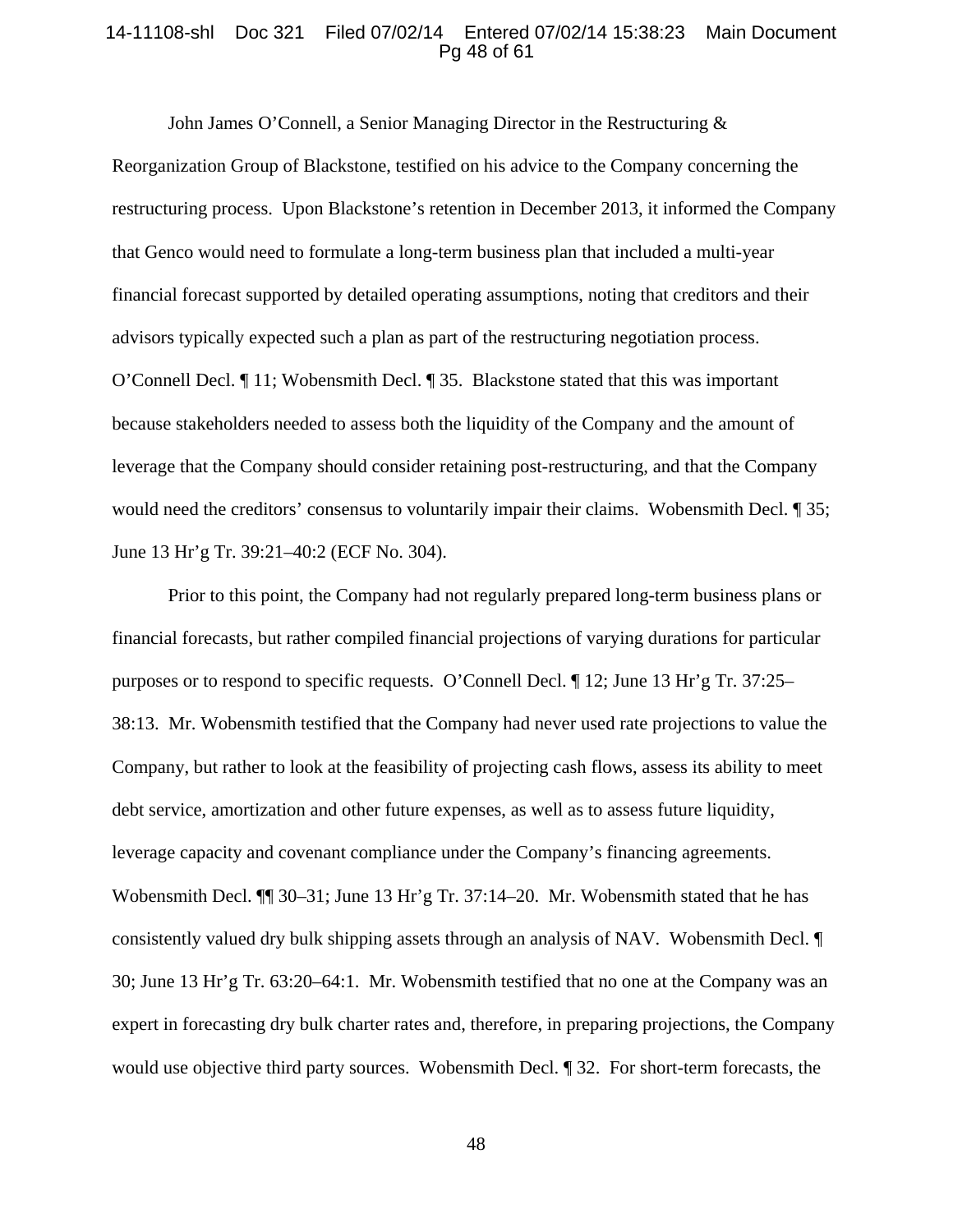#### 14-11108-shl Doc 321 Filed 07/02/14 Entered 07/02/14 15:38:23 Main Document Pg 49 of 61

Company used measures such as the FFA Curve, which is a publicly available index of freight future contract rates. For medium-term forecasts of one to two years, the Company looked to equity research analysts covering the dry bulk shipping market. Wobensmith Decl. ¶ 32. The Company used the bottom half of the equity market analysts' rates for rate projections because Mr. Wobensmith believed that the rate forecasts were inherently biased. Wobensmith Decl. ¶ 33. Mr. Wobensmith believed that doing so would be a reasonable method to eliminate potential "sell-side" upward bias in the analysts' projections that could cause their forecasts to exceed realized rates. *Id*. For longer-term projections, the Company used the assumption that rates would return to the average of dry bulk shipping rates over the last ten years (excluding the outliers of 2007 and 2008) as a "simplistic plug." Wobensmith Decl. ¶ 34. Mr. Wobensmith stated that this was an assumption without basis, lacking any specific analytical foundation or detailed appraisal of future conditions of supply and demand. Wobensmith Decl. ¶ 34. Because the preparation of longer-term forecasts was not routine, the Company did not consider it necessary to base such projections upon more analytical data points. Wobensmith Decl. ¶ 34. So, while the Company had never before used the services of a rate forecaster such as Marsoft, this was because it never felt that it had a need for one.

 In response to Blackstone's advice, the Company prepared a draft financial forecast covering 2014 through 2017. O'Connell Decl. ¶ 13. Management used its own estimates for the operating expenses, general and administrative expenses, and the dry dock costs included in the forecast. O'Connell Decl. ¶ 13. Management calculated projected revenues by using the average of the bottom half of equity research analyst rate estimates for 2014 and 2015. O'Connell Decl. ¶ 13; Wobensmith Decl. ¶ 36. Because only one of six analysts had published rate estimates beyond 2015, management made an assumption for the years of 2016 and 2017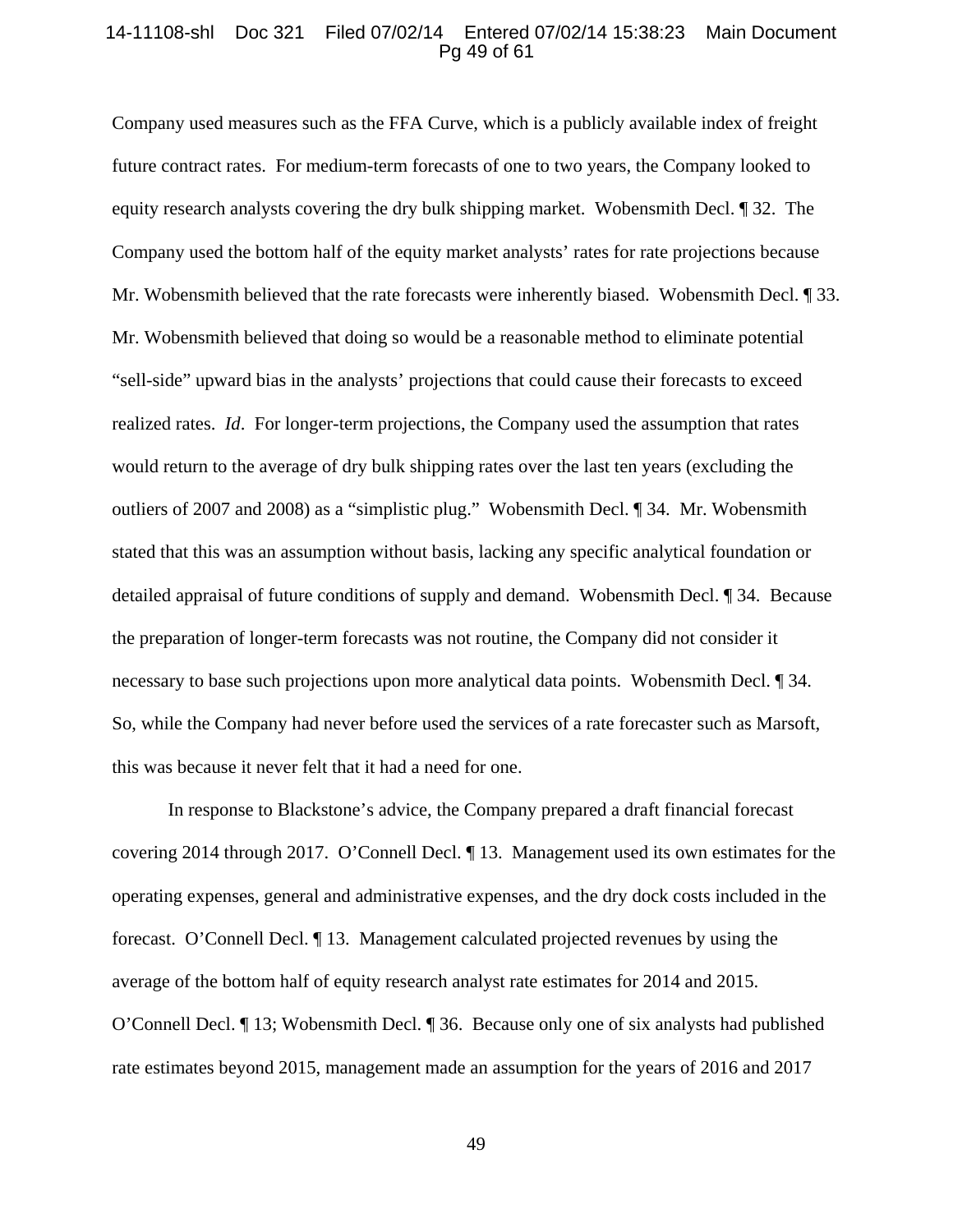#### 14-11108-shl Doc 321 Filed 07/02/14 Entered 07/02/14 15:38:23 Main Document Pg 50 of 61

that rates would return to the average of the preceding ten years (excluding abnormal movements in 2007 and 2008). O'Connell Decl. ¶¶ 13, 15; Wobensmith Decl. ¶ 36. As work on the forecast continued, Blackstone advised that the assumption of a return to historical average rates for 2016 and 2017 lacked a sufficient analytical foundation and that a third party rate expert could provide more credible projections of future rates based on supply and demand. O'Connell Decl. ¶ 15; Wobensmith Decl. **[41]** 36. Mr. Wobensmith agreed that a third party firm would provide objective rigor to rate forecasts for the longer-term projections. Wobensmith Decl. ¶ 37. Mr. Perrin also concluded that this was a reasonable approach. June 12 Hr'g Tr. 52:15–53:7. Blackstone recommended Marsoft and MSI, based on their reputation for shipping market knowledge and analytical strength and Mr. O'Connell's experience on prior transactions. O'Connell Decl. ¶¶ 16, 17; Wobensmith Decl. ¶ 37; June 12 Hr'g Tr. 82:2–22, 87:23–88:10. Mr. Wobensmith also knew both firms, and he understood them to be well-known and highly reputable with their clients in the dry bulk shipping industry. Wobensmith Decl. ¶ 37; June 13 Hr'g Tr. 49:4–10.

Ultimately, both Marsoft and MSI provided multi-year projections of charter rates in the dry bulk market. O'Connell Decl. ¶ 18. Both sets of projections were not far apart, with the projected charter rates of Marsoft being slightly higher than those of MSI over most classes of benchmark vessels and years. O'Connell Decl. ¶ 18; Wobensmith Decl. ¶ 38. The Equity Committee argues that the Debtors and Blackstone specifically used Marsoft's rates to drive down value. But in reality, the Debtors chose to retain Marsoft as opposed to MSI in January 2014, based in part on the higher rates that Marsoft had provided. O'Connell Decl. ¶ 18; Wobensmith Decl. ¶ 38.

On January 4, 2014, Genco's management presented the Board with an initial draft of the business plan, for its consideration at the Board's January 6, 2014 meeting. O'Connell Decl. ¶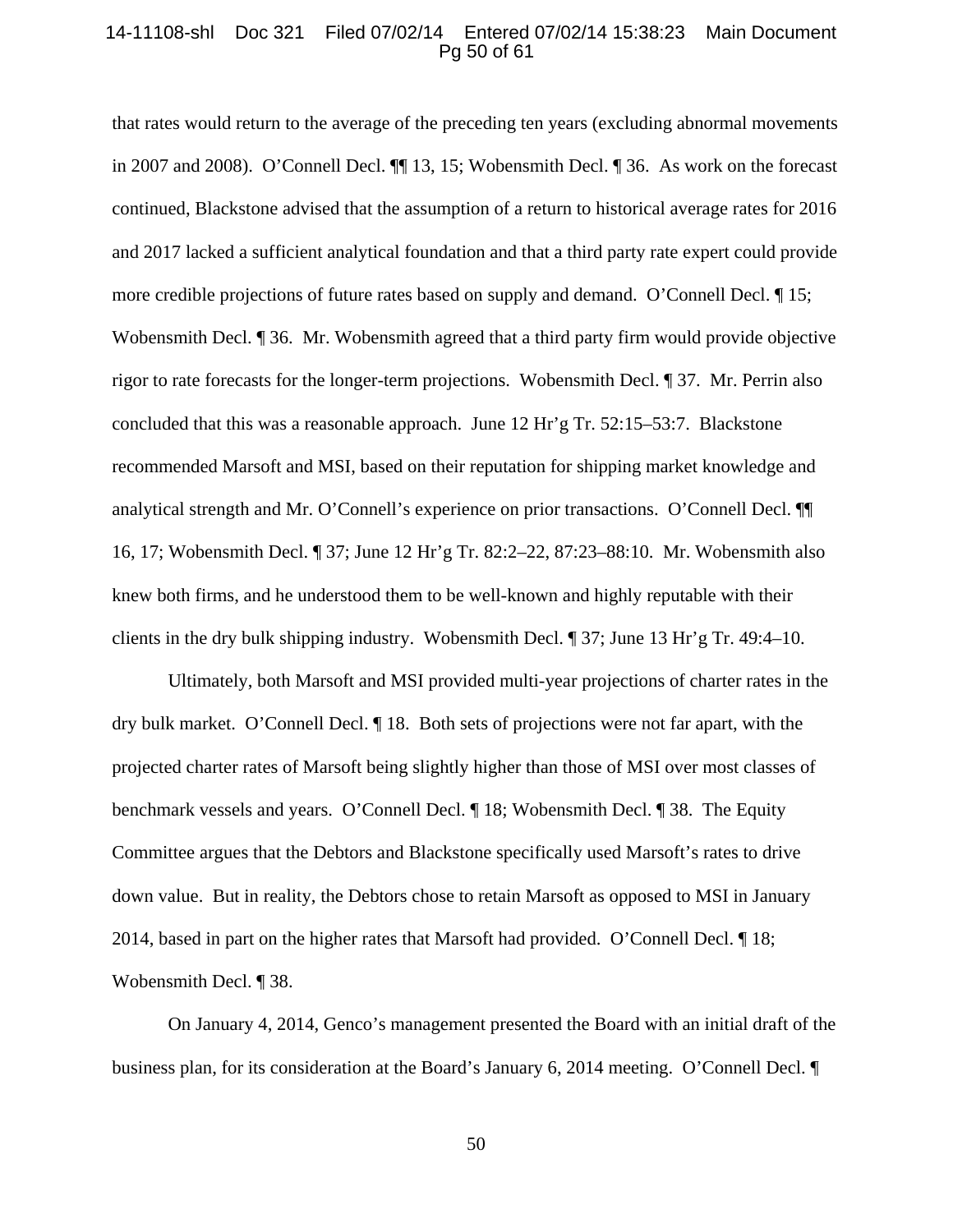#### 14-11108-shl Doc 321 Filed 07/02/14 Entered 07/02/14 15:38:23 Main Document Pg 51 of 61

19; Wobensmith Decl. ¶ 39; Perrin Decl. ¶ 10. It was a working draft and was meant to be preliminary. Wobensmith Decl. ¶ 39. At the same time, the Board was presented with a draft of the restructuring framework that outlined the terms of the overall restructuring the Company proposed to accomplish. Wobensmith Decl. ¶ 39; Perrin Decl. ¶ 10. The business plan discussed the Company, its businesses/operations, debt structure and a supporting "feasibility" analysis. Wobensmith Decl. ¶ 35 n.14. The restructuring framework focused on NAV to support a restructuring on a consensual basis. Wobensmith Decl.  $\P$  35 n.14, 39. Based upon his discussions with the Company's advisors, Mr. Wobensmith understood that the key discussion with the Board during the January 6th meeting involved review and approval of the restructuring framework and the proposal for the lenders to convert secured debt to equity. Wobensmith Decl. ¶ 39; Perrin Decl. ¶ 10; June 13 Hr'g Tr. 42:4–23. Mr. Wobensmith also understood that the final (as opposed to the preliminary) versions of these presentations would ultimately be discussed with the legal and financial advisors for the creditors. Wobensmith Decl. ¶ 39.

The draft of the business plan included a "base case" and a "low case." The base case consisted of (i) an average of the lower half of the equity analysts' projected rates for 2014–2015 and (ii) for 2017, the ten-year historical average of charter rates, with 2016 forecast at the midpoint between 2015 and 2017. O'Connell Decl. ¶ 19; Wobensmith Decl. ¶ 39. The low case was based exclusively on Marsoft's projections and was lower than the base case projections for each year. O'Connell Decl. ¶ 19; Wobensmith Decl. ¶ 39. Mr. Wobensmith testified that he had specifically asked for the low case because, at the time, the Company was contemplating taking on \$600 million of debt and it was important for him to understand that the Company could sustain the debt structure in a lower rate environment. June 13 Hr'g Tr. 43:11–18.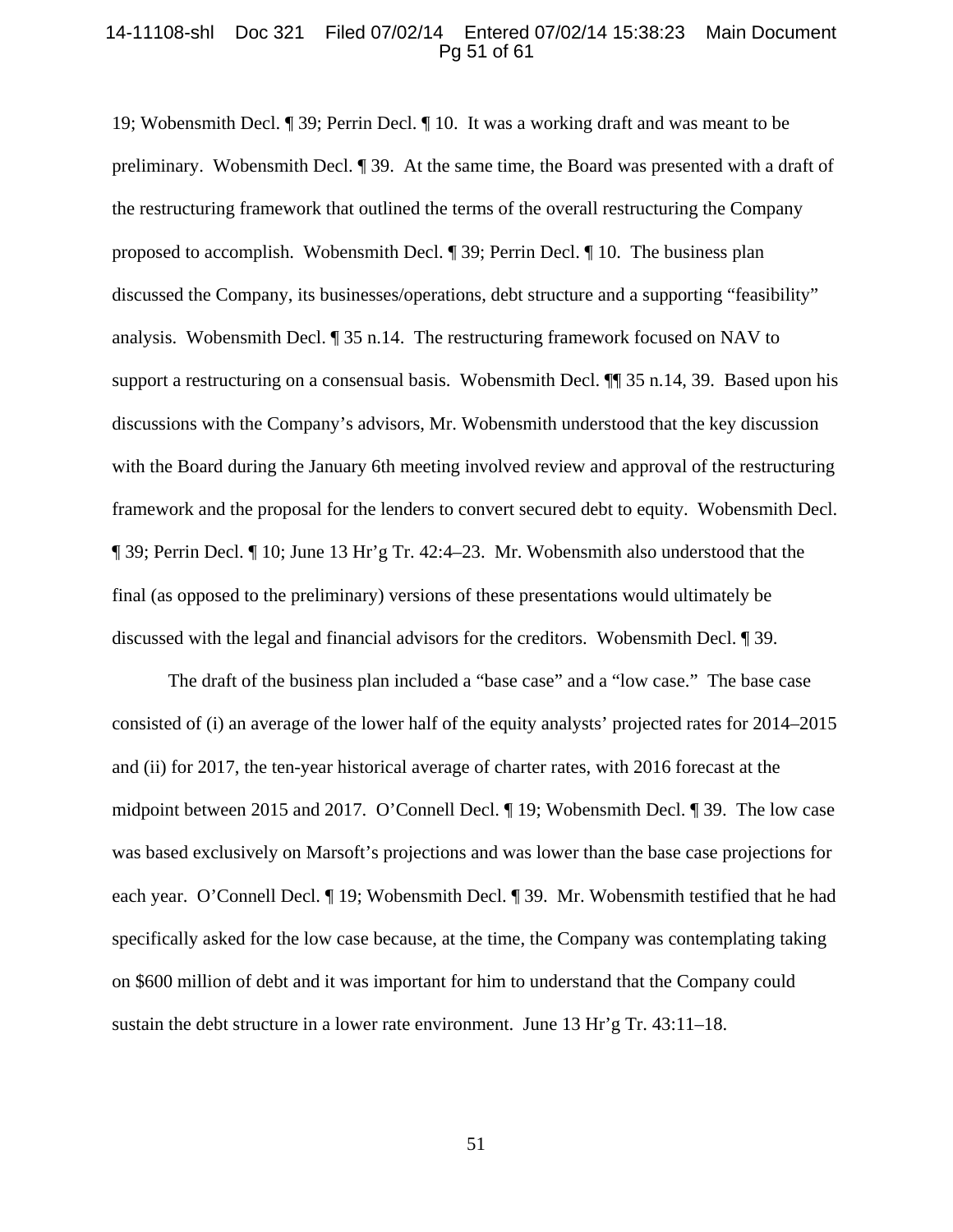### 14-11108-shl Doc 321 Filed 07/02/14 Entered 07/02/14 15:38:23 Main Document Pg 52 of 61

After preparation of the draft, management concluded upon the advice of Blackstone that the unsupported historical assumptions included in the base case lacked sufficient analytical foundation and could be seen by stakeholders as lacking credibility. O'Connell Decl. ¶ 20; Wobensmith Decl. ¶ 40; June 13 Hr'g Tr. 44:2–15. As Marsoft was only retained by the Company in January 2014, Mr. Wobensmith hadn't had the opportunity prior to January 4th to consider in detail Marsoft's projections and methodology, and knew that the working draft was subject to further changes before it would be presented to the creditors. Wobensmith Decl. ¶¶ 38, 40. Blackstone and management for the Company discussed the issue between January 6, 2014, and January 9, 2014, and ultimately revised the business plan to focus on a single base case that combined (i) the average of the lower half of analyst rate estimates for 2014 and 2015 and (ii) Marsoft's forecasted rates for 2016 and 2017. O'Connell Decl. ¶ 20; Wobensmith Decl. ¶ 40. On January 9, 2014, the revised version of the business plan was provided by Blackstone to the financial advisors for the 2007 Facility and was presented to the 2007 Facility Lenders themselves in a proposal on January 10, 2014. O'Connell Decl. ¶ 21; Wobensmith Decl. ¶ 40. In January 2014, Blackstone also provided the revised business plan to the financial advisor for the Convertible Notes. O'Connell Decl. ¶ 21. Mr. Wobensmith testified that the Board was provided updates on both the business plans and the restructuring framework proposals as negotiations progressed. Wobensmith Decl. ¶ 43.

In February 2014, when Marsoft updated its quarterly rate forecast, Blackstone updated the business plan to incorporate Marsoft's first quarter 2014 rates. O'Connell Decl. ¶ 22; Wobensmith Decl.  $\P$  43. These were used in the financial projections in the Disclosure Statement, which was sent to creditors on April 16, 2014. O'Connell Decl. ¶ 22; Wobensmith Decl. ¶ 43. Marsoft next updated its quarterly projections in mid-May 2014. O'Connell Decl. ¶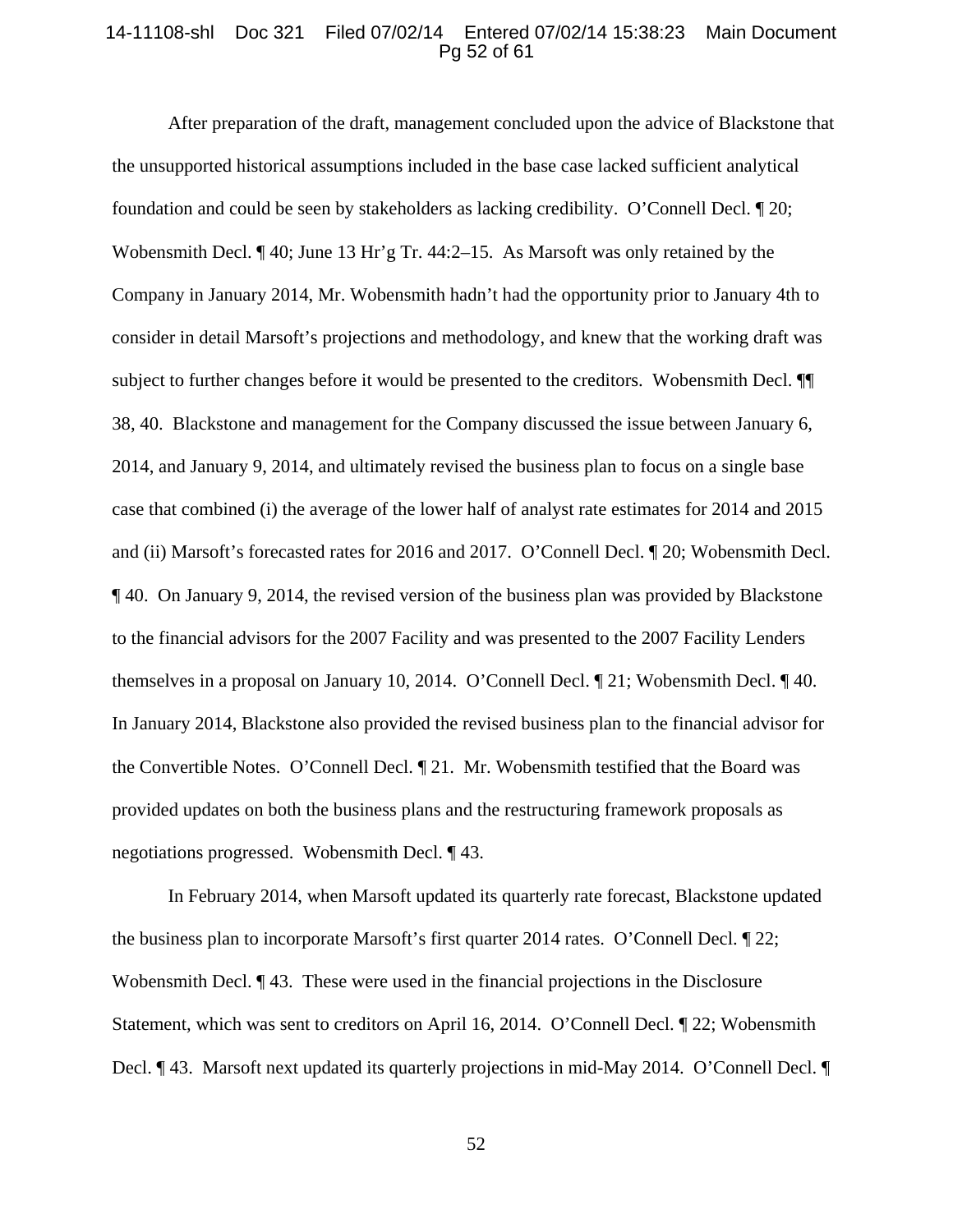## 14-11108-shl Doc 321 Filed 07/02/14 Entered 07/02/14 15:38:23 Main Document Pg 53 of 61

22; Wobensmith Decl. ¶ 43. The Equity Committee implies that the Debtors purposely chose not to use the May projections. But by the time that Marsoft issued the updated report, the Debtors had already included the prior version of the business plan in the Disclosure Statement and solicited acceptances on the Plan from its creditors. O'Connell Decl.  $\P$  22; Wobensmith Decl.  $\P$ 43.

 In conclusion, the Court finds that the Equity Committee has failed to provide any evidence of bad faith on the part of the Debtors in formulating the Plan. The process of formulating the Plan was thorough, well-reasoned and conducted at arms-length. Furthermore, the Court finds that the Debtors' change in approach to valuation and reliance on Marsoft is not indicative of bad faith. Rather, the Debtors simply chose to change their forecasting method based on the advice of its financial advisor. The Equity Committee intimated at closing that this change was the result of a litigation strategy on the part of the Debtors and their advisors. But in reality, the change took place in January in preparation for negotiations with the secured lenders during which the Company and the Board actively advocated on behalf of a recovery for equity. As to the valuations themselves, while individuals can hold legitimately different opinions on the value of a company and the process by which such value was measured, this in and of itself is not evidence of bad faith. For the foregoing reasons, therefore, the Court finds that the Debtors have met the requirements of Section 1129(a)(3) and that the Plan was "proposed in good faith and not by any means forbidden by law." 11 U.S.C. § 1129(a)(3).

## **D. Releases**

 The Debtors have sought a variety of standard releases and exculpations in the Plan, including releases being granted by the Debtors, exculpation for released parties and an injunction provision to implement the releases, exculpations and discharge provided under the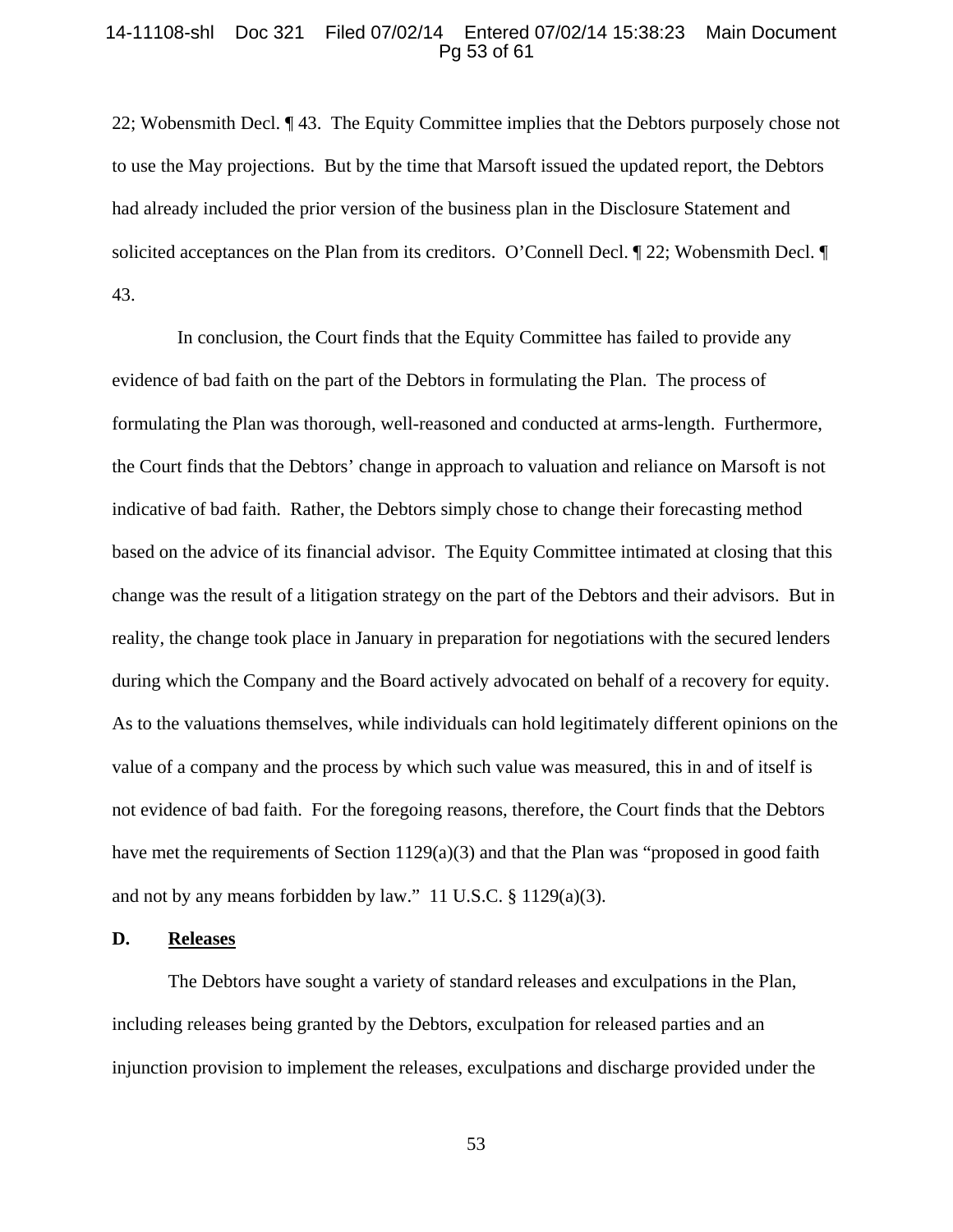#### 14-11108-shl Doc 321 Filed 07/02/14 Entered 07/02/14 15:38:23 Main Document Pg 54 of 61

Plan. These are all uncontested. Two objections have been lodged, however, against the

releases being given by non-debtor third parties (the "Third Party Releases").<sup>41</sup>

The Third Party Releases under the Plan are as follows:

On the Effective Date, and notwithstanding any other provisions of the Plan, (i) each Releasing Party will be deemed to have forever released and covenanted with the Released Parties not to sue or otherwise seek recovery from any Released Party on account of any Claim, including any Claim or Cause of Action based upon tort, breach of contract, violations of federal or state securities laws or otherwise, based upon any act, occurrence, or failure to act from the beginning of time through the Effective Date in any way related to the Debtors or their businesses and affairs and (ii) each Releasing Party will be deemed to have forever released and covenanted with the Released Parties not to assert against any Released Party any Claim, obligation, right, Cause of Action or liability that any holder of a Claim may be entitled to assert, whether known or unknown, foreseen or unforeseen, existing or hereafter arising, based in whole or in part on any act or omission, transaction, or occurrence from the beginning of time through the Effective Date in any way relating to the Debtors, the purchase, sale, or rescission of the purchase or sale of any security of the Debtors or the Reorganized Debtors, the subject matter of, or the transactions or events giving rise to, any Claim or Equity Interest that is treated under the Plan, the Chapter 11 Cases, the documents included in the Plan Supplement, the Rights Offering, the Equity Commitment Agreement, the Restructuring Support Agreement, the Plan, or the Disclosure Statement or related agreements, instruments or other documents, provided, however, the foregoing release will not (i) apply to obligations arising under the Plan, (ii) apply to obligations arising under the Amended and Restated Term Loan Facilities or the New Exit Financing Facility, as applicable, (iii) be construed to prohibit a party in interest from seeking to enforce the terms of the Plan, and (iv) apply to any act or omission that constitutes gross negligence or willful misconduct as determined by a Final Order. The foregoing releases apply to the Released Parties solely in their respective capacities described herein. For the avoidance of doubt, nothing in this Article VI.K.2 will be deemed to release any Claim that is unrelated to (a) the Debtors, (b) the purchase, sale, or rescission of the purchase or sale of any security of the Debtors or the Reorganized Debtors, (c) the subject matter of, or the transactions or events giving rise to, any Claim or Equity Interest that is treated under the Plan, (d) the Chapter 11 Cases, (e) the documents included in the Plan Supplement, (f) the Rights Offering, (g) the Equity Commitment Agreement, (h) the Restructuring Support Agreement, (i) the Plan, or (j) the Disclosure Statement or related agreements, instruments or other documents.

#### Plan § VI.K.2.

 $41$ 

The Plan defines the relevant parties as follows:

Released Parties: the Debtors and reorganized debtors, the 2007 Facility Lenders, Supporting \$253 Million Facility Lenders, Supporting \$100 Million Facility Lenders, the Backstop Parties, Supporting Noteholders, Convertible Notes Indenture Trustee, Prepetition Agents; AND with respect to each of those parties, their predecessors, successors, assigns, subsidiaries, funds, portfolio companies, former and current officers and directors, employees, managers, attorneys, financial advisors, accountants, investment bankers, consultants,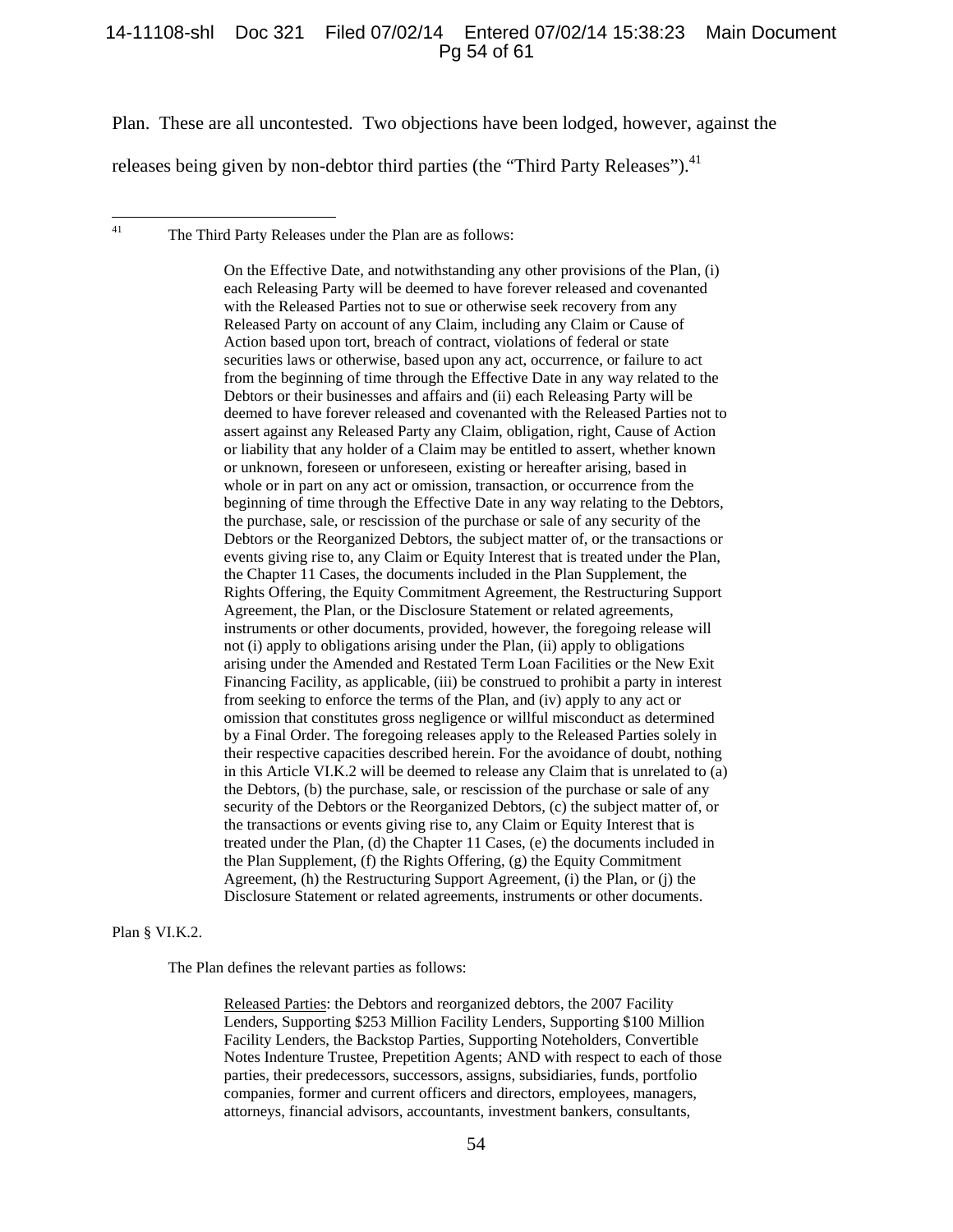# 14-11108-shl Doc 321 Filed 07/02/14 Entered 07/02/14 15:38:23 Main Document Pg 55 of 61

 Non-debtor releases and exculpations "are permissible under some circumstances, but not as a routine matter." *DBSD*, 419 B.R. at 217–18 (citing *In re Adelphia Commc'ns. Corp.*, 368 B.R. 140, 267 (Bankr. S.D.N.Y. 2007)). Indeed, the Second Circuit has instructed that such releases are "proper only in rare cases." *Deutsche Bank AG v. Metromedia Fiber Network, Inc. (In re Metromedia Fiber Network, Inc.)*, 416 F.3d 136, 141 (2d Cir. 2005) (citations omitted). They are permissible when the provisions are important to a debtor's plan; where the claims are "channeled" to a settlement fund, rather than extinguished; where the enjoined claims would indirectly impact the debtor's reorganization by way of indemnity or contribution; where the released party provides substantial consideration; where the plan otherwise provides for the full payment of the enjoined claims; or where the creditors consent. *See Chemtura*, 439 B.R. at 611; *Adelphia,* 368 B.R. at 268; *In re St. Vincent's Catholic Med. Ctrs.,* 417 B.R. 688, 696–97 (Bankr. S.D.N.Y. 2009); *Metromedia*, 416 F.3d at 142. The Second Circuit in *Metromedia* counseled that analyzing non-debtor releases is not "a matter of factors and prongs," but rather requires a finding of unique circumstances. *Adelphia,* 368 B.R. at 362 (citing *Metromedia*, 416 F.3d at

> management companies, "or other professionals or representatives, in each case in their capacity as such."

Plan § I.A.131.

Releasing parties: (a) the Prepetition Agents and the Convertible Notes Indenture Trustee, (b) the holders of Impaired Claims other than those who voted to reject the Plan and have also checked the box on the applicable Ballot indicating that they opt not to grant the releases provided in the Plan, (c) the Supporting Creditors, (d) the Backstop Parties (e) to the fullest extent permissible under applicable law (i) holders of Unimpaired Claims, and (ii) holders of Equity Interests, and (f) with respect to the foregoing entities in clauses (a) through (e), such entity's current subsidiaries, officers, directors, principals, members, employees, agents, financial advisors, attorneys, accountants, investment bankers, consultants, representatives, equity holders, partners, and other professionals, in each case solely in their capacity as such.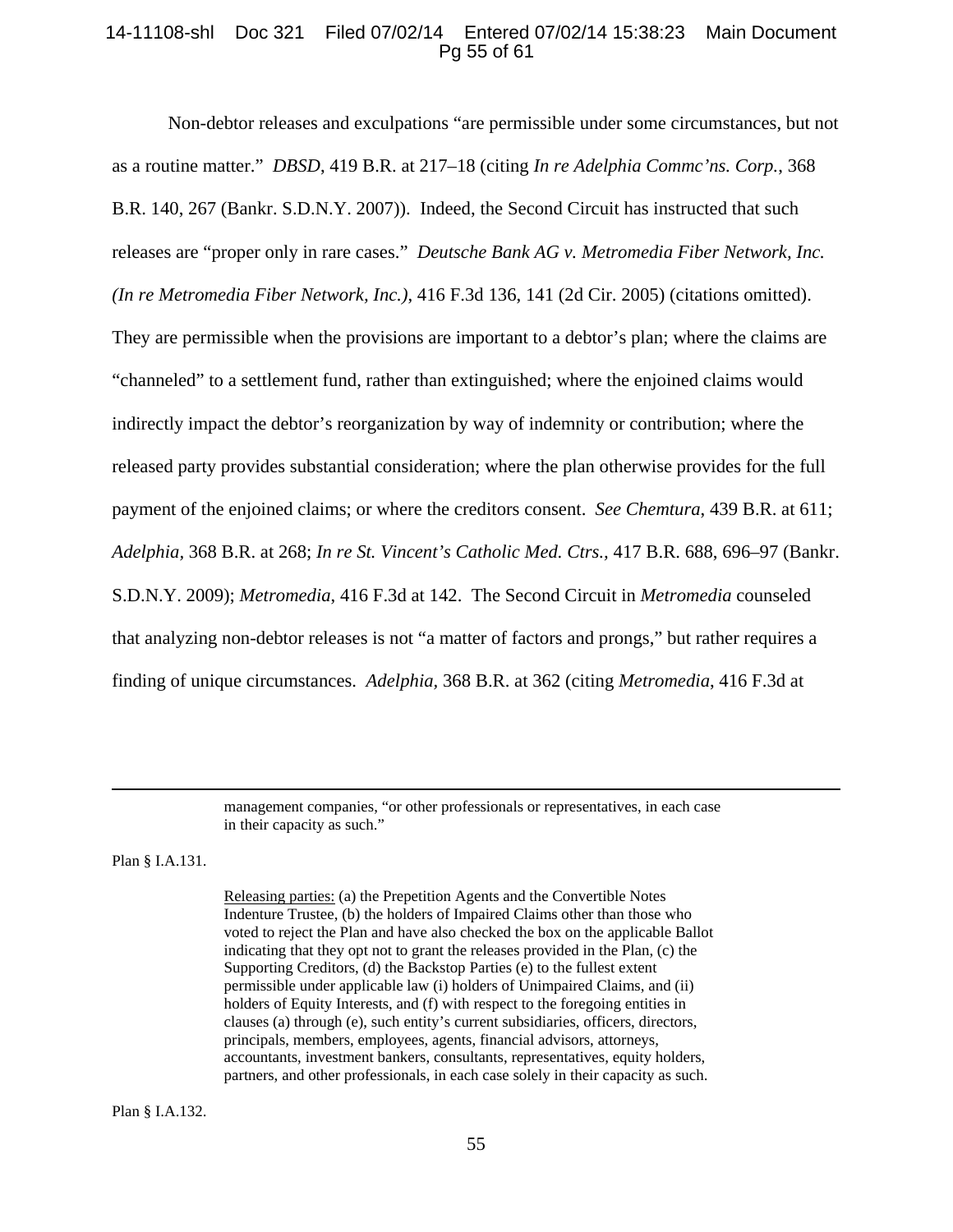# 14-11108-shl Doc 321 Filed 07/02/14 Entered 07/02/14 15:38:23 Main Document Pg 56 of 61

142). Applying these legal principles to the facts here, the Court will approve some, but not all, of the Third Party Releases.

 The United States Trustee (the "UST") objects to the Third Party Releases "to the extent that holders of claims do not affirmatively consent to these provisions." UST Objection at 9–10 (ECF 264). The UST focuses specifically on the unimpaired creditors and equity holders, who "are deemed to accept the plan under section 1126(f) of the Bankruptcy Code and are not entitled to vote." Plan, Art. III(d); Discl. Statement, Art. I(B), (C). The UST argues that a release granted based solely upon a party's status as unimpaired under the Plan would violate Section 1124 of the Bankruptcy Code because "the Plan divests unimpaired creditors of certain important legal rights without giving those creditors either the right to vote on the Plan, or specifically exercise an option to opt out of the releases and exculpation." UST Objection at 10 (citing 11 U.S.C. § 1124(1)).<sup>42</sup> At the hearing, the UST confirmed that there is no case law addressing this issue. *See* June 12 Hr'g Tr. 159:16–160:6.<sup>43</sup>

 $42$ 

(1) leaves unaltered the legal, equitable, and contractual rights to which such claim or interest entitles the holder of such claim or interest.

11 U.S.C. § 1124(1).

43 The UST noted at the hearing:

June 12 Hr'g Tr. 159:16–160:6.

Section  $1124(1)$  of the Code provides, in relevant part

<sup>[</sup>A] class of claims or interests is impaired under a plan unless, with respect to each claim or interest of such class, the plan —

Indeed, the issue we brought to the attention of the Court is indeed novel . . . [w]e don't have any published case law on our side on this issue. The debtors haven't propounded any either. . . . it stems from the notion . . . that creditors . . . which are deemed by the debtors to be unimpaired aren't unimpaired after all if they're relinquishing a series of legal rights. . . . we simply believe that the deemed consent provisions of this particular plan . . . don't run deep enough. That is to say, by virtue of not receiving an express hard paper copy ballot on which they could opt out, those releases by those classes should not be granted.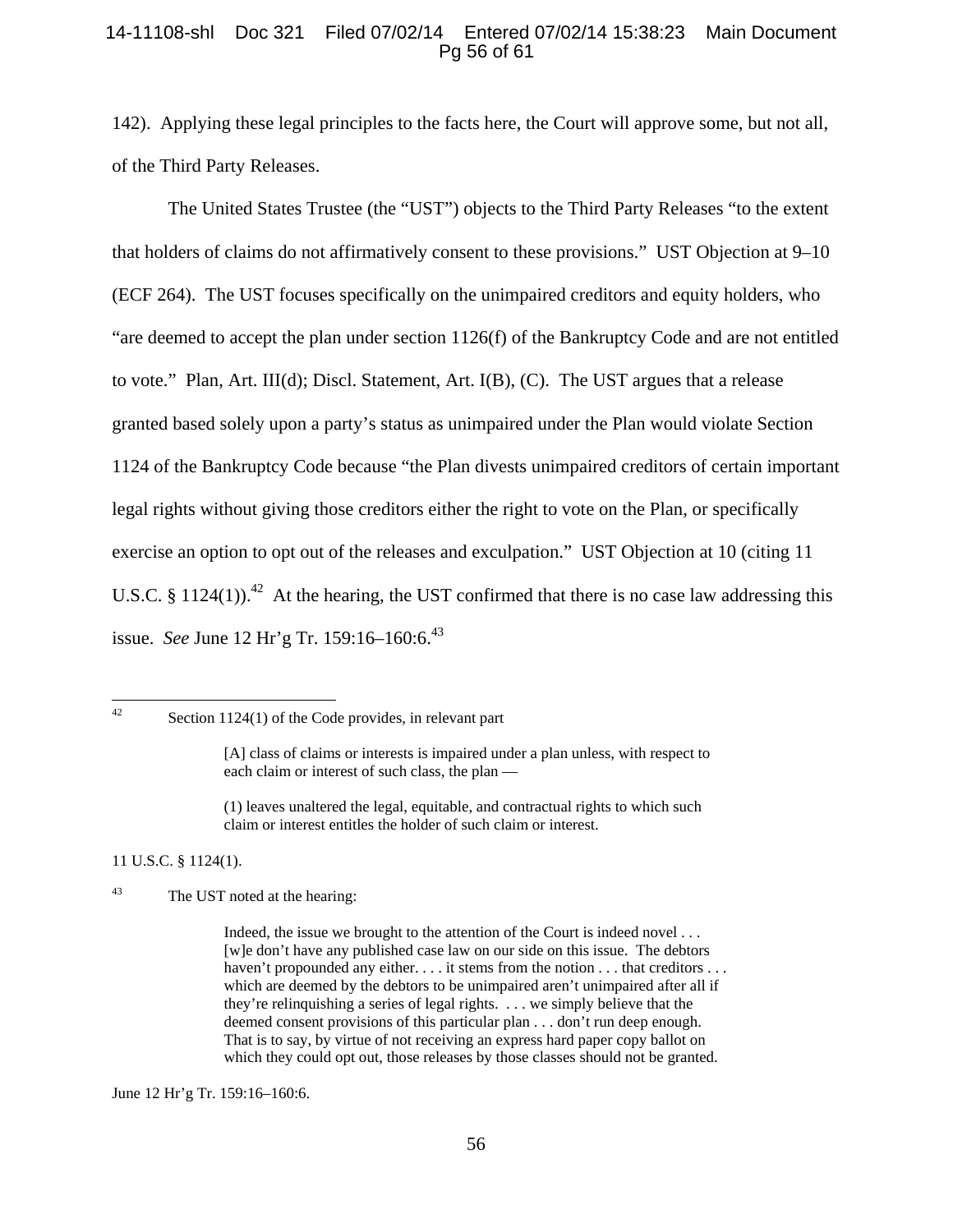#### 14-11108-shl Doc 321 Filed 07/02/14 Entered 07/02/14 15:38:23 Main Document Pg 57 of 61

The Debtors highlight the overwhelming creditor support for the Plan and that "no Unimpaired Creditor has stepped forward to object to the releases, despite ample notice," supporting the notion that "no such claims exist." Reply ¶ 56. The Debtors also suggest that binding unimpaired creditors to the releases, despite their inability to vote is "an unremarkable feature of any non-consensual third party release." Reply ¶ 59 (citing to *In re Residential Capital, LLC*, No. 12-12020 (MG), Disclosure Statement for the Joint Chapter 11 Plan, Docket No. 4819-1, 9-14 (Bankr. S.D.N.Y. Aug. 8, 2013) (identifying classes of unimpaired creditors and impaired equity holders that were deemed to consent and dissent, respectively, but were nevertheless bound by third party release); *In re Ion Media Networks, Inc.*, No. 09-13125 (JMP), Disclosure Statement for The Debtors' First Modified Joint Plan of Reorganization, Docket No. 289, 3, 5 (Bankr. S.D.N.Y. Sept. 30, 2009) (same); *In re Charter Commc'ns, Inc.*, No. 09-11435 (JMP), Disclosure Statement, Docket No. 319, 4–8 (Bankr. S.D.N.Y. May 7, 2009) (same)). Lastly, the Debtors point out that the Third Party Releases are qualified by the phrase "to the extent permissible under applicable law," and thus overcomes any problem regarding overbreadth. Reply ¶ 57 (citing *Adelphia*, 368 B.R. at 266) ("Since the third-party releases and exculpation in Sections 16(a) and 16(d) apply only 'to the extent permitted by applicable law,' the Plan is confirmable without change, and without resolicitation of votes. But I think I need to say now what I regard as permitted, and not permitted, 'under applicable law.'").

The Court agrees that simply classifying a party as unimpaired does not mean that they should be somehow automatically deemed to grant a release where the requirements of *Metromedia* have not been met. Indeed, the Debtors point to no case law for the proposition that a party's unimpaired status, in and of itself, somehow replaces the *Metromedia* standard regarding the permissibility of releases. Therefore, the Court returns to the *Metromedia* test to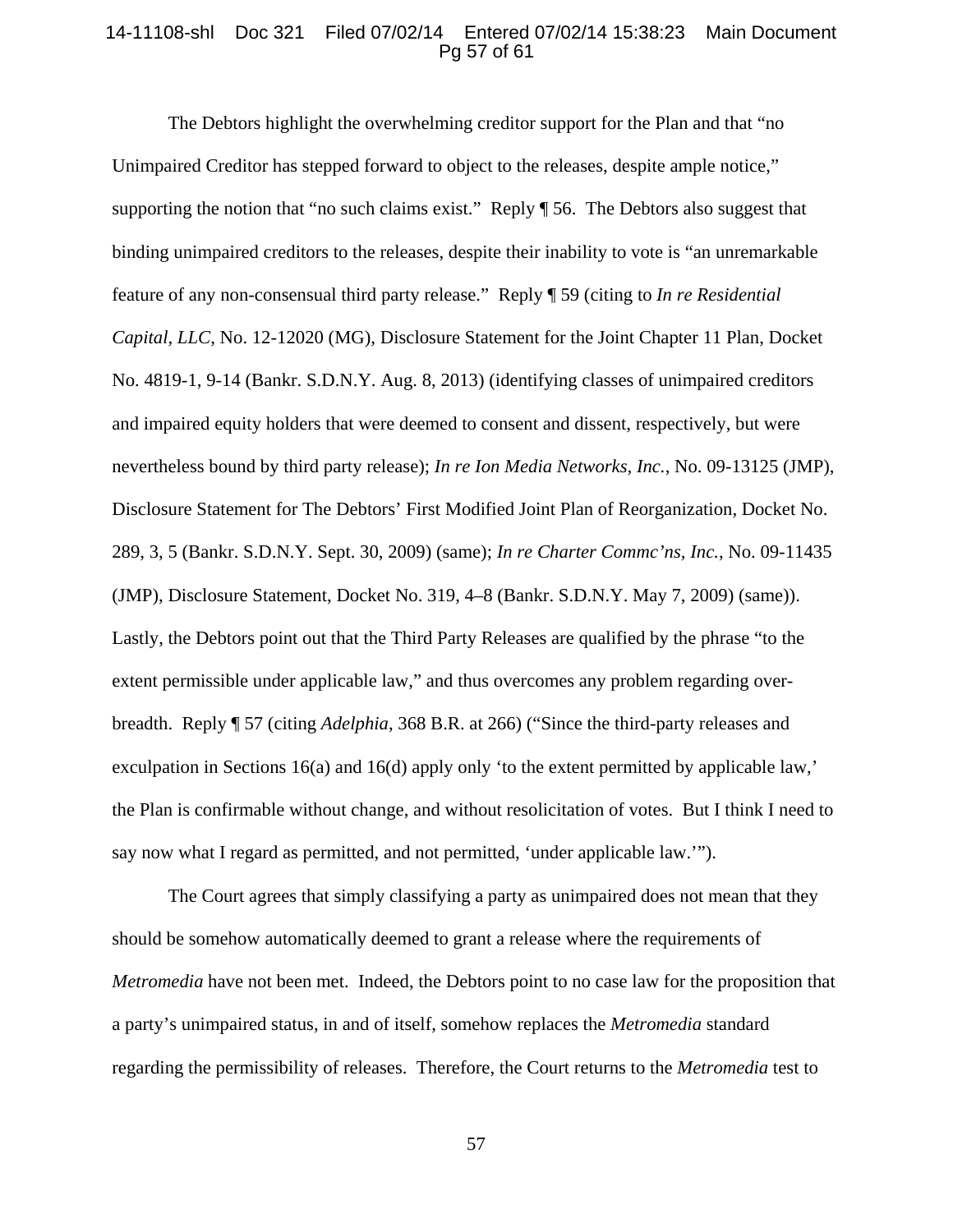# 14-11108-shl Doc 321 Filed 07/02/14 Entered 07/02/14 15:38:23 Main Document Pg 58 of 61

see whether "the provisions are important to a debtor's plan; the claims are 'channeled' to a settlement fund rather than extinguished; the enjoined claims would indirectly impact the debtor's reorganization by way of indemnity or contribution; the released party provides substantial contribution; and where the plan otherwise provides for full payment of the enjoined claims." *DBSD,* 419 B.R. at 217 (citing *Metromedia*, 416 F.3d at 142; *Adelphia*, 368 B.R. at 266–67).

 The Equity Committee argues that because equity holders were not given the opportunity to vote, the releases are non-consensual and otherwise fail to satisfy the requirements under Second Circuit law to permit approval of the releases. *See* Objection at 40–41.<sup>44</sup> The Court agrees with the Equity Committee that the Released Parties, as currently defined, are too broad. But the Court will approve the Third Party Releases where they comport with the Second Circuit's guidance in *Metromedia*. These instances can be roughly divided into three groups in this case.

First, the Court will permit releases with respect to any affected party that consented to grant the releases or may be deemed to have done so through its ability to "check the box" on the Plan ballots. *DBSD,* 419 B.R. at 218 (citing *Adelphia*, 368 B.R. at 267; *In re Specialty Equip. Cos., Inc.*, 3 F.3d 1043, 1047 (7th Cir. 1993)). That includes those parties who voted in favor of

 $44$ 

Objection at 40–41.

The Equity Committee explained in its objection:

<sup>[</sup>T]he Debtors did not establish any other mechanism by which holders of Equity Interests could exercise a right to opt-out of the third party releases . . . there are no unique circumstances . . . and the Debtors have not articulated any such basis under which the Court may approve the releases . . . an agreement by a released party to support a plan of reorganization is not a legitimate basis for approving a non-consensual third-party release . . . there has been no representation that any of the third-party releases form an important component of the Plan.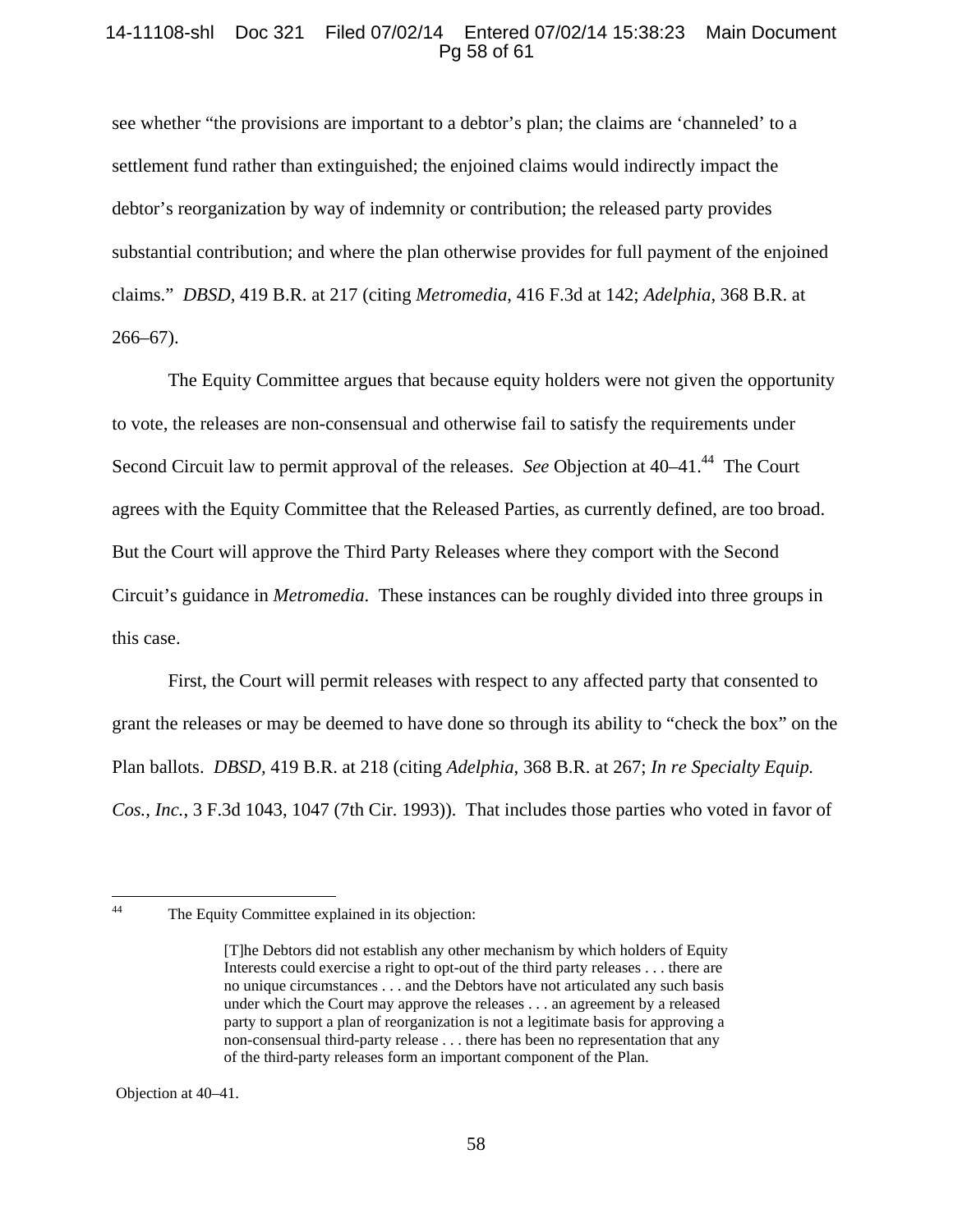# 14-11108-shl Doc 321 Filed 07/02/14 Entered 07/02/14 15:38:23 Main Document Pg 59 of 61

the Plan and those who voted to reject the Plan but failed to opt out from granting the release

provisions. *See, e.g.,Adelphia*, 368 B.R. at 268.

Second, the Court will permit Third Party Releases for claims that would trigger

indemnification or contribution claims against the Debtors and thus impact the Debtors'

reorganization. As Judge Gerber of this Court has cogently explained,

Some people and entities (e.g., by employment contracts, corporate bylaws, or retention or loan agreements) must be indemnified by the estate with respect to their services. To the extent that the third party releases are congruent with the indemnification obligations, and the Debtors would be liable for any liability imposed on such persons, third-party releases are acceptable. That is so even if they involve professionals for, or lenders to, the estate.

*Adelphia*, 368 B.R. at 268. Thus, the Court will approve third party releases to align with

indemnification obligations of the Debtors that existed before the filing of these bankruptcy

cases by virtue of employment agreements, bylaws, retentions, or other loan agreements. *See* 

*Adelphia*, 368 B.R. at 268; *DBSD*, 419 B.R. at 217. Indeed, the Debtors represented that certain

pre-petition credit agreements as well as bylaws covering the directors and officer, which, if

respected, would eradicate many of the benefits of the Plan. As counsel for the Debtors stated at

the hearing:

This is a case where we have a credit agreement with 1.1 billion dollars of pre-petition debt, where in the credit agreement there is an indemnity—contractual indemnity claim against the debtor that is fully enforceable and where the debtor was paying its claims in full. That indemnity claim is going to have to be respected, and frankly, would have to be respected before equity would get a recovery. And so I frankly think that the way to facilitate the distribution to equity is to eliminate that indemnity claim. . . . bylaws are in place as well which contain indemnities for officers and directors.

June 12 Hr'g Tr. 162:16–24; 166:9–11. But the Court does not extend this ruling to

59

indemnification obligations that arose out of the RSA or Plan negotiations. The Debtors and the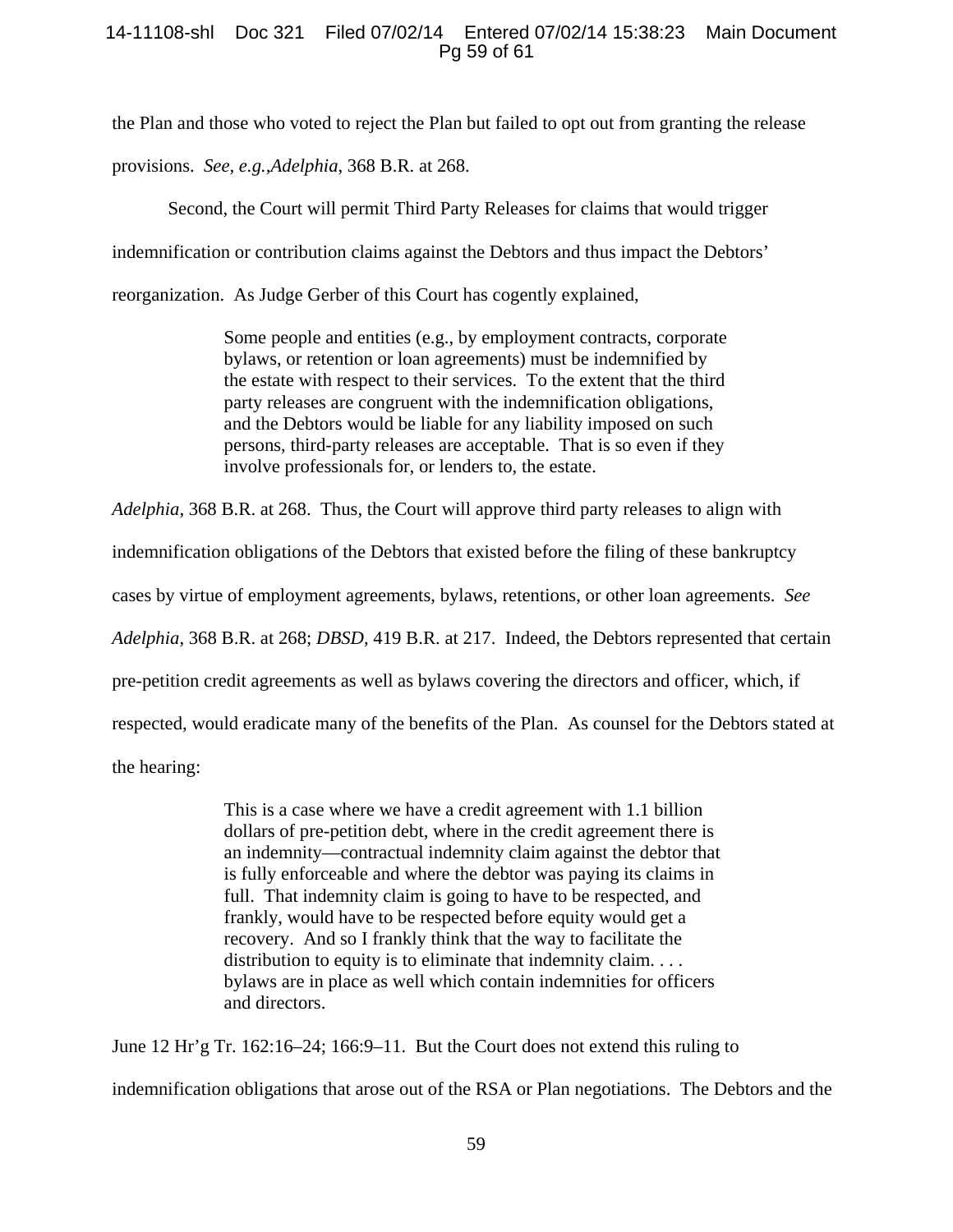#### 14-11108-shl Doc 321 Filed 07/02/14 Entered 07/02/14 15:38:23 Main Document Pg 60 of 61

Released Parties should not be able to create indemnification obligations simply to gain the protection of a third party release. *See, e.g., Adelphia*, 368 B.R. at 269 ("It would set the law on its head if parties could get around it by making a third party release a *sine qua non* of their deal, to establish a foundation for an argument that the injunction is essential to the reorganization, or even 'an important part' of the reorganization.").

 Third and finally, the Court will approve Third Party Releases as to those parties who have provided substantial consideration to the reorganization. There are three actions which the Court believes, when taken together, amount to substantial consideration to the estate and unique circumstances that justify enjoining a creditor from suing a non-debtor party. *See Adelphia*, 368 B.R. at 267.

The first action is the agreement of certain creditors to forego consideration to which they would otherwise be entitled and to provide a distribution of warrants to existing equity holders. Using the valuation already approved by the Court, the projected recovery for the Prepetition 2007 Credit Facility Claims is 91.5% and for the Convertible Note Claims is 80.3%. *See* Discl. Statement, Art. II(A).The second is the agreement of certain creditors to provide new value to the Debtors in form of an agreement to backstop the \$100 million Rights Offering, which ensures that the Company will have sufficient liquidity upon emerging from bankruptcy. *See* Discl. Statement, Art. V(C), VI(B)(6). Those parties that have agreed to backstop the Rights Offering include certain of the supporting 2007 Credit Facility lenders and supporting Noteholders. *See id.* The third is the agreement by certain of the prepetition creditors to receive equity in exchange for debt. *See* Discl. Statement, Art. IV(F). These concessions represent a significant financial contribution to the estate in the form of deleveraging the Debtors' balance sheet in the amount of approximately \$120 million. *See id.* Indeed, the secured creditors in this case have